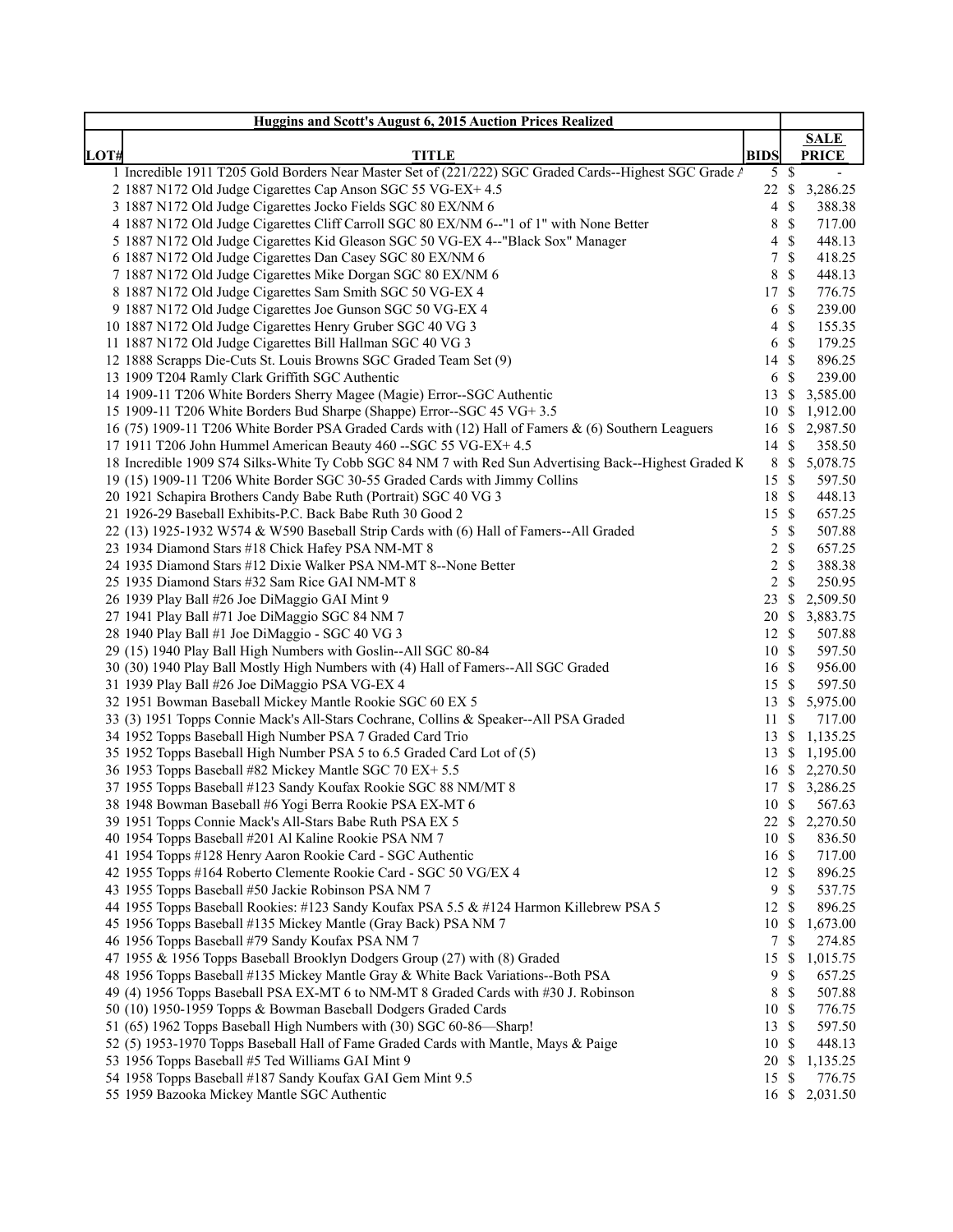| 56 1965 Topps Baseball #3 A.L. Home Run Leaders Mickey Mantle Salesman Sample-SGC Authentic  | 7                         | $\mathbb{S}$              | 328.63                   |
|----------------------------------------------------------------------------------------------|---------------------------|---------------------------|--------------------------|
| 57 1967 Topps Baseball #581 Tom Seaver Rookie SGC 70 EX+ 5.5                                 | $7\phantom{.0}$           | $\mathbb{S}$              | 448.13                   |
| 58 1968 Topps Baseball #177 Nolan Ryan Rookie PSA NM 7                                       | 28                        | $\boldsymbol{\mathsf{S}}$ | 2,868.00                 |
| 59 1970 Topps Baseball #712 Nolan Ryan PSA NM-MT+8.5                                         | 11                        | $\mathbb{S}$              | 717.00                   |
| 60 (9) 1968-1982 Baseball Hall of Famers with (2) PSA Graded Ripken Rookies                  | 10                        | $\mathbb{S}$              | 388.38                   |
| 61 2010 Bowman Baseball 18U USA Baseball Chrome #18BC8 Bryce Harper BGS 10 Pristine          | 6                         | $\mathcal{S}$             | 262.90                   |
| 62 1930 Cracker Jack Complete Set of (25) PSA Graded Pins--#4 on Registry                    | 5                         | $\mathbb{S}$              | 2,270.50                 |
| 63 1948 Bowman Baseball Complete Set (48/48)                                                 | 9                         | $\mathbb{S}$              | 537.75                   |
| 64 1949 Bowman Baseball Complete Set (240/240)                                               | 18                        | $\boldsymbol{\mathsf{S}}$ | 2,270.50                 |
| 65 1950 Bowman Baseball Complete Set (252/252)                                               | 16                        | \$                        | 1,553.50                 |
| 66 1951 Bowman Baseball Complete Set of (324) Cards                                          | 13                        | \$                        | 2,151.00                 |
| 67 1951 Topps Baseball Red Backs/Blue Backs Complete & Near Sets Plus (85) Dupes             |                           |                           | 24 \$ 2,270.50           |
| 68 1952 Topps Baseball #1-80 Low Numbers Set                                                 |                           |                           | 14 \$ 1,135.25           |
| 69 1952 Bowman Baseball Complete Set of (252) Cards                                          |                           |                           | 12 \$ 1,553.50           |
| 70 1953 Topps Baseball Near Set of (270/274) Cards                                           |                           |                           | 15 \$ 2,031.50           |
| 71 1953 Bowman Color and 1953 Bowman Black & White Complete Sets                             | 11                        |                           | \$1,314.50               |
| 72 1954 Topps Baseball Near Set (247/250) with PSA 6 Lasorda RC                              |                           |                           | 23 \$ 2,748.50           |
| 73 1954 Bowman Baseball Complete Set of (224) Cards                                          | 10 \$                     |                           | 717.00                   |
| 74 1955 Topps Doubleheaders Near Set (51/66) with (10) PSA Graded                            | $14 \text{ }$ \$          |                           | 1,434.00                 |
| 75 1955 Bowman Baseball Complete Set (320/320)                                               | 6 \$                      |                           | 836.50                   |
| 76 1952-1955 Red Man Tobacco Collection (276) with Near & Partial Sets (No Tabs)             | 19                        | \$                        | 1,075.50                 |
| 77 1956 Topps Baseball Complete Set (340/340) Plus Both Checklists                           | 19                        | -S                        | 3,585.00                 |
| 78 1957 Topps Baseball Complete Set of (407) Cards Plus (2) Checklists                       |                           |                           | 15 \$ 2,629.00           |
| 79 1958 Topps Baseball Complete Set of (494) Cards                                           |                           |                           | 12 \$ 1,195.00           |
| 80 1958 Topps Baseball Complete Set (494/494)                                                |                           |                           | 20 \$ 2,270.50           |
| 81 1959 Topps Baseball Complete Set of (572) Cards with (4) SGC Graded 70-88 Stars           |                           |                           | 21 \$ 3,883.75           |
| 82 1959 Topps Baseball Complete Set of (572) Cards                                           |                           |                           | 11 \$ 1,314.50           |
| 83 1960 Topps Baseball Complete Set of (572) Cards                                           |                           |                           |                          |
|                                                                                              |                           | 9\$                       | 1,075.50                 |
| 84 1960 Topps Baseball Complete Set of (572) Cards                                           | $12 \text{ }$ \$<br>16 \$ |                           | 1,135.25                 |
| 85 1960 & 1961 Fleer Greats Complete Sets                                                    |                           |                           | 567.63<br>16 \$ 2,151.00 |
| 86 1961 Topps Baseball Complete Set of (587/587) Cards                                       |                           |                           |                          |
| 87 1961 Topps Baseball Complete Set of (587) Cards                                           | 11                        |                           | \$1,314.50               |
| 88 1962 Topps Baseball Complete Set of (598/598) Cards                                       |                           |                           | 15 \$ 1,912.00           |
| 89 1962 Topps Baseball Complete Set of (598) Cards                                           |                           |                           | 13 \$ 1,434.00           |
| 90 1963 Topps Baseball Complete Set of (576) Cards                                           |                           |                           | 13 \$ 1,314.50           |
| 91 1963 Topps Baseball Complete Set (576/576)                                                | 15S                       |                           | 2,151.00                 |
| 92 1963 Fleer Baseball Complete Set (67/67)                                                  | 8                         | $\mathbb{S}$              | 507.88                   |
| 93 1964 Topps Baseball Complete Set of (587/587) Cards                                       | 11                        | \$                        | 1,434.00                 |
| 94 1964 Topps Baseball Complete Set of (587) Cards                                           | 13 \$                     |                           | 1,673.00                 |
| 95 1964 Challenge the Yankees Complete Board Game with Set                                   | 12                        | $\mathbb{S}$              | 717.00                   |
| 96 1965 Topps Baseball Complete Set (598/598)                                                |                           |                           | 17 \$ 2,031.50           |
| 97 1965 Topps Baseball Complete Set of (598) Cards                                           |                           |                           | 12 \$ 1,314.50           |
| 98 1966 Topps Baseball Complete Set (598/598)                                                | 22S                       |                           | 3,883.75                 |
| 99 1966 Topps Baseball Complete Set of (598) Cards                                           |                           | 9\$                       | 1,015.75                 |
| 100 1967 Topps Baseball Complete Set (609/609) Plus (2) Graded Stars Including Seaver Rookie | 22                        | \$                        | 2,270.50                 |
| 101 1967 Topps Baseball Complete Set of (609) Cards                                          | 19                        | \$                        | 4,481.25                 |
| 102 1968 Topps Baseball Complete Set of (598/598) Cards                                      | 20 \$                     |                           | 1,912.00                 |
| 103 1968 Topps Baseball Complete Set of (598) Cards with BVG 5 Ryan Rookie                   | 14                        | <sup>\$</sup>             | 1,015.75                 |
| 104 1969 Topps Baseball Complete Set (664/664)                                               | 14                        | <sup>\$</sup>             | 1,135.25                 |
| 105 1969 Topps Baseball Near Set of (614/664) Cards Plus Two Variations                      | 5                         | $\mathbb{S}$              | 657.25                   |
| 106 1969 Topps Baseball White Letter Variation Set of (23) Cards                             | 9                         | $\mathbb{S}$              | 717.00                   |
| 107 1970 Topps Baseball Complete Set of (720/720) Cards                                      | $\tau$                    | $\mathcal{S}$             | 776.75                   |
| 108 1970 Topps Baseball Complete Set of (720) Cards                                          | 10 \$                     |                           | 717.00                   |
| 109 (6) 1960-1970 Baseball Oddball Complete/Near Sets Plus (157) Singles                     | 12S                       |                           | 956.00                   |
| 110 1970 Topps Baseball Near Set of (656/720) Cards                                          | 13S                       |                           | 657.25                   |
| 111 1971 Topps Baseball Complete Set (752/752)                                               | 11                        | -S                        | 717.00                   |
| 112 1971 Topps Baseball Complete Set of (752) Cards                                          | 12                        | $\mathbb{S}$              | 717.00                   |
| 113 1972 Topps Baseball Complete Set (787/787)                                               | 18 \$                     |                           | 1,195.00                 |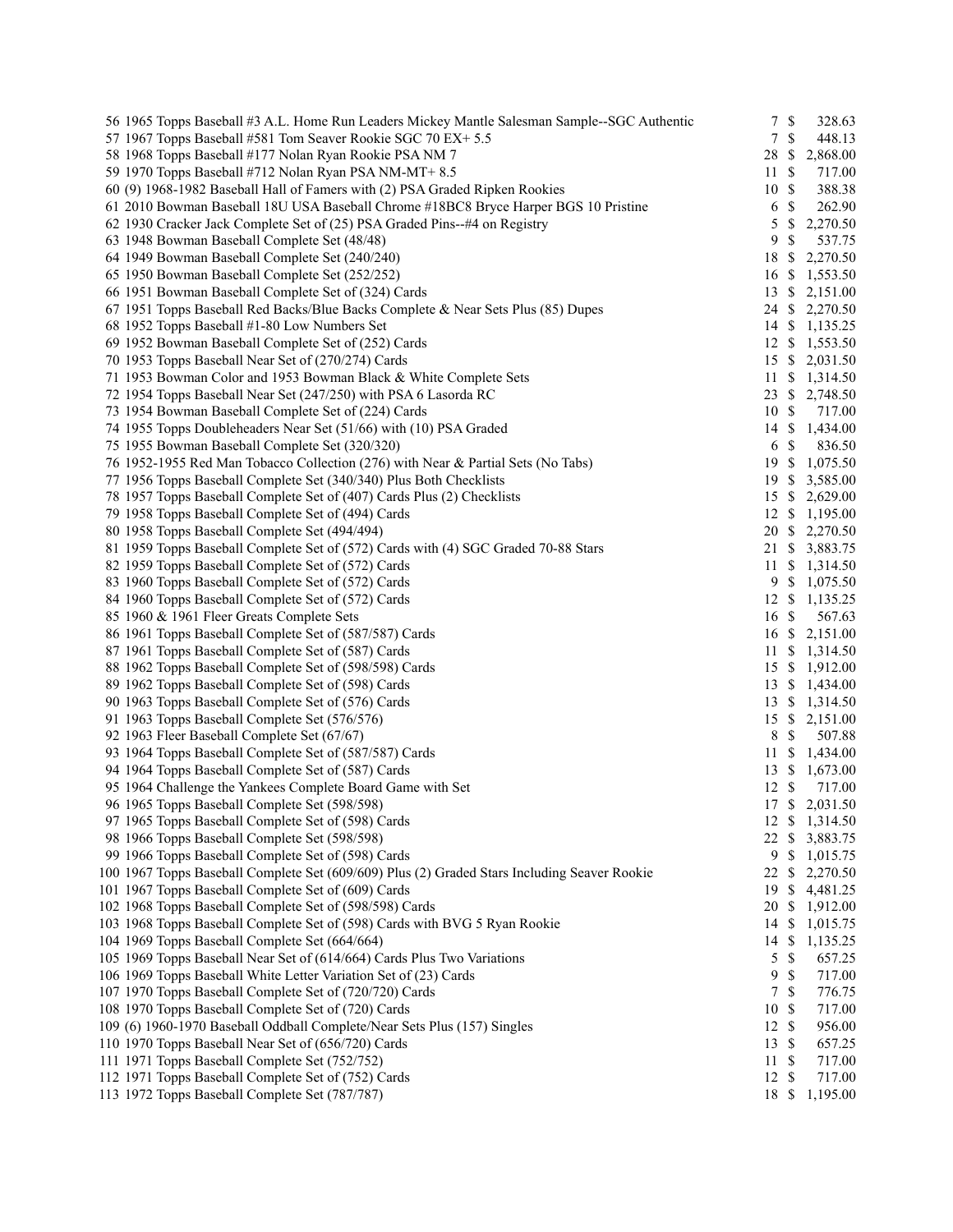| 114 1973 Topps Baseball Complete Set (660/660)                                                            | $14 \text{ }$ \$ |               | 597.50                   |
|-----------------------------------------------------------------------------------------------------------|------------------|---------------|--------------------------|
| 115 (2) 1973 Topps Baseball Complete Sets Plus (455) Duplicates                                           | 15 \$            |               | 1,075.50                 |
| 116 (3) 1971-1974 Topps Baseball Complete Sets                                                            | 18 \$            |               | 1,195.00                 |
| 117 1973 Topps Baseball Complete Set (660/660)—Sharp!                                                     |                  |               | 26 \$ 1,434.00           |
| 118 1973-1975 Topps Baseball Complete Set Run                                                             |                  |               | 14 \$ 1,195.00           |
| 119 1973-1976 Topps Baseball Complete Set Run                                                             |                  |               | 18 \$ 1,314.50           |
| 120 1974, 1976 & 1978 Topps Baseball Complete Sets                                                        | 9S               |               | 478.00                   |
| 121 1974-1980 Topps Baseball Complete Set Run-Sharp!                                                      | $25 \text{ }$ \$ |               | 2,748.50                 |
| 122 1974-1982 Topps Baseball Complete Run of (9) Sets All From Vending                                    |                  |               | 26 \$ 2,987.50           |
| 123 1975 SSPC Baseball Complete Set of (630) Cards with (35) SGC Graded                                   | 1                | \$            | 179.25                   |
| 124 1977-1989 Topps Baseball Complete/Near Set Run                                                        | 11S              |               | 478.00                   |
| 125 (6) 1978-1985 O-Pee-Chee Baseball Complete Sets                                                       | 11               | $\mathbb{S}$  | 358.50                   |
| 126 1975-1994 Baseball Commemorative, Oddball & Reprint Complete Sets (7)                                 | 3                | $\mathbb{S}$  | 203.15                   |
| 127 (4) 1981-1983 Topps & Donruss Baseball Complete Sets on Uncut Sheets                                  | 11               | $\mathbb{S}$  | 717.00                   |
| 128 1984-1991 Topps Tiffany Baseball & Update Complete Set Run (16) Plus Duplicate 1984 Update Set        | 19               | \$            | 1,673.00                 |
| 129 Perez-Steele 1980-2001 Complete Run of all (15) "Hall of Fame Postcards" Series Sets                  | 16               | <sup>\$</sup> | 507.88                   |
| 130 (22) 1880s H804-7 Baseball Comics Trade Cards                                                         | 5                | $\mathbb{S}$  | 239.00                   |
| 131 1903-04 E107 Breisch-Williams Watty Lee (Washington)                                                  | 18               | \$            | 1,434.00                 |
| 132 (5) 1910-11 T3 Turkey Red Cabinets with Cy Young                                                      | 9                | $\mathbb{S}$  | 956.00                   |
| 133 (5) 1910-11 T3 Turkey Red Cabinets with Advertising Backs                                             | 17S              |               | 717.00                   |
| 134 1914 B18 Blankets Ty Cobb (Brown Infield)                                                             | 10               | -S            | 286.80                   |
| 135 (10) High-Grade 1914 B18 Blankets with Walter Johnson                                                 | 3                | $\mathcal{S}$ | 358.50                   |
| 136 (9) 1909-1911 T205 Gold Border & T206 White Border Minor Leaguers                                     | $\sqrt{6}$       | $\mathbb{S}$  | 328.63                   |
| 137 1909-11 T206 White Borders Lot of (65) - Mid-Grade!                                                   | 12               | \$            | 1,912.00                 |
| 138 (160) 1909-11 T205 Gold Borders & T206 White Borders with (7) Hall of Famers & Tougher Backs          | 24               | \$            | 3,883.75                 |
| 139 1887-1949 Multi-Sport Collection of (204) Cards with (26) Hall of Famers                              | 17               | \$            | 1,434.00                 |
| 140 1923 W572 Strip Card/Panel Collection (14) with Babe Ruth                                             | 16               | <sup>\$</sup> | 657.25                   |
| 141 1934 R310 Butterfinger Partial Set of (50/65) Premiums Plus (11) Dupes                                | 3                | \$            | 358.50                   |
|                                                                                                           |                  | <sup>\$</sup> | 1,314.50                 |
| 142 (28) 1934-1936 Batter-Up High Numbers with Grove                                                      | 11               | $\mathbb{S}$  |                          |
| 143 Impossibly Rare Circa 1937 Lindt & Sprungli Babe Ruth Swiss Baseball Stamp Card                       | $\boldsymbol{0}$ | $\mathcal{S}$ | $\overline{\phantom{a}}$ |
| 144 Scarce 1938 Sawyer Biscuit Chicago White Sox Gee Gee Walker plus Original Mailing Envelope            | 9                |               | 358.50                   |
| 145 (32) 1940 Play Ball Baseball Singles with (2) PSA Graded Hall of Famers Including #120 Walter Johnson | 8                | $\mathbb{S}$  | 507.88                   |
| 146 (145) 1934-1966 Goudey, National Chicle & Baseball Exhibits                                           | 9                | $\mathcal{S}$ | 274.85                   |
| 147 (98) 1939-1963 Mostly Baseball Exhibits with Several Hall of Famers                                   | 14               | <sup>\$</sup> | 1,135.25                 |
| 148 (18) 1947-1977 Mostly New York Yankees Grab Bag with Oddball Mantle                                   | 12               | $\mathbb{S}$  | 478.00                   |
| 149 (12) 1951-1961 Topps & Bowman Baseball and Football Stars with (2) Mantle                             | 6                | $\mathcal{S}$ | 597.50                   |
| 150 1952-1959 Mickey Mantle Memorabilia & Card Group (5) with 1959 Bazooka                                | 8                | $\mathbb{S}$  | 537.75                   |
| 151 1950-Modern Brooklyn Dodgers Grab Bag Lot of (26) with Autographs                                     | 8                | $\mathbb{S}$  | 448.13                   |
| 152 1952 Topps Baseball #81-310 Collection of (191) Different Cards                                       | 23               | \$            | 2,629.00                 |
| 153 (27) 1952 Topps Baseball Semi High Numbers                                                            | 17               | $\mathbb{S}$  | 1,135.25                 |
| 154 1952-1958 Mostly Topps Baseball Collection of (252) Cards with Stars                                  | 16 \$            |               | 717.00                   |
| 155 1955 & 1956 Topps Baseball Starter Sets                                                               | 14 \$            |               | 657.25                   |
| 156 1955-1956 Topps & Bowman Baseball Cards (213) with Many Stars                                         | $\tau$           | $\mathbb{S}$  | 537.75                   |
| 157 1954-1958 Topps & Bowman Baseball Group of (249) Cards with Killebrew RC                              | 0                | \$            |                          |
| 158 (1,398) 1958 & 1959 Topps Baseball Cards                                                              | 15               | $\mathbb{S}$  | 776.75                   |
| 159 1959 Topps Baseball Partial Set (411/572) with Many Stars                                             | 11               | \$            | 657.25                   |
| 160 1955-1969 Topps & Bowman Baseball Variations Lot of (75) with (45) "Tougher" Versions                 | 13               | \$            | 597.50                   |
| 161 1957-1965 Topps Baseball Card Collection (465)—Loaded with Hall of Famers & Stars                     | 24               | \$            | 4,481.25                 |
| 162 1954-1975 Mostly Topps Baseball Shoebox Collection of (807) with (10) Mantle                          | 13               | \$            | 1,314.50                 |
| 163 1940-1983 Baseball Shoebox Collection of (748) Cards with Many Hall of Famers & Stars                 | 14               | \$            | 1,553.50                 |
| 164 1961-1963 Post Cereal & Jell-O Baseball Collection (327) with Many Stars Including Mantle             | 12               | <sup>\$</sup> | 328.63                   |
| 165 1963 Post Cereal Baseball Album with (112) 1962-1963 Post & Jell-O Cards                              | 16               | $\mathcal{S}$ | 567.63                   |
| 166 1966 Topps Baseball Salesman/Order Sheet with Koufax and Mantle                                       | 16 \$            |               | 717.00                   |
| 167 1954-1973 Topps & Bowman Baseball Hall of Famers/Stars Lot of (6) with (2) Mantle                     | 5                | $\mathbb{S}$  | 507.88                   |
| 168 (18) 1909-1977 Baseball Hall of Famers & Stars with (5) Mantle                                        | 6                | $\mathbb{S}$  | 567.63                   |
| 169 1948-1981 Baseball Shoebox Collection of (811) Cards with Many Hall of Fame Oddball                   | 10               | \$            | 478.00                   |
| 170 1950-1989 Baseball Singles Collection (201)—Loaded with Hall of Famers & Stars                        | 23               | \$            | 2,748.50                 |
| 171 (748) 1959-1970 Topps Baseball Shoebox Collection with Many Stars                                     | $\overline{4}$   | $\mathbb{S}$  | 448.13                   |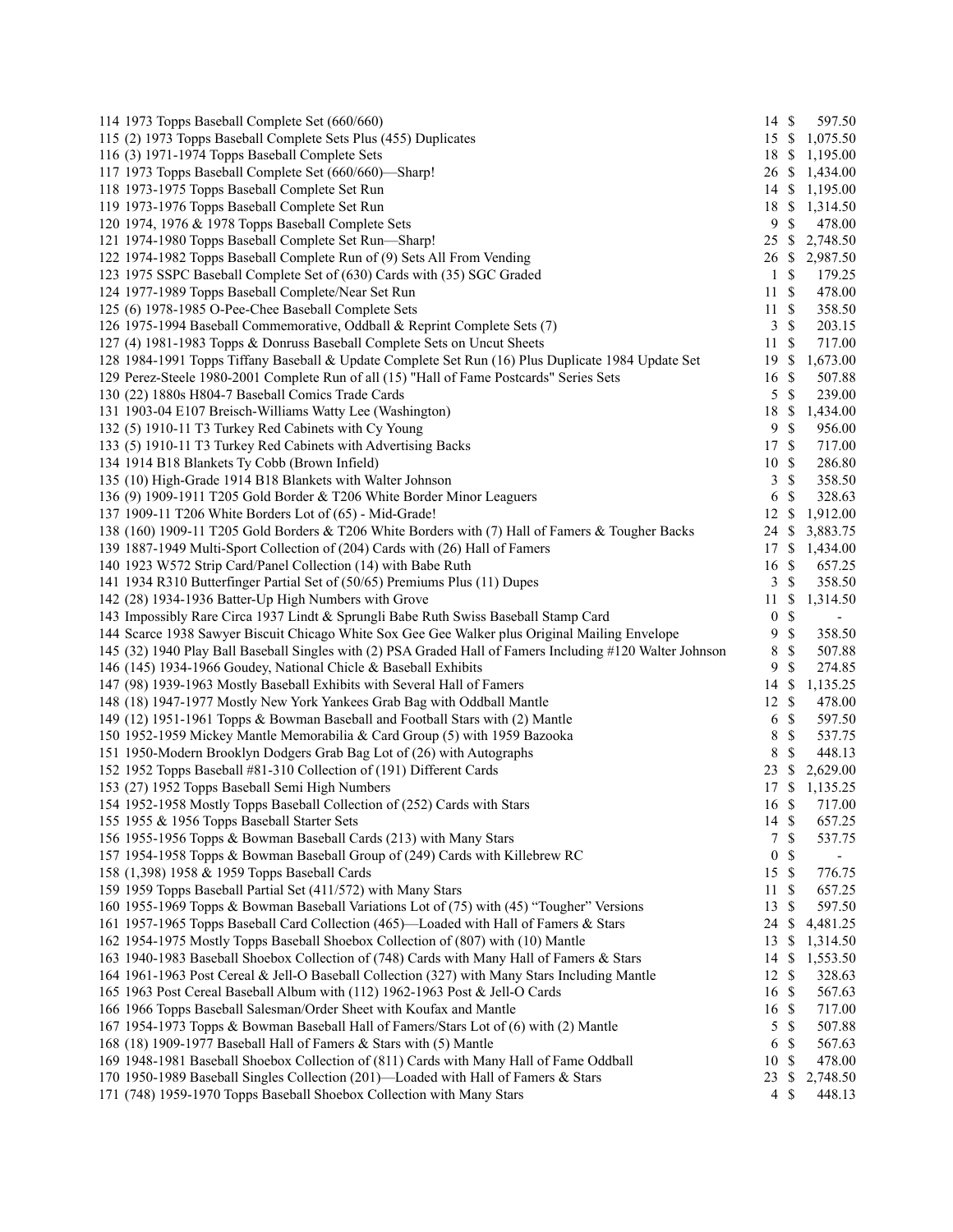| 172 1954-1979 Topps Baltimore Orioles Team Set Run                                                           |                  |                           | 17 \$ 1,912.00           |
|--------------------------------------------------------------------------------------------------------------|------------------|---------------------------|--------------------------|
| 173 1952-1979 Mostly Topps Baseball Collection of (3,053) Cards with Near/Partial Sets                       | 15 \$            |                           | 1,673.00                 |
| 174 1964-1969 Topps Baseball Starter Sets with Many Hall of Famers                                           | 4                | \$                        | 448.13                   |
| 175 1966 & 1967 Topps Baseball Cards Lot of $(3,427)$ with $(1,169)$ Semi-High & $(111)$ High Numbers        | 22               | $\mathbb{S}$              | 2,748.50                 |
| 176 1964-1970 Topps Baseball Hall of Famers & Stars Lot of (514) with (2) Mantle                             | 11               | \$                        | 1,135.25                 |
| 177 1968-1970 Topps Baseball Starter Set Run with Mantle & Ryan RC                                           | 13               | $\mathbb{S}$              | 1,195.00                 |
| 178 1964-Modern Mickey Mantle Grab Bag of (55) Cards                                                         | $\overline{4}$   | $\mathbb{S}$              | 298.75                   |
| 179 (227) 1967 Topps Baseball Cards with Mantle                                                              | 3                | $\mathbb{S}$              | 203.15                   |
| 180 1969 Transogram Mickey Mantle Statue in Original Box                                                     | 19               | <sup>\$</sup>             | 1,314.50                 |
| 181 (1,600+) 1970 Topps Baseball Cards with (450+) Semi-High Numbers and (30) High Numbers                   | 14               | <sup>\$</sup>             | 1,314.50                 |
| 182 (1,589) 1970 Topps Baseball Singles from Vending                                                         | 16               | <sup>\$</sup>             | 717.00                   |
| 183 1970 Topps Baseball Partial Set of (472/720) Cards Plus (444) Duplicates                                 | $\overline{2}$   | $\mathbb{S}$              | 250.95                   |
| 184 1975 Topps Baseball Cards Store Advertising Poster                                                       | 10S              |                           | 227.05                   |
| 185 1976-1979 Topps Baseball Collection of (2,326) Cards with Near/Starter Sets                              | 3                | $\mathbb{S}$              | 215.10                   |
| 186 (1,452) 1973 Topps Baseball Singles with (175+) Hall of Famers                                           | 13               | $\mathbb{S}$              | 478.00                   |
| 187 1970-1979 Topps Baseball Collection of (1,416) Cards of Hall of Famers and Stars                         | 9                | $\mathcal{S}$             | 448.13                   |
| 188 (341) 1969-1980 Baseball Hall of Famers & Stars                                                          | 13               | $\mathbb{S}$              | 358.50                   |
| 189 (21) 1975 Hostess Baseball Panels with Robin Yount Rookie                                                | $\mathbf{1}$     | $\mathbb{S}$              | 179.25                   |
| 190 (19) 1975-1984 Multi-Sport Complete/Partial Uncut Sheets                                                 | $\mathbf{1}$     | $\mathcal{S}$             | 119.50                   |
| 191 (5) 1978-1983 Topps Baseball Uncut Sheets with Hall of Fame Rookies                                      | 15               | \$                        | 1,792.50                 |
| 192 2001 Upper Deck Heroes of Baseball Roger Maris/Joe DiMaggio/Mickey Mantle Triple Game-Used SP            | 9                | $\mathbb{S}$              | 448.13                   |
| 193 2002 Fleer Greats Dueling Duos Singles Game-Used Set of (54) Cards on Uncut Sheet                        | $\boldsymbol{0}$ | $\mathbb{S}$              |                          |
| 194 (2,000+) Modern Multi-Sport Certified Auto/Game-Used/Insert Collection with Many Hall of Famers and St   | 15               | $\mathbb{S}$              | 657.25                   |
| 195 1957 Topps Baseball Series 2 Wax Pack--PSA NM 7                                                          | 28               | \$                        | 7,767.50                 |
| 196 1959 Original Yoo-Hoo Full Bottle with Mickey Mantle Cap                                                 | 17               | $\mathbb{S}$              | 1,673.00                 |
| 197 1950s Yoo-Hoo Original Full Bottle Lot of (2) with Ford & Skowron Caps                                   | $\tau$           | $\mathbb S$               | 286.80                   |
| 198 Early 1960s Mickey Mantle Pencil Sets (5) Plus Rare Store Display Box                                    | 12               | $\mathbb{S}$              | 836.50                   |
| 199 1976 Topps Baseball Unopened Wax Box of (36) Packs                                                       | 13               | \$                        | 5,676.25                 |
| 200 (14) 1980 Topps Baseball Super Cello Packs                                                               | $14 \text{ }$ \$ |                           | 896.25                   |
| 201 November 25, 1865 Harper's Weekly Brooklyn Atlantics Woodcut Display                                     | $\boldsymbol{0}$ | $\mathbb{S}$              |                          |
|                                                                                                              |                  | $\mathbb{S}$              | $\overline{\phantom{a}}$ |
| 202 July 24, 1869 Harper's Weekly Cincinnati Red Stockings Woodcut Illustration                              | $\boldsymbol{0}$ |                           | $\overline{\phantom{a}}$ |
| 203 1878 Boston Base Ball Association Stock Certificate                                                      | 8                | $\mathbb{S}$              | 274.85                   |
| 204 1890s-1910s Baseball Sheet Music Lot (12) with Tinker/Evers, Marquard and Bender                         | 5                | $\mathbb{S}$              | 286.80                   |
| 205 Circa 1910s Rare "Ty Cobb Detroit" Notebook Cover                                                        | $\overline{4}$   | $\mathcal{S}$             | 567.63                   |
| 206 Circa 1910s Ty Cobb "Hard Hitters" Full Notebook                                                         | 13               | $\mathbb{S}$              | 717.00                   |
| 207 Rare and Unique 1910s "Junior Red Sox" Writing Tablets Pair                                              | $\mathbf{1}$     | $\mathcal{S}$             | 179.25                   |
| 208 Circa 1908 Edison Gold Moulded Record Cylinder of "Take Me Out To The Ballgame"                          | 11               | $\mathbb{S}$              | 418.25                   |
| 209 1912 Chief Bender Wallet Given to Pitcher During All Nations Tour in Cuba                                | 10S              |                           | 418.25                   |
| 210 1915 Boston Red Sox Newspaper Premium with Babe Ruth                                                     | $\mathbf{1}$     | $\mathbb{S}$              | 597.50                   |
| 211 1919 Ban Johnson Typewritten Letter With Outstanding Baseball Content - From Personal Collection of Roll | $\boldsymbol{0}$ | $\mathbb{S}$              |                          |
| 212 Unique and Historic 11/26/1920 Chicago White Sox AL "Reserve List" - Specifying Eight Men Out Includin   | 19S              |                           | 1,673.00                 |
| 213 Circa 1920s Babe Ruth Carnival Figurine                                                                  |                  |                           | 15 \$ 1,434.00           |
| 214 Frank Schulte's Major League Baseball Silver Lifetime Pass and Presentation Card (2 Items)               | 16 \$            |                           | 1,075.50                 |
| 215 Original Yankee Stadium Ticket Stub Receptacle [reserve met]                                             | 7                | $\mathbb{S}$              | 4,182.50                 |
| 216 Scarce 1897 Cameo Pepsin Gum Brooklyn Team Pinback                                                       | 7                | \$                        | 328.63                   |
| 217 Exceptionally Rare 1927 "Ping Bodie Day" Pinback - Possibly One of Only Two Known Examples!              | 12               | \$                        | 1,015.75                 |
| 218 1932 "Play Ball With 'Babe Ruth' Club" Pinback                                                           | 14               | -S                        | 418.25                   |
| 219 1940s-1960s PM10 Baseball Stadium Pinbacks Lot (21) Including 9 Hall of Famers                           | 5                | $\mathcal{S}$             | 448.13                   |
| 220 Mickey Mantle 1950s-1960s PM10 Pinbacks Pair                                                             | $\overline{4}$   | <sup>\$</sup>             | 328.63                   |
| 221 1940s-1950s Jackie Robinson Pinbacks Lot of (5)                                                          | 14               | $\boldsymbol{\mathsf{S}}$ | 776.75                   |
| 222 Babe Ruth 1930s-1940s Pinbacks Pair                                                                      | 13               | <sup>\$</sup>             | 328.63                   |
| 223 1920s-1960s Baseball Pinbacks Grab-Bag Lot (12)                                                          | 2                | <sup>\$</sup>             | 131.45                   |
| 224 Willie Mays 1950s-1960s Pinbacks Lot (5)                                                                 | $\boldsymbol{7}$ | $\mathbb{S}$              | 388.38                   |
| 225 1960s Koufax, Drysdale and Wills Large Stadium Pinbacks Lot (14)                                         | $\tau$           | $\mathbb{S}$              | 328.63                   |
| 226 1900s-1950s Baseball Board Games Lot (9)                                                                 | 12               | \$                        | 1,135.25                 |
|                                                                                                              | 10               | -\$                       | 239.00                   |
| 227 Early 1900s "Cap Anson for Sheriff" Campaign Cuff Links Pair                                             |                  |                           |                          |
| 228 Superb 1939 Baseball Centennial Umpire's Scorer<br>229 1930 Boston Braves Metallic Season Pass           | 5<br>9S          | \$                        | 167.30<br>418.25         |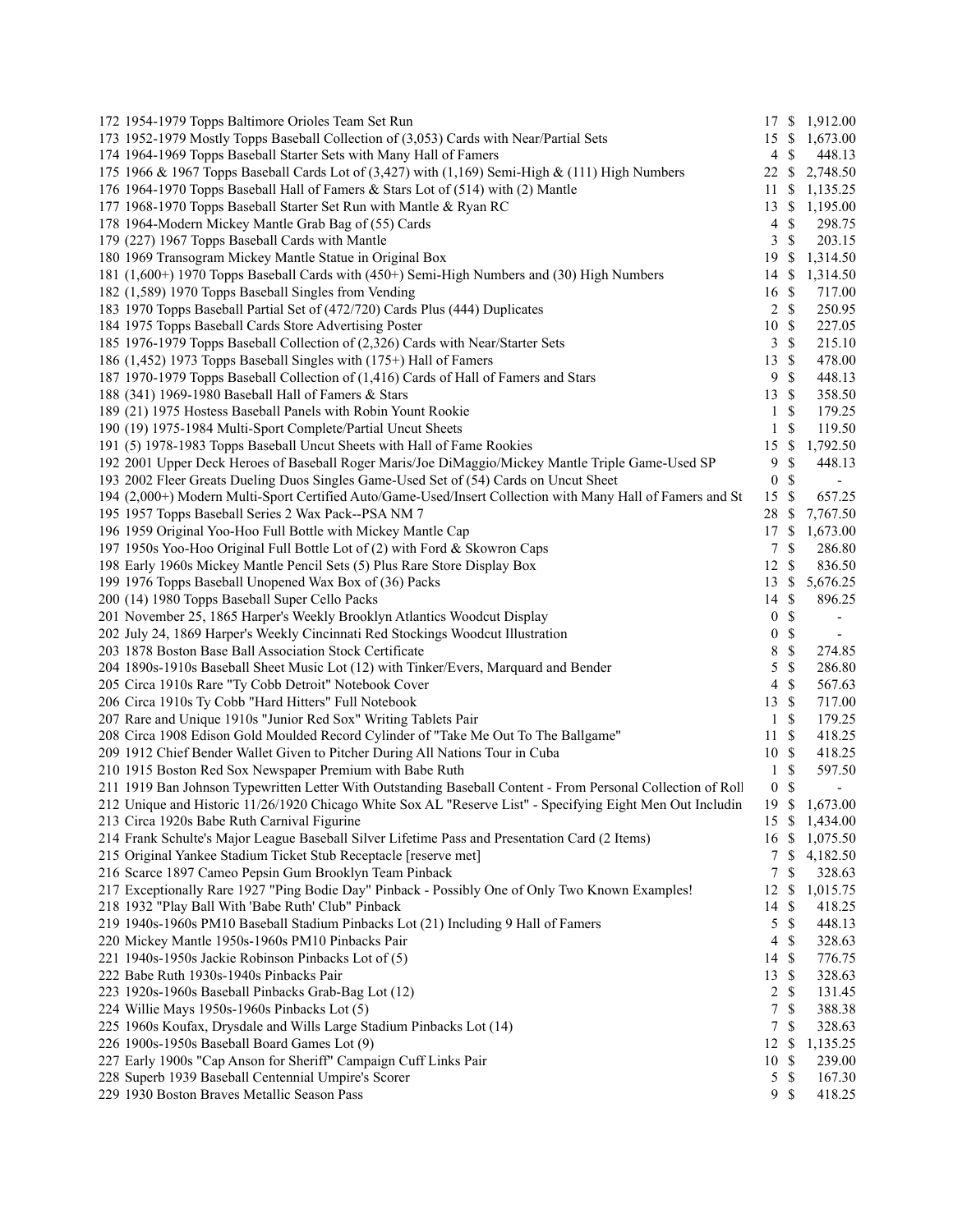| 230 Exceedingly Rare 1912 Red Sox American League Champions Felt Pennant - Likely One of Only Two Knov        |                  |               | 16 \$ 3,883.75               |  |
|---------------------------------------------------------------------------------------------------------------|------------------|---------------|------------------------------|--|
| 231 Circa 1916 Boston Red Sox World Champions Pennant [reserve met]                                           | 11S              |               | 776.75                       |  |
| 232 Circa 1930s "Boston" Oversized Stadium Banner                                                             | $\mathbf{1}$     | \$            | 239.00                       |  |
| 233 1940s Boston Braves Felt Pennants Lot (4) with Rarities                                                   | 4                | $\mathcal{S}$ | 274.85                       |  |
| 234 Rare 1913 "Cravats" Hugh Bedient 9" Souvenir Felt Pennant                                                 | 5                | $\mathcal{S}$ | 167.30                       |  |
| 235 1946 Boston Red Sox Team Pennant                                                                          | $\mathbf{1}$     | \$            | 119.50                       |  |
| 236 1930s-1960s Baseball Full-Size Pennant Lot of (11)                                                        | 8                | \$            | 418.25                       |  |
| 237 1930s New York Yankees "American League Champs" Pennant - Rare                                            | $\overline{c}$   | \$            | 250.95                       |  |
| 238 1930s-1970s New York Yankees Pennants Lot (5) Including 1961 Team Photo Example                           | 3                | \$            | 262.90                       |  |
| 239 1940s Brooklyn Dodgers Pennant - Very Rare                                                                | 18               | $\mathcal{S}$ | 567.63                       |  |
| 240 1951 MLB All-Star Game Briggs Stadium Pennant - Extremely Rare!                                           | 8                | \$            | 418.25                       |  |
| 241 1940s-1950s Chicago White Sox Pennant Lot (4)                                                             | 4                | \$            | 215.10                       |  |
| 242 1940s-1960s Baseball Pennants Lot (14)                                                                    | $\overline{c}$   | \$            | 328.63                       |  |
| 243 1940s-1950s Cleveland Indians Pennant Lot (6) with Feller Signature                                       | 8                | \$            | 418.25                       |  |
| 244 1954 New York Giants National League Champions Pennant - Very Rare                                        | 5                | $\mathbb{S}$  | 328.63                       |  |
| 245 Very Rare 1956 Brooklyn Dodgers "National League Champions" Pennant                                       | 11               | \$            | 418.25                       |  |
| 246 Very Rare 1957 World Series Pennant                                                                       | 6                | $\mathcal{S}$ | 215.10                       |  |
| 247 1958 Milwaukee Braves Pennant - Very Rare                                                                 | 6                | \$            | 203.15                       |  |
| 248 1961 New York Yankees World Series Pennant - Very Rare                                                    | 7                | \$            | 478.00                       |  |
| 249 1961 New York Yankees Pennant                                                                             | 5                | \$            | 388.38                       |  |
| 250 1963 New York Yankees Pennant                                                                             | 0                | \$            | $\overline{\phantom{a}}$     |  |
| 251 1963 World Champion Los Angeles Dodgers Team Photo Pennant - Very Rare                                    | 9                | $\mathbb{S}$  | 239.00                       |  |
| 252 Extensive 1907-1917 Baseball Team Real Photo Postcards Lot (54 Different)                                 | 6                | \$            | 896.25                       |  |
| 253 1907-1911 Baseball Stadiums and Scenes Real Photo Postcards Lot (17) Including Carlisle Indians           | 5                | \$            | 298.75                       |  |
| 254 1907-1912 Baseball Player Real Photo Postcards Lot (20)                                                   | 4                | \$            | 328.63                       |  |
| 255 Rare 1907-1908 "Frank LeRoy Chance and Mascot" Postcard by Cubs Photographer Francis Burke                | 13S              |               | 262.90                       |  |
| 256 Diverse and Interesting 1900s-1910s Baseball Player Real Photo Postcards Lot (7)                          | 3                | \$            | 143.40                       |  |
| 257 Amazing 1920s-1950s "House of David" Baseball Team Real Photo Postcards Lot (12)                          | 3                | \$            | 203.15                       |  |
| 258 1900s-1950s Forbes Field Stadium Postcards Lot (7) Including Scarce Bi-Fold Example                       | $\mathbf{1}$     | \$            | 119.50                       |  |
| 259 Johnny Sain 1963 "Spinner" Postcards (68) and Brochures (13)                                              | $\mathbf{1}$     | \$            | 119.50                       |  |
| 260 Exceedingly Rare 1946 Boston Red Sox A.L. Champs Metallic License Plate Topper - Possibly Only Known      | 7                | \$            | $\blacksquare$               |  |
| 261 1930s-1950s Boston Bees, Braves and Red Sox Ephemera Lot (10 Items)                                       | $\mathbf{1}$     | \$            | 298.75                       |  |
| 262 1950s "Ted's Creamy Root Beer" Opened Bottles (6) in Original Six-Pack Carrier                            | 9                | \$            | 418.25                       |  |
| 263 1960 "Narragansett Beer" Boston Red Sox Large 4' x 3' Advertising Sign Pair - Unusual Format and Fresh to | $\mathbf{1}$     | \$            | 119.50                       |  |
| 264 Interesting 1960s-1980s Boston Red Sox/Carl Yastrzemski Ephemera Lot (10 items) Including Signed Yaz Pi   |                  | 2 S           | 388.38                       |  |
| 265 1950s "Hi Neighbor!" Red Sox License Plate                                                                | 11S              |               | 388.38                       |  |
| 266 Scarce 1950s Boston Braves License Plate Topper                                                           | 11S              |               | 328.63                       |  |
| 267 Early 1930s "Old India Pale Ale" Cardboard Advertising Sign Featuring Hughie Duffy                        | $\mathbf{1}$     | \$            | 119.50                       |  |
| 268 1944 St. Louis Browns American League Champions Ring - First Non-World Series Winning Ring Ever Proc      | $12 \text{ }$ \$ |               | $\qquad \qquad \blacksquare$ |  |
| 269 1972 Oakland A's World Champions Front Office Ring - Jim Piersall [reserve not met]                       | $14 \text{ }$ \$ |               | $\qquad \qquad \blacksquare$ |  |
| 270 1973 Oakland A's World Champions Ring in Original Presentation Box - "Harris" [reserve not met]           | 10S              |               | $\overline{\phantom{a}}$     |  |
| 271 1955 Brooklyn Dodgers World Champions Salesman's Sample Ring - "Duke Snider" [reserve not met]            | $\mathbf{1}$     | \$            |                              |  |
| 272 1983 Baltimore Orioles World Champions Press Secretary Ring - Bob Brown [reserve not met]                 | 6                | \$            |                              |  |
| 273 1967 Boston Red Sox American League Champions 10K Ring Given to Scout George Digby                        | 6                | \$            | 3,286.25                     |  |
| 274 1975 Boston Red Sox American League Champions 10K Ring Given to Scout George Digby                        | 3                | \$            | 2,629.00                     |  |
| 275 2004 Boston Red Sox World Champions Watch Given to Scout George Digby                                     | 13               | \$            | 1,314.50                     |  |
| 276 Bob Kuzava 1951 New York Yankees World Champions Presentation Wristwatch                                  |                  |               | 20 \$ 2,509.50               |  |
| 277 Nellie Fox 1960 "Look All-America Baseball" Presentation Wristwatch                                       | 12S              |               | 1,075.50                     |  |
| 278 Mickey Mantle Limited Edition 18K Gold Wristwatch with Accompanying Mantle Signed Certificate (2 Iten     | $13 \text{ }$ \$ |               | 896.25                       |  |
| 279 1961 Mantle/Maris/Ruth Louisville Slugger Home Run Derby Display Piece                                    | 12S              |               | 896.25                       |  |
| 280 1939 Louisville Slugger/Baseball 100th Anniversary Display With Original Easel                            | $\tau$           | \$            | 836.50                       |  |
| 281 Mickey Mantle Original Painting by Steve Kaufman - From Mantle's Personal Collection and Signed by Kau    | 6                | <sup>\$</sup> | 1,912.00                     |  |
| 282 1955 "All American Sports Club" Packet with Photos, Newsletter and More                                   | 2                | \$            | 131.45                       |  |
| 283 1966 Atlanta Braves WSB Radio/TV Poster                                                                   | 7                | \$            | 328.63                       |  |
| 284 1970 World Champion Baltimore Orioles Original Collage Artwork                                            | 2                | \$            | 191.20                       |  |
| 285 Rollie Fingers 1973 "Fireman of the Year" Helmet                                                          | 9                | \$            | 418.25                       |  |
| 286 1973 Laughlin "Babe" Ruth Stand-Up Signed by the Artist                                                   | 1                | \$            | 239.00                       |  |
| 287 Fenway Park Seat Pair                                                                                     |                  |               | 11 \$ 1,673.00               |  |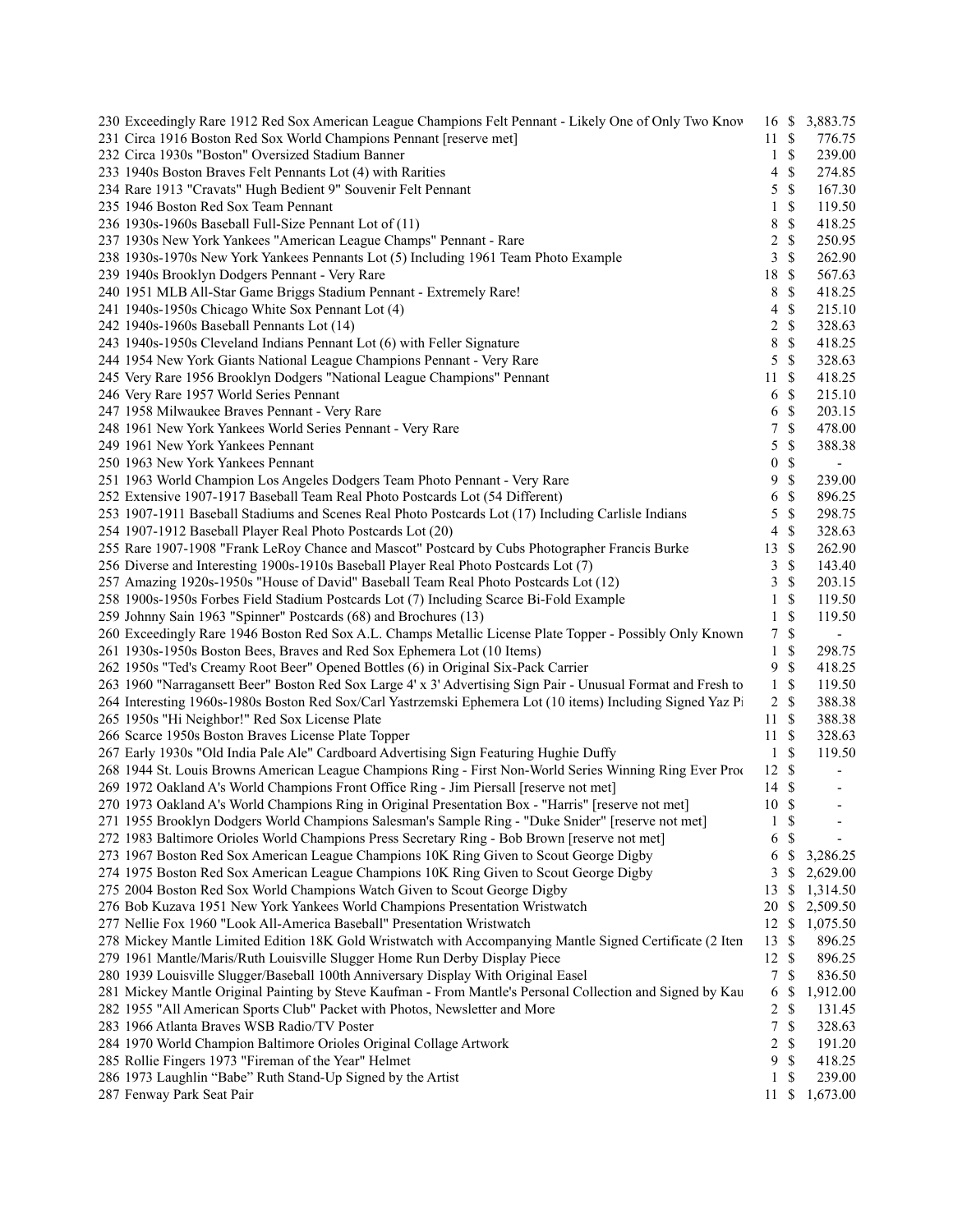| 288 Original Yankee Stadium Seat Pair With MLB Certs/Holograms                                            |                  | 0 S           | $\overline{\phantom{a}}$ |  |
|-----------------------------------------------------------------------------------------------------------|------------------|---------------|--------------------------|--|
| 289 Cleveland Municipal Stadium Free-Standing Seat                                                        |                  | 2 S           | 131.45                   |  |
| 290 1910s "Baseball Magazine" Lot (8) Including Speaker, Alexander and McGraw                             | 14 \$            |               | 418.25                   |  |
| 291 1905-1930 Reach American League Guide Lot of (12) - Well Preserved!                                   | 13S              |               | 507.88                   |  |
| 292 1920s-1940s Sporting News Record Book Lot (18)                                                        | 9                | $\mathcal{S}$ | 478.00                   |  |
| 293 1900-1949 Run of (51) The Sporting News and Spalding Annual Baseball Guides                           | 18 \$            |               | 836.50                   |  |
| 294 1940 Lefty Grove Testimonial Dinner Program                                                           |                  | $1 \text{ }$  | 119.50                   |  |
| 295 1963 Topps Rookie-All Star Team Awards Banquet Booklet with Pete Rose                                 | 14 \$            |               | 657.25                   |  |
| 296 1952 World Series Game 3 at New York Full Ticket                                                      | 16 \$            |               | 298.75                   |  |
| 297 1958 World Series Full Ticket Pair from Yankee Stadium                                                | 17S              |               | 328.63                   |  |
| 298 1959 World Series Game 1 Full Ticket from Comiskey Park                                               | 7                | \$            | 191.20                   |  |
| 299 Incredibly Rare Roger Maris September 15, 1968 Final Career HR Ticket Stub                            | $\boldsymbol{0}$ | \$            | $\blacksquare$           |  |
| 300 Roberto Clemente 3,000th Hit & Last Game Ticket Stub--PSA Good 2 (mk)                                 | 27S              |               | 2,270.50                 |  |
| 301 1950s-1990s World Series Ticket Stubs Lot (12)                                                        | $\overline{2}$   | $\mathbb{S}$  | 131.45                   |  |
| 302 1976-2001 All-Star Game Ticket Stubs Lot (11)                                                         | 2                | \$            | 131.45                   |  |
| 303 2000 All-Star Game at Atlanta Full Tickets Lot (31)                                                   | 9                | $\mathcal{S}$ | 274.85                   |  |
| 304 2001 All-Star Game at Seattle Full Tickets Lot (23)                                                   | 12S              |               | 328.63                   |  |
| 305 Incredibly Rare Circa 1870s Baseball Team Full Plate Tintype [reserve met]                            |                  |               | 10 \$ 2,987.50           |  |
| 306 1910 Philadelphia Athletics "Champions American League" Team Photo Including Mack, Plank, Baker and I | $\mathbf{1}$     | \$            | 179.25                   |  |
| 307 Striking 1900s John McGraw Mounted Studio Photo - Used for 1905 PC782 Rotograph Postcard!             | $\boldsymbol{0}$ | \$            | $\blacksquare$           |  |
| 308 1927 Babe Ruth and Lou Gehrig News Service Photo                                                      | 2                | \$            | 191.20                   |  |
| 309 Circa 1870s Baseball Player Tintype Photograph in Original Ornate Frame                               | 3                | \$            | 274.85                   |  |
| 310 Striking 19th Century Baseball Team Imperial Photograph                                               | $\overline{0}$   | \$            | $\overline{\phantom{a}}$ |  |
| 311 1897 Atlantic City Baseball Field Photo                                                               | 1                | \$            | 119.50                   |  |
| 312 Circa 1900s Robison Field Baseball Stadium Cabinet Photo (St. Louis National League Ballpark)         | 8                | \$            | 286.80                   |  |
| 313 1906 Columbia Park Stadium Photo Lot of (2) with New York Highlanders & Philadelphia Athletics        | 1                | \$            | 179.25                   |  |
| 314 Rare 1907 Lincoln, Nebraska Western League Team Photo Featuring Eddie Cicotte                         | 10               | $\mathcal{S}$ | 657.25                   |  |
| 315 Striking 1919 Yale University Oversized Baseball Team Photo                                           | $\boldsymbol{0}$ | \$            | $\overline{\phantom{a}}$ |  |
| 316 1930s-1970s Baseball Wire Photos Lot (49)                                                             | $\overline{4}$   | $\mathcal{S}$ | 155.35                   |  |
| 317 Ken Silvestri 1953 Philadelphia Phillies Game-Worn Road Jersey                                        | 10               | $\mathcal{S}$ | 448.13                   |  |
| 318 Gene Conley Signed Game-Worn 1959 Philadelphia Phillies Flannel Road Jersey - Full JSA                | 9                | \$            | 448.13                   |  |
|                                                                                                           |                  |               |                          |  |
| 319 Rick Wise Signed Game-Worn 1964 Philadelphia Phillies Flannel Road Jersey - Full JSA                  | 17               | S             | 1,135.25                 |  |
| 320 Harry Bright/Byron Browne 1965 Chicago Cubs Game-Worn Road Jersey - MEARS A5                          | 14 \$            |               | 1,195.00                 |  |
| 321 Dick Wantz 1965 California Angels Game-Worn Road Jersey                                               | 10               | \$            | 537.75                   |  |
| 322 Steve Carlton Signed Game-Worn 1977 Philadelphia Phillies Road Jersey - Full JSA                      |                  |               | 23 \$ 4,780.00           |  |
| 323 Mid-1960s Philadelphia Phillies Game-Worn Flannel Home Jersey Autographed by Richie Ashburn - Full JS |                  |               | 17 \$ 2,987.50           |  |
| 324 Deron Johnson 1969 Philadelphia Phillies Game-Worn Home Jersey                                        | 9                | $\mathbb{S}$  | 657.25                   |  |
| 325 Frank Lucchesi 1970 Philadelphia Phillies Game-Worn Road Jersey                                       | 11S              |               | 896.25                   |  |
| 326 Greg Luzinski Signed Game-Worn 1973 Philadelphia Phillies Home Jersey - Full JSA                      | 20 \$            |               | 1,553.50                 |  |
| 327 Jim Kaat Signed Game-Worn 1976 Philadelphia Phillies Home Jersey - Full JSA                           | 13               | \$            | 537.75                   |  |
| 328 Whitey Ford Signed Game-Worn 1989 New York Yankees Old Timers Day Home Jersey - Full JSA              | 8                | -\$           | 507.88                   |  |
| 329 1990-1992 Philadelphia Phillies Game Worn Lot of (8) With Amaro, Jr., Greene and Hayes                |                  |               | 18 \$ 2,987.50           |  |
| 330 John Kruk Signed Game-Worn 1992 Philadelphia Phillies Home Jersey - Full JSA                          | 9                | $\mathbb S$   | 1,135.25                 |  |
| 331 1990s-2000s Philadelphia Phillies Signed Game-Worn Jersey Lot of (8) With Daulton and Burrell         | 9                | \$            | 537.75                   |  |
| 332 Jimmy Rollins 2003 Philadelphia Phillies Signed Game-Worn Warm-Up Jersey - MLB Authentication Holog   | 1                | \$            | 239.00                   |  |
| 333 Philadelphia Phillies 2003 Game-Worn Home Jersey Lot of (4) From Final Season at Veterans Stadium     | 9                | \$            | 388.38                   |  |
| 334 Pedro Martinez 2009 Philadelphia Phillies Game-Worn Road Jersey - Full Miedema LOA                    | 27               | $\mathbb{S}$  | 1,553.50                 |  |
| 335 Philadelphia Phillies 2009 World Series Game-Worn/Issued Jersey Lot of (6)                            | 14               | \$            | 1,195.00                 |  |
| 336 2007-2011 Philadelphia Phillies Game-Worn or Team-Issued Jersey Lot of (5)                            | 9                | \$            | 567.63                   |  |
| 337 Jim Thome 2012 Team-Issued Philadelphia Phillies Jersey Pair - Both With MLB Authentic Holograms      | 15S              |               | 896.25                   |  |
| 338 2010-2014 Philadelphia Phillies Team-Issued Jersey Lot of (5) With Autographed Werth Jersey           | 14               | \$            | 567.63                   |  |
| 339 2000s Philadelphia Phillies Game-Worn Batting Practice Jersey Lot of (6)                              | 10               | \$            | 286.80                   |  |
| 340 Moose Skowron 1961 World Series Professional Model Bat - Full PSA/DNA                                 | 21 \$            |               | 1,912.00                 |  |
| 341 Moose Skowron 1961 All-Star Game Professional Model Bat - Full PSA/DNA                                | 14               | <sup>\$</sup> | 537.75                   |  |
| 342 Jimmy Piersall 1961-1964 Game-Used Bat                                                                | 11               | <sup>\$</sup> | 388.38                   |  |
| 343 Rick Burleson and Mike Greenwell 1980s Louisville Slugger Game Used Bats                              | $\mathbf{1}$     | \$            | 119.50                   |  |
| 344 Robin Yount 1991-1993 Signed Game-Used Bat - Full PSA/DNA                                             | 18 \$            |               | 896.25                   |  |
| 345 David Ortiz 1997-1998 Rookie Era Signed Game-Used Bat - PSA GU 8.5                                    |                  |               | 7 \$ 1,075.50            |  |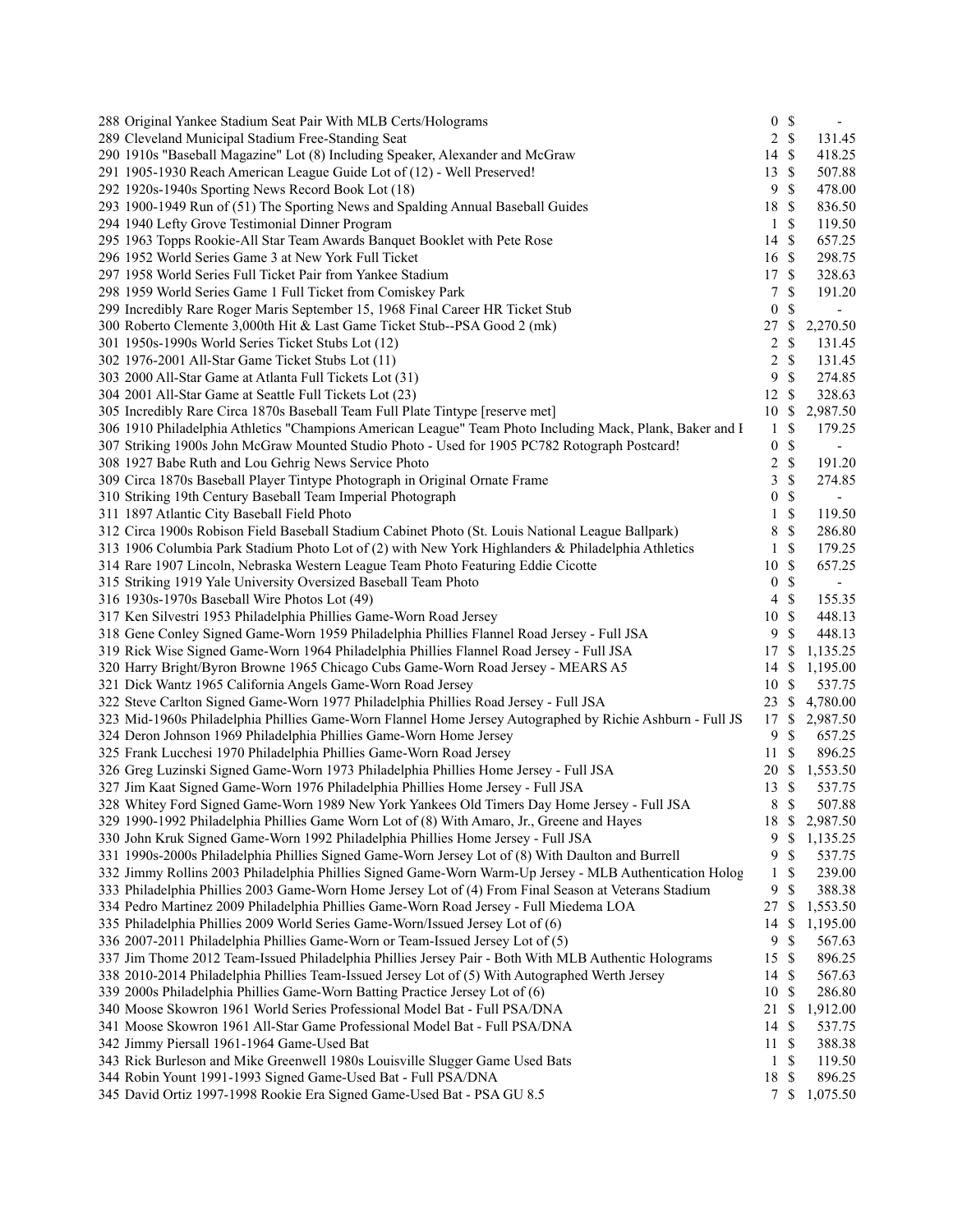| 346 Billy Southworth St. Louis Cardinals Cap From 1942 World Series and 25 World War II Successful Bombing   | $\mathbf{1}$         | \$11,950.00                              |  |
|--------------------------------------------------------------------------------------------------------------|----------------------|------------------------------------------|--|
| 347 Rare PCL San Francisco Seals Game Worn Coaches Jacket                                                    | 3                    | \$<br>537.75                             |  |
| 348 Jim Palmer 1969-1976 Game-Used Fielder's Glove                                                           | 10 \$                | 1,553.50                                 |  |
| 349 Mike Flanagan Game-Used Fielder's Glove                                                                  | 8                    | \$<br>478.00                             |  |
| 350 Robin Roberts and Dick Groat Signed Game-Worn Shoes                                                      | 2                    | $\mathbb{S}$<br>191.20                   |  |
| 351 1960s-2000s Philadelphia Phillies Signed and Game-Used Memorabilia Lot - Loaded!                         | 4                    | \$<br>478.00                             |  |
| 352 July 6, 2008 Alex Rodriguez HR #536 Signed Game-Used Base and Ball - Steiner, MLB and PSA/DNA            | 8                    | \$<br>776.75                             |  |
| 353 1990s-2000s Philadelphia Phillies Signed Game-Used Lot With (3) Gloves and (2) Pairs of Cleats           | 8                    | \$<br>448.13                             |  |
| 354 1980s-2000s Philadelphia Phillies Signed Game-Used Caps and Batting Gloves                               | 3                    | \$<br>155.35                             |  |
| 355 Ty Cobb and Honus Wagner Dual-Signed Ball With Amazing Provenance - Full PSA/DNA                         | $\boldsymbol{0}$     | $\mathbb{S}$<br>$\overline{\phantom{a}}$ |  |
| 356 1922 World Champion New York Giants Team-Signed Ball With Mathewson, McGraw and Full JSA                 |                      | 20 \$ 11,950.00                          |  |
| 357 1927 American League HOFers/Superstars Multi-Signed Ball With Cobb, Ruth, Gehrig and Full JSA            | 19S                  | 7,170.00                                 |  |
| 358 1931 Philadelphia Athletics Basketball Exhibition Broadside/Signed Ball Display With Foxx and Full JSA   | 4 \$                 | 1,314.50                                 |  |
| 359 1947 Pittsburgh Pirates Team-Signed Baseball with Gorgeous Honus Wagner--PSA/DNA 8                       |                      | 17 \$ 2,987.50                           |  |
| 360 1936 New York Yankees/New York Giants Multi-Signed Ball With Gehrig, DiMaggio, Ruppert and Full JSA      |                      | 15 \$ 2,868.00                           |  |
| 361 1937 World Champion New York Yankees Team-Signed Ball With Gehrig, Dickey, Lazzeri and Full JSA          | 6 <sup>°</sup>       | 896.25                                   |  |
| 362 1955 Pittsburgh Pirates Team-Signed Baseball with (25) Signatures Including R. Clemente & J. Robinson--F | $2 \sqrt{s}$         | 657.25                                   |  |
| 363 1963 American League Champion New York Yankees Team-Signed Ball - Full JSA                               | $\bf{0}$             | $\mathcal{S}$                            |  |
| 364 1964 AL Champion New York Yankees Team-Signed Baseball with Mantle & Maris--Full JSA                     |                      | $\overline{\phantom{a}}$                 |  |
|                                                                                                              | 8                    | \$<br>836.50                             |  |
| 365 Multi-Signed Baseball HOFer Ball With DiMaggio, Mantle, Paige and J. Robinson - Full JSA                 | 14 \$                | 1,673.00                                 |  |
| 366 Jimmie Foxx Single Signed Ball [reserve not met]                                                         | 5                    | $\mathbb{S}$<br>$\overline{\phantom{a}}$ |  |
| 367 "500 HR Club" Single Signed Balls Partial Set (15)                                                       | 6                    | \$<br>507.88                             |  |
| 368 500 Home Run Club Multi-Signed Baseball With Mantle, Mays, Williams and Full PSA/DNA                     | 9                    | \$<br>1,553.50                           |  |
| 369 Baseball Triple Crown Winners Multi-Signed Ball With Mantle and Williams - Full JSA                      | 7                    | \$<br>1,015.75                           |  |
| 370 500 Home Run Club Members Signed Baseball with (10) Signatures Including Ted Williams—Full JSA           | 7                    | \$<br>448.13                             |  |
| 371 Thurman Munson Single-Signed Ball - Full JSA                                                             | 15S                  | 4,182.50                                 |  |
| 372 1929 World Champion Philadelphia Athletics Team-Signed Ball - Full JSA                                   | 8                    | \$<br>537.75                             |  |
| 373 1933 Brooklyn Dodgers Team-Signed Baseball with "Hack" Wilson-Full JSA                                   | 11                   | -S<br>896.25                             |  |
| 374 1939 Players/Announcers Multi-Signed Ball With J. DiMaggio, Ott and Barber - Displays as Ott Single-Sign |                      | 18 \$ 2,748.50                           |  |
| 375 Dizzy Dean Single-Signed Baseball with Full JSA                                                          | 6                    | $\mathcal{S}$<br>215.10                  |  |
| 376 Vince DiMaggio Single-Signed ONL/Feeney Baseball - Tough Autograph with Full JSA                         | 9                    | $\mathbb{S}$<br>597.50                   |  |
| 377 1950 Rochester Red Wings Team-Signed Ball - Full JSA                                                     | 1                    | \$<br>119.50                             |  |
| 378 1952 World Champion New York Yankees Team-Signed Ball With Mantle, Rizzuto and Full JSA                  | 9                    | \$<br>657.25                             |  |
| 379 1956 New York Yankees Team-Signed Ball - Full JSA                                                        | 5                    | $\mathbb{S}$<br>262.90                   |  |
| 380 1963 World Champion Los Angeles Dodgers Team-Signed Baseball With Koufax, Drysdale, Durocher and F       | 5                    | $\mathbb{S}$<br>239.00                   |  |
| 381 1971 World Champion Pittsburgh Pirates Team-Signed Ball With Clemente, Stargell, Murtaugh and Full JSA   | 8                    | $\mathbb{S}$<br>896.25                   |  |
| 382 1971 Baltimore Orioles 20-Game Winner Starting Pitchers Signed Baseball with Record Inscriptions—Full J  | $\,$ 8 $\,$          | -\$<br>262.90                            |  |
| 383 1973 New York Yankees Team-Signed Ball With Munson and Full JSA                                          | 13S                  | 448.13                                   |  |
| 384 New York Centerfield Legends Multi-Signed Ball With Mantle, J. DiMaggio and Full JSA                     | 12 \$                | 956.00                                   |  |
| 385 2004 Boston Red Sox World Champions Team Signed Ball (22 Signatures)                                     | 3                    | $\mathbb{S}$<br>262.90                   |  |
| 386 Burleigh Grimes Inscribed Single Signed Ball                                                             | 16 \$                | 418.25                                   |  |
| 387 Hans Lobert Inscribed Single Signed Ball                                                                 | 14 \$                | 298.75                                   |  |
| 388 Leo Durocher Single Signed Ball                                                                          | 5                    | -\$<br>167.30                            |  |
| 389 Roy Campanella Single-Signed Baseball with Full JSA                                                      | 5                    | \$<br>358.50                             |  |
| 390 (2) 1929 World Champion Philadelphia Athletics Team-Signed Baseballs - Both Full JSA                     | 12 \$                | 478.00                                   |  |
| 391 Brooklyn Dodgers Autographed Stat Ball Lot of (2) with Snider & Erskine-Both JSA Certified               | $\boldsymbol{0}$     | $\mathbb{S}$                             |  |
| 392 Hubbell, Herman and Terry Single Signed Balls Trio                                                       |                      | $\overline{\phantom{a}}$                 |  |
|                                                                                                              | 11<br>6 <sup>°</sup> | - \$<br>274.85<br>262.90                 |  |
| 393 Baseball HOFer Single-Signed Ball Lot of (3) with Hunter, Mays & Puckett—All Full JSA                    |                      |                                          |  |
| 394 (6) Baseball Hall of Fame Single-Signed Balls with Mantle--All Individually Certed                       | 10 \$                | 776.75                                   |  |
| 395 Duke Snider Single-Signed Baseball Lot of (7) Signed Seven Different Ways—All JSA Certified              | $\mathbf{1}$         | - \$<br>239.00                           |  |
| 396 1980s Toronto Blue Jays Team Signed Balls Lot (7)                                                        | 10 \$                | 448.13                                   |  |
| 397 Duke Snider Single Signed Balls Dozen                                                                    | $2 \sqrt{s}$         | 250.95                                   |  |
| 398 Single-Signed Baseball Lot of (15) With Koufax, Aaron, Mays and Dickey - All JSA                         | 11                   | - \$<br>956.00                           |  |
| 399 HOFer & Star Single-Signed Baseball Collection of (26)-All Certified                                     | $22 \text{ }$ \$     | 1,314.50                                 |  |
| 400 Autographed Baseball Collection of (27) With Musial, Gehringer and Banks                                 | 18 \$                | 776.75                                   |  |
| 401 Brooklyn Dodgers Autographed Baseball Lot of (29) with Amoros & Furillo                                  | 11S                  | 776.75                                   |  |
| 402 Baseball HOFer Single-Signed Ball Lot of (30) with Many Inscribed-All Certified                          | 16 \$                | 1,553.50                                 |  |
| 403 Los Angeles Dodgers and Affiliates Team and Single-Signed Baseball Lot of (66)                           | $5 \text{ }$ \$      | 298.75                                   |  |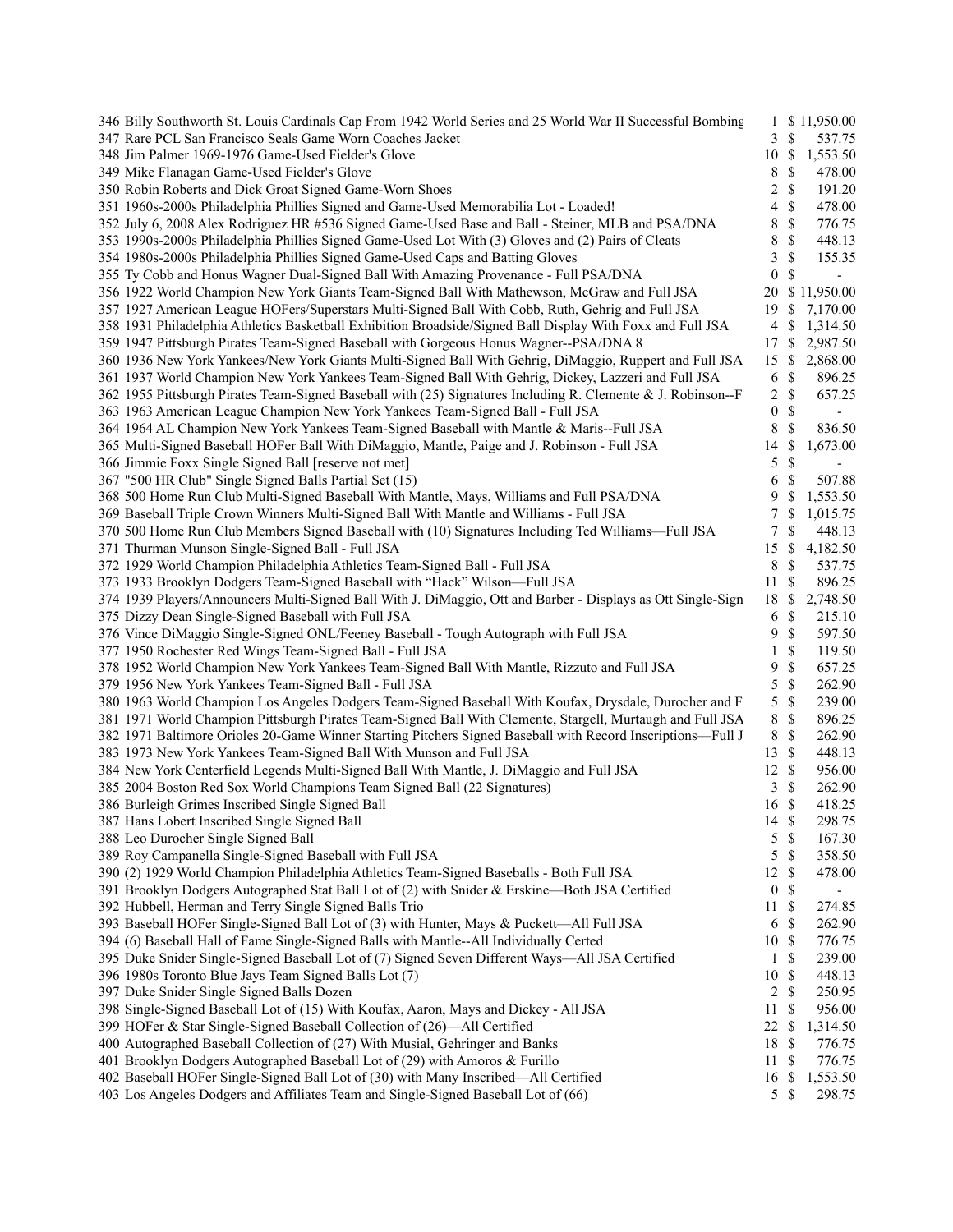| 404 Single/Multi-Signed Baseball Collection of (89) with HOFers & Inscriptions                             |                  |                           | 24 \$ 1,553.50 |
|------------------------------------------------------------------------------------------------------------|------------------|---------------------------|----------------|
| 405 Single Signed Balls Lot (114)                                                                          | 13S              |                           | 776.75         |
| 406 Ty Cobb 1921 Signed Typewritten Letter as Player/Manager Responding to a Tryout Request                | 10S              |                           | 657.25         |
| 407 Lou Gehrig Signed 1934 Fan Mail Letter - Full JSA - LARGE SIGNATURE                                    | 17               | $\mathbb{S}$              | 2,987.50       |
| 408 1937 World Series Program at New York Giants Signed by Rabbit Maranville on Cover                      | 13               | $\mathbb{S}$              | 507.88         |
| 409 Mickey Mantle Signed 1951 Mitchell & Ness Jersey With "No. 7" Inscription - Full JSA                   | 17               | \$                        | 2,390.00       |
| 410 Mickey Mantle Signed LE UDA New York Yankees Cap With "No. 7" Inscription                              | $\boldsymbol{0}$ | $\mathbb{S}$              |                |
| 411 Bill Dickey/Yogi Berra Dual-Signed Bat and Mitchell & Ness Jersey - Both Full JSA                      | 11               | $\mathcal{S}$             | 836.50         |
| 412 Brooklyn Dodgers Greats Multi-Signed Lot of (2): Bat & Baseball-Both Full JSA                          | 15               | $\mathcal{S}$             | 657.25         |
| 413 Baseball HOFer Multi-Signed Bat and Ball - Both Full JSA                                               | 13               | $\mathcal{S}$             | 597.50         |
| 414 Baseball HOFer Multi-Signed Bat and Ball - Both Full JSA                                               | 20               | $\mathcal{S}$             | 836.50         |
| 415 Baseball HOFer Multi-Signed Bat and Ball - Both Full JSA                                               | 17               | -\$                       | 717.00         |
| 416 1969 World Champion New York Mets Team-Signed Bat, Ball and 20x16 Photo                                | 15               | $\mathbb{S}$              | 836.50         |
| 417 Mickey Mantle Single-Signed Pair With Baseball and Advertisement - Both Full JSA                       | 5                | $\mathcal{S}$             | 418.25         |
| 418 1961 World Champion New York Yankees Team-Signed Ball and Poster                                       | 21               | $\mathbb{S}$              | 1,135.25       |
| 419 Joe DiMaggio Autographed Lot of (4) With LE Bat                                                        | 12               | $\mathcal{S}$             | 537.75         |
| 420 1960 Jackie Robinson Signed Check Framed Display with Full JSA                                         | 22               | $\mathbb{S}$              | 1,434.00       |
| 421 Pepper Martin 1962 New York Yankees Signed Payroll Check                                               | 3                | \$                        | 143.40         |
| 422 Ted Williams 1982 Sports Collectors Show Signed Contract and Letter (2 Items)                          | $\overline{c}$   | $\mathbb{S}$              | 191.20         |
| 423 1984 "Bums" Signed Hardback Book (78 Signatures) Including 22 HOFers                                   | 13               | $\mathcal{S}$             | 478.00         |
| 424 Roy Campanella Autographed Mitchell & Ness Jersey Framed Display with Full JSA                         | 19               | $\mathcal{S}$             | 956.00         |
| 425 Brooklyn Dodgers Treasure Chest of Autographs & Ephemera                                               | 13               | $\mathbb{S}$              | 1,135.25       |
| 426 Billy Southworth 1942 Signed Check                                                                     | 5                | \$                        | 167.30         |
| 427 1970s Pete Reiser Signed Checks Lot (35)                                                               | 7                | \$                        | 388.38         |
| 428 Joe DiMaggio Signed LE Bat (Full JSA) and "The DiMaggio Albums" Signed Book Set                        | 15               | $\mathbb{S}$              | 1,135.25       |
| 429 Single-Signed Joe DiMaggio, Roger Maris & Ted Williams Autographed Items with Individual Full JSA      | 8                | \$                        | 418.25         |
| 430 1980s HOFers and Star Players Signed "Certified Autograph" Framed Displays (19)                        | 3                | $\mathcal{S}$             | 262.90         |
| 431 1987 New York Yankees Season Ticket Sheet Signed by (5) Franchise Greats With DiMaggio and Mantle - F  | $\tau$           | $\mathcal{S}$             | 274.85         |
| 432 Prestigious Baseball HOFer Single-Signed/Multi-Signed Treasure Chest Lot of (11) with DiMaggio, Mantle | 13               | \$                        | 1,195.00       |
| 433 Baltimore Orioles Autograph Treasure Chest of (171)                                                    | 12               | -S                        | 418.25         |
| 434 Mickey Mantle Signed 1957 "Sports Illustrated" Magazine Full PSA/DNA                                   | 13               | $\mathcal{S}$             | 567.63         |
| 435 "Hothead" by Cal Ripken Jr. Signed Hardback Books Lot (5)                                              | $\mathbf{1}$     | $\mathbf{\$}$             | 119.50         |
| 436 Superb 1937 New York Yankees A.L. Champions 11x14 Team Photo Signed by Lou Gehrig and Joe McCartl      | 14               | -S                        | 4,182.50       |
| 437 Roger Maris & Mickey Mantle Dual-Signed & Framed 8x10 Photograph--Steiner COA                          | 16               | -S                        | 1,912.00       |
| 438 Mickey Mantle/Roger Maris Dual-Signed Display - Full JSA                                               | 14               | \$                        | 1,314.50       |
| 439 DiMaggio/Mantle/Mays/Snider Autographed Photo Framed Display with Full JSA                             | 3                | \$                        | 537.75         |
| 440 New York Yankees Old-Timers Day Multi-Signed Photo With Mantle and DiMaggio - Full JSA                 | 3                | $\mathbb{S}$              | 478.00         |
| 441 Dwight Gooden "1996 No-Hitter" Signed 16x20 Photos Hoard (77)                                          | 9                | $\mathcal{S}$             | 388.38         |
| 442 1970s Hall of Famers Gathering at Cooperstown Signed Photo (22 Signatures)                             | 12               | $\mathcal{S}$             | 956.00         |
| 443 Greenberg, DiMaggio, Cronin and Gehringer Signed 8x10 Photo                                            | 8                | $\mathbb{S}$              | 298.75         |
| 444 J. DiMaggio/Mantle and T. Williams Signed Photo Pair - Both Full JSA                                   | 9                | \$                        | 328.63         |
| 445 Brooklyn Dodgers Autographed Framed Display Lot of (3) with Campanella, Drysdale & Snider              | 3S               |                           | 274.85         |
| 446 Brooklyn Dodgers Autographed Framed Display Lot of (4) with Koufax & Snider                            | 11               | $\mathcal{S}$             | 567.63         |
| 447 Brooklyn Dodgers Autographed Photos/Flats Lot of (17) with Hodges, Koufax & Drysdale                   | 14               | $\mathbb{S}$              | 776.75         |
| 448 Cincinnati Reds "Big Red Machine" Autograph "Icee" Display                                             | $\overline{4}$   | $\mathcal{S}$             | 215.10         |
| 449 Joe DiMaggio Signed Photo Lot of (5) - All Full JSA                                                    | 10               | $\mathbb{S}$              | 776.75         |
| 450 New York Yankees Signed Photo Framed Displays (3) Including Berra (6) and Rizzuto (6)                  | $\overline{c}$   | \$                        | 250.95         |
| 451 Ballplayers, Announcer and a U.S. President Signed Ruth Photos (6)                                     | $\overline{4}$   | \$                        | 215.10         |
| 452 Baseball HOFer Signed Framed Display Lot of (9)                                                        | $\overline{4}$   | $\mathbb{S}$              | 328.63         |
| 453 Signed Premiums and 8x10 Photos Lot (19) Including 6 Hall of Famers                                    | 6                | \$                        | 328.63         |
| 454 Cal Ripken Jr. Dual-Signed Photo Lot of (2) with Jeter & Ryan-Both JSA Certified                       | 8                | \$                        | 418.25         |
| 455 1993 Cal Ripken, Jr. Dual Autograph Display with Photo & Game-Used Line-Up Card—Full JSA               | 1                | \$                        | 298.75         |
| 456 Hall of Famers Signed Photos Lot (36)                                                                  | 3                | \$                        | 262.90         |
| 457 Baseball Autographed Photo/Flat Collection of (133) with Many HOFers Including Mantle, Berra & Ford    | 18               | $\boldsymbol{\mathsf{S}}$ | 1,015.75       |
| 458 Ty Cobb Cut Signature with Full JSA                                                                    | 17               | \$                        | 567.63         |
| 459 Pie Traynor Cut Signature - Full JSA                                                                   | 2                | \$                        | 131.45         |
| 460 Johnny Keane Cut Signature - Tough! (JSA)                                                              | $\boldsymbol{0}$ | \$                        |                |
| 461 Signed 1940 Play Ball #105 Lloyd Waner with "Little Poison" Inscription--SGC Authentic                 | 2 S              |                           | 203.15         |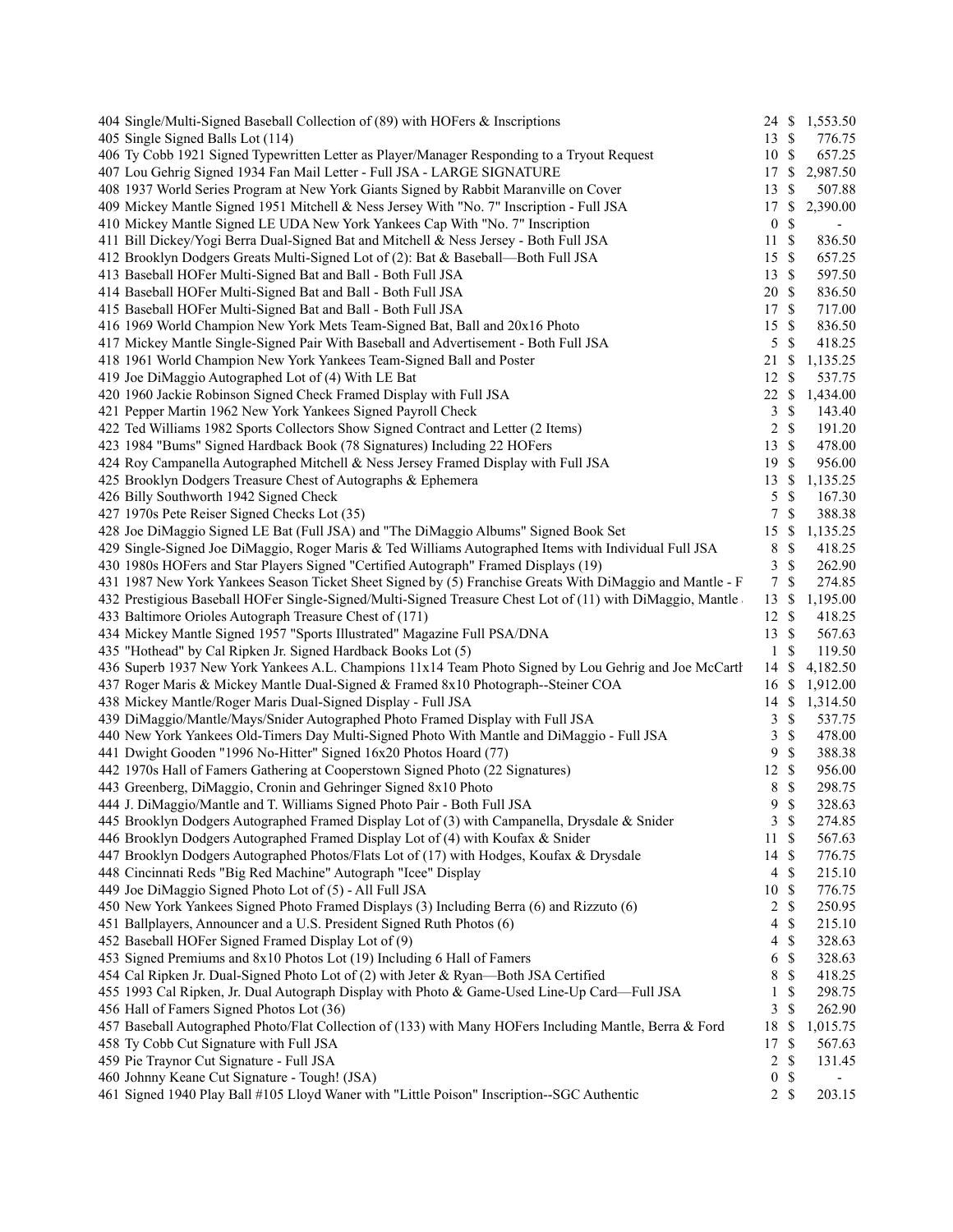| 462 Signed 1963 Topps Baseball #553 Willie Stargell Rookie--SGC Authentic                                      |                  |                   | 18 \$ 1,314.50 |
|----------------------------------------------------------------------------------------------------------------|------------------|-------------------|----------------|
| 463 Buck Leonard Signed Yellow Hall of Fame Plaque Postcards Lot (25)                                          | 1                | $\mathbb{S}$      | 239.00         |
| 464 James "Cool Papa" Bell Signed Index Cards Lot (35)                                                         | 11               | \$                | 448.13         |
| 465 Billy Herman Signed Index Cards Lot (61)                                                                   | 3                | \$                | 262.90         |
| 466 Signed Yellow Hall of Fame Plaque Postcards Hoard of Ferrell (45), Feller (17) and Kell (11)               | $\overline{4}$   | $\mathbb{S}$      | 448.13         |
| 467 Duke Snider Signed Index Cards Hoard (118)                                                                 | 19               | \$                | 1,075.50       |
| 468 Perez-Steele Signed Postcards Lot (23) Including Koufax, Williams and Aaron                                | 10               | \$                | 836.50         |
| 469 Signed 1982 Donruss Baseball #405 Cal Ripken Jr. Rookie--SGC Authentic                                     | 7                | $\mathbb S$       | 203.15         |
| 470 1930s-1950s MLB Cut Signature Lot of (9) With Bonham, H. Casey, Medwick and Stengel - All JSA              | 7                | \$                | 328.63         |
| 471 Baseball HOFer Cut Signature Lot of (7) With Grimes, Paige and Averill - All Slabbed                       | 8                | \$                | 298.75         |
| 472 Deceased Star Slabbed Autograph Lot of (8) With Maris, Stirnweiss and V. Stephens                          | 11               | $\mathbb{S}$      | 567.63         |
| 473 Signed Index Cards PSA/DNA Authentic Lot (14) Including 6 Hall of Famers                                   | 10S              |                   | 567.63         |
| 474 1972 World Champion Oakland A's Team-Signed Display - Full JSA                                             | 1                | \$                | 298.75         |
| 475 1975 World Champion Cincinnati Reds Framed Team-Signed Display - Full JSA                                  | 10               | \$                | 567.63         |
| 476 1979 World Champion Pittsburgh Pirates Team-Signed Display - Full JSA                                      | 5                | \$                | 328.63         |
| 477 Thurman Munson Signed 3x5 Index Card with Full JSA                                                         | 14               | \$                | 896.25         |
| 478 New York Managers Signed Framed Display Lot of (2) With Stengel and Martin - Both Full JSA                 | 1                | $\mathbb{S}$      | 179.25         |
| 479 1961 New York Yankees Postcard Set With (33) Signed, Including Mantle, Ford and Berra                      | 14               | \$                | 448.13         |
| 480 Signed Real Photo Postcards Lot (16) Including 6 Hall of Famers                                            | 9                | \$                | 418.25         |
| 481 Autographed Yellow Hall of Fame Plaque Postcard Lot of (9) With Dickey, Hartnett and McCarthy - All PSA    | 15               | \$                | 1,195.00       |
|                                                                                                                |                  | <sup>\$</sup>     |                |
| 482 1980-2001 Perez-Steele Postcards Complete (15) Series Run & (2) Celebration Sets with (42) Signed          | 12               |                   | 1,792.50       |
| 483 Perez-Steele Uncut Sheet Signed by (13) With Koufax, Mantle and Gomez                                      | 8                | \$<br>$\mathbb S$ | 567.63         |
| 484 Signed Index Cards Lot (23) Including 16 Hall of Famers                                                    | 4                |                   | 167.30         |
| 485 Miscellaneous Signed Pieces Grab-Bag Lot (24 Items) Including 8 Hall of Famers                             | 2                | \$                | 250.95         |
| 486 Hall of Famers Signed Index Cards Lot (99)                                                                 | 2                | \$                | 328.63         |
| 487 Baseball Players Signed Index Cards Lot (165)                                                              | 1                | \$                | 239.00         |
| 488 1984-1997 Perez-Steele "Great Moments" Signed/Unsigned Series 1-9 Sets Lot of (108) Cards with (56) Signed | 7                | S                 | 1,792.50       |
| 489 Perez-Steele "Hall of Fame Postcards" Signed Lot (85) Including, Mantle, DiMaggio (10) and Williams (10)   | 14               | \$                | 5,377.50       |
| 490 Baseball Photo Postcards and Similar Items Signed Lot (122)                                                | 2                | \$                | 388.38         |
| 491 1971 New York Yankees Team-Signed Bat With Thurman Munson - Full JSA                                       | 18               | \$                | 2,509.50       |
| 492 Mickey Mantle Autographed Bat With "HOF 1974" Inscription - Full JSA                                       | 12               | \$                | 2,868.00       |
| 493 Full-Size Bat Signed by (40) HOFers With J. DiMaggio, Mantle, Koufax and Mays - Full JSA                   | 17               | \$                | 2,270.50       |
| 494 Joe DiMaggio LE Autographed Full-Size Bat - Full JSA                                                       | 16               | <sup>S</sup>      | 1,314.50       |
| 495 Boston Red Sox Greats Autographed Cooperstown Bat with (22) Signatures Including Ted Williams-Full J.      | 20 \$            |                   | 1,015.75       |
| 496 Baseball HOFer Single-Signed Bat Lot of (5) - All Certed                                                   | 8                | $\mathbb{S}$      | 836.50         |
| 497 Single-Signed HOFer Bat Lot of (6) With Aaron and (2) Mays - All JSA                                       | $14 \text{ }$ \$ |                   | 896.25         |
| 498 Gil Hodges Framed Display with Signed 1961 Topps Card & (2) PM 10 Pins                                     | 8                | $\mathbb{S}$      | 448.13         |
| 499 (1,269) 1954-1979 Topps, Bowman and Leaf Baseball Signed Cards with (20) Hall of Famers                    | 12               | $\mathbb{S}$      | 956.00         |
| 500 1970s-1990 Signed Baseball Cards Lot (728)                                                                 | 2                | $\mathbb{S}$      | 250.95         |
| 501 2000s Topps Signed Specialty Cards Hoard (299) Including McLain, Garvey and Labine                         | 5                | $\mathbb{S}$      | 286.80         |
| 502 1975 Topps Baseball Signed Partial Set (374/660) with (17) Hall of Famers                                  | 9                | \$                | 956.00         |
| 503 Mickey Mantle Signed Robert Gallo Photo Poster With "Triple Crown 1956" Inscription - Full JSA             | 10S              |                   | 956.00         |
| 504 Mickey Mantle Signed Original Painting - Full JSA                                                          | 14               | \$                | 717.00         |
| 505 Mickey Mantle and Willie Mays Signed LE Marriott 1953 Topps Prints - Both JSA                              | 11               | \$                | 478.00         |
| 506 Willie, Mickey & the Duke Signed LE Litho Framed Display with Full JSA                                     | 7                | \$                | 328.63         |
| 507 "500 HR Club" Multi Signed Limited Edition Lithograph by Ron Lewis (11 Signatures) Including Mantle an     | 17               | \$                | 1,195.00       |
| 508 Yankee Legends LE Lithograph Signed by J. DiMaggio, Mantle and Mattingly - Full JSA                        | 8                | \$                | 418.25         |
| 509 Ted Williams Signed "Green Diamond" Lithographs (5)                                                        | 11               | \$                | 537.75         |
| 510 Boston Red Sox Framed Autograph Display Lot of (4) with Ted Williams                                       | 4                | \$                | 215.10         |
| 511 Joe DiMaggio and Sandy Koufax Framed Litho and Cut Signature Displays - Both Full JSA                      | 8                | \$                | 298.75         |
| 512 Ted Williams and Joe DiMaggio Limited Edition Signed Print (#7/30) by J.M. Amore                           | 7                | \$                | 203.15         |
| 513 Hall of Famers Signed Limited Edition Prints in Framed Displays (5) Including Mays, Berra and Kaline       | 13               | \$                | 507.88         |
| 514 1992 Stan Musial UDA Signed Limited Edition Warner Bros. "Bugs Bunny" Sericels (3)                         | 6                | \$                | 250.95         |
| 515 Boston Red Sox Autograph Collection of (14) with Ted Williams                                              | 11               | \$                | 358.50         |
| 516 Cal Ripken Jr. Framed Autograph Display Lot of (3) with Unitas & Family                                    | 6                | \$                | 239.00         |
| 517 1888 N162 Goodwin Champions Harry Beecher PSA VG-EX+ 4.5--First Football Card!                             | 15               | \$                | 4,182.50       |
| 518 1888 N162 Goodwin Champions Harry Beecher (Football) PSA VG 3                                              | 15               | \$                | 2,748.50       |
| 519 1888 N162 Goodwin Champions Harry Beecher (Football) PSA Good 2                                            | 18               |                   | \$2,151.00     |
|                                                                                                                |                  |                   |                |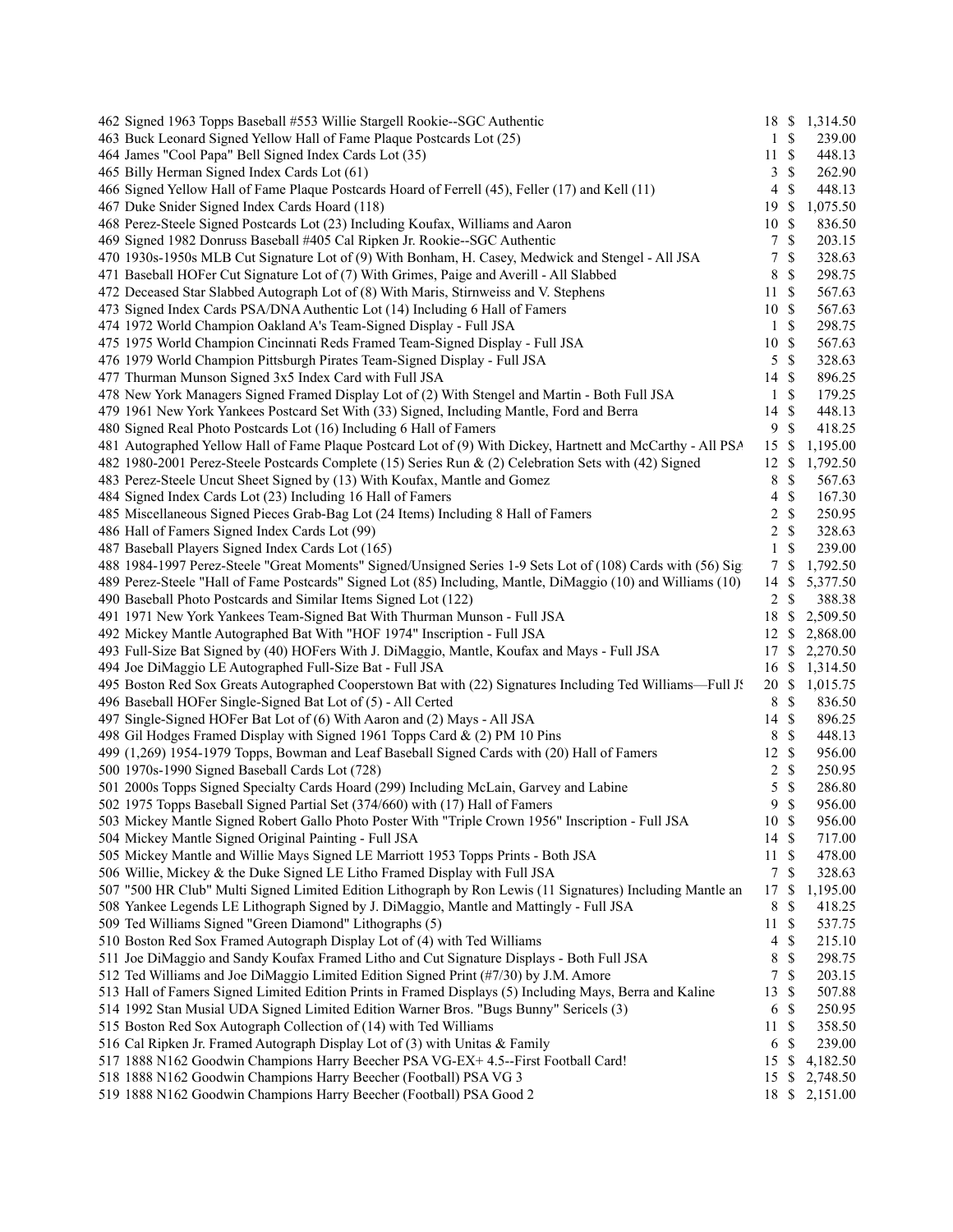| 520 1935 National Chicle Football PSA Graded Low Number Set of (24) Cards                                      |                  | 3S                        | 1,195.00                 |
|----------------------------------------------------------------------------------------------------------------|------------------|---------------------------|--------------------------|
| 521 1935 National Chicle Football High Number Near Set of (11/12) PSA Graded Cards                             |                  | 7 S                       | 1,434.00                 |
| 522 1950 Bowman Football Complete PSA Graded Set (144/144)--#23 on Registry                                    | 19               | -S                        | 3,585.00                 |
| 523 1888 N162 Goodwin Champions Harry Beecher (Football) PSA Poor 1                                            | 13               | -S                        | 1,434.00                 |
| 524 1906 Canton Bulldogs Football Team Photo Postcard with "Blondy" Wallace + 1910s Canton Felt Pennant Poster | 4                | \$                        | 388.38                   |
| 525 1935 National Chicle Football #34 Bronko Nagurski SGC 10 Poor 1                                            | 9                | \$                        | 1,135.25                 |
| 526 1958 Topps Football Cello Pack with Jim Brown Rookie (Front)--PSA VG-EX 4 [reserve not met]                | 6                | <sup>\$</sup>             |                          |
| 527 1972 Topps Football Complete Set of (351) Cards                                                            | 11               | S                         | 1,673.00                 |
| 528 1970-1979 Topps Football Complete Set Run Plus 1981 Partial Set                                            | 15               | -S                        | 2,509.50                 |
| 529 (128) 1956 & 1960 Topps Football Cards with (25) PSA Graded-Sharp!                                         | 23               | \$.                       | 1,553.50                 |
| 530 1959 Topps Football Cello Pack with Bobby Layne on Front and Back--Beckett Encapsulated                    | 6                | \$                        | 448.13                   |
| 531 1961-1967 Topps & Philadelphia Gum Football Shoebox Collection (1,117) Cards with Many Stars               | 22               | \$                        | 2,151.00                 |
| 532 1964-1967 Philadelphia Gum Football Display Box Run                                                        | $\boldsymbol{0}$ | \$                        | $\overline{\phantom{a}}$ |
| 533 (3) 1968-1969 Topps Football Complete/Near Sets with Four-In-One & Posters                                 | 17               | $\mathbb{S}$              | 657.25                   |
| 534 (1,506) 1973-1979 Topps Football Hall of Famers & Stars                                                    | 10               | \$                        | 478.00                   |
| 535 1955-1990s Football Card Treasure Chest (1,248) Cards with Sets & Stars - Loaded                           | 20               | \$                        | 2,987.50                 |
| 536 1976 Topps Football Cello Pack with Walter Payton Rookie on Top--PSA Mint 9                                | 17               | \$                        | 2,151.00                 |
| 537 (3) 1981-1984 Topps Football Cello Packs with Hall of Fame Rookies on Top--All PSA Graded                  | 15               | \$                        | 1,434.00                 |
| 538 Scarce 1926 N.Y. Football Giants Sterling Silver Season Pass - Only Year Known! [reserve not met]          | $\overline{c}$   | \$                        | $\overline{\phantom{a}}$ |
| 539 Historic 1960 Houston Oilers AFL Champions Coach's Ring - Lou Rymkus                                       | 10               | \$                        | 4,182.50                 |
| 540 Rare 1908 Oversized Football Team Photographic Silk in Framed Display                                      | 1                | \$                        | 119.50                   |
| 541 Uniquely Designed 1930s "Varsity Fountain Pen" Ink Bottles (5) in Store Display Box - One-of-a Kind Find!  | 14               | S                         | 1,135.25                 |
| 542 1959-1961 Joe Namath High School Yearbook Run with One Signed                                              | 7                | \$                        | 507.88                   |
| 543 Scarce 19th Century "Lunch Pail Coffee" Metallic Advertising Pail with Illustrated Football Game Scene     | 1                | \$                        | 179.25                   |
|                                                                                                                |                  |                           |                          |
| 544 Rare 1892 Yale University Brass Football Hanger Reading "Springfield '92"                                  | 7                | \$                        | 358.50                   |
| 545 Scarce Circa 1900 Yale University Football Player Ceramic Dish by F. Earl Christy                          | 1                | \$                        | 179.25                   |
| 546 Ernie Nevers 1921 "The Echo" Santa Rosa High School Yearbook                                               | $\boldsymbol{0}$ | \$                        | $\overline{\phantom{a}}$ |
| 547 Late-1920s Wilson Red Grange Store Model Football Display Box                                              | 14               | \$                        | 388.38                   |
| 548 1934 American Varsity Football Board Game                                                                  | $\boldsymbol{0}$ | $\boldsymbol{\mathsf{S}}$ | $\overline{\phantom{a}}$ |
| 549 1910s-1950s Stanford University Football Ephemera Lot (4 Items)                                            | 3                | \$                        | 167.30                   |
| 550 1920s-1950s University of Minnesota Football Stadium Ephemera Lot (3 Items) Including Unique 1928 Exa      | 1                | \$                        | 59.75                    |
| 551 1950s-2000s N.Y. Giants Football Pennants Lot (14)                                                         | 5                | \$                        | 203.15                   |
| 552 1948 AAFC Baltimore Colts Matchbook with Y.A. Tittle RC--BVG NM 7                                          | 8                | \$                        | 567.63                   |
| 553 Lamar Davis 1948 AAFC Baltimore Colts Matchbook--Graded Beckett NM 7                                       | 3                | \$                        | 203.15                   |
| 554 1948 Baltimore Colts Charlie O'Rourke Matchbook Football Card--Graded Beckett EX-MT 6                      | 1                | \$                        | 179.25                   |
| 555 1940s-1960s Football Pennant Lot of (8) With Very Rare Examples                                            | 4                | \$                        | 358.50                   |
| 556 1940s-1970s Football Wire Photos Lot (142) Including Many HOFers and Superstars                            | 5                | \$                        | 227.05                   |
| 557 1940s-1980s Collegiate and NFL Photos Lot (144) Including Brown (8), Grange and Other Stars                | 4                | \$                        | 274.85                   |
| 558 1890s-1940s Football Sheet Music (32) with Early Michigan, Harvard and Yale                                | 11               | \$                        | 298.75                   |
| 559 January 21, 1934 Chicago Bears vs. Pacific Coast All-Americans Kezar Stadium Program and Ticket Stub       | $\overline{c}$   | \$                        | 131.45                   |
| 560 1936 Boston Redskins and 1945 Boston Yanks Football Programs Pair - Both at Fenway vs. Green Bay Pack      | 14S              |                           | 657.25                   |
| 561 1930s-1950s Collegiate Stadium Football Memorabilia Lot (19 Items)                                         |                  | $2 \sqrt{s}$              | 143.40                   |
| 562 Super Bowl III Program and Ticket Stub                                                                     | 14 \$            |                           | 507.88                   |
| 563 1960s-1970 Pro Football Memorabilia/Publication Lot of (6)                                                 | $\overline{c}$   | $\mathbb{S}$              | 131.45                   |
| 564 Joe Namath Beaver Falls High School Memorabilia Lot of (5)                                                 | 6                | \$                        | 239.00                   |
| 565 Joe Namath Memorabilia Lot of (8) With Autographed Photo and Super Bowl III Program                        | 6                | \$                        | 262.90                   |
| 566 1947-1955 San Francisco 49ers AAFC/NFL Football Program Lot of (19)                                        | 10               | -S                        | 1,673.00                 |
| 567 1920s-1970s Collegiate Football Signed Game Programs Lot (34 - with 215 Total Signatures) Including Man    | 14               | \$                        | 1,015.75                 |
| 568 1969 Pro Football HOF Banquet Ticket/Program Pairing With Fritz Pollard Autograph - Full JSA               | 11               | \$                        | 1,673.00                 |
| 569 1970s-2000s NFL "First and Last Games" PSA Graded Tickets Lot (8) Including Payton and Dickerson           | $\boldsymbol{0}$ | \$                        |                          |
| 570 NFL Hall of Famers and Star Players Signed Photos and Ephemera Lot (62 Items)                              | 5                | \$                        | 418.25                   |
| 571 1950 Chicago Bears Team Signed Sheet (36 Signatures) Including Halas, Blanda, Luckman and Lujack           | 4                | $\mathbb{S}$              | 286.80                   |
| 572 1951 Washington Redskins Team Signed Sheet (34 Signatures) Including Baugh                                 | 9                | \$                        | 478.00                   |
| 573 1951 Detroit Lions Team Signed Sheet (16 Signatures) Including Layne                                       | 4                | \$                        | 191.20                   |
| 574 1/15/67 Super Bowl I Program Signed by (22) World Champion Green Bay Packers--Full JSA                     | 18               | \$                        | 836.50                   |
| 575 1988 Alan Ameche Signed Checks Lot (7)                                                                     | 10               | \$                        | 537.75                   |
| 576 1973 Sammy Baugh Signed Checks Lot (30)                                                                    | 9                | <sup>\$</sup>             | 717.00                   |
| 577 Ernie Stautner 1980s Signed Checks Hoard (98)                                                              | $11 \text{ }$ \$ |                           | 448.13                   |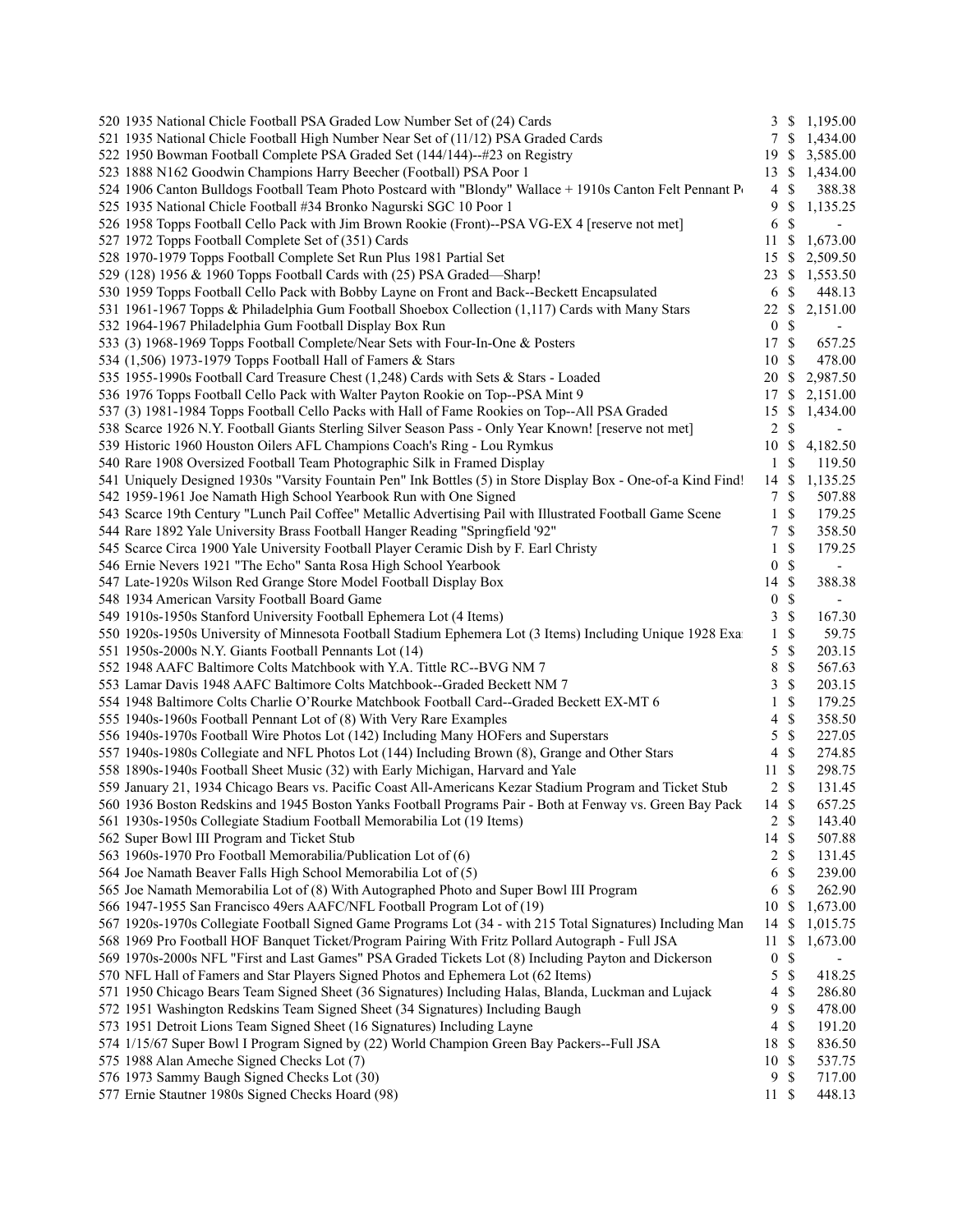| 578 1970s-90s Hank Stram Signed Checks Hoard (100)                                                             | 9S               | 448.13                                   |  |
|----------------------------------------------------------------------------------------------------------------|------------------|------------------------------------------|--|
| 579 1990s Willie Wood Signed Checks Hoard (100)                                                                | $4 \text{ }$ \$  | 274.85                                   |  |
| 580 Henry Jordan Signed Checks Lot (4)                                                                         | 10 \$            | 328.63                                   |  |
| 581 1970s-1990s Lenny Moore Signed Checks Hoard (149)                                                          | 6                | $\mathbb{S}$<br>388.38                   |  |
| 582 1960s-1980s Dave Robinson (Green Bay Packers) Signed Checks Lot (100)                                      | 9                | \$<br>388.38                             |  |
| 583 1998 Joe Schmidt Signed Checks Lot (30)                                                                    | $5 \text{ }$ \$  | 328.63                                   |  |
| 584 1950s-1960s George Trafton Signed Checks Lot (38)                                                          | 18 \$            | 657.25                                   |  |
| 585 1980s-2000s Charley Trippi Signed Checks Lot (30)                                                          | $1 \text{ }$     | 239.00                                   |  |
| 586 Pro Football HOFer Autographed Lot of (2): J. Brown and Marino                                             | 8                | $\mathbb{S}$<br>286.80                   |  |
| 587 Joe Montana Signed Jersey and Photograph - Both JSA                                                        | $2 \sqrt{s}$     | 191.20                                   |  |
| 588 Johnny Unitas Autographed Baltimore Colts Throwback Jersey - Full JSA                                      | 13 \$            | 836.50                                   |  |
| 589 1920s-1950s Collegiate Football Signed Programs (8) Including 12 Signatures                                | 14 \$            | 478.00                                   |  |
| 590 1940s-1950s U. of California's Perry Schwartz Correspondence and Ephemera Lot (20 Items) Including Mult    | 7 \$             | 215.10                                   |  |
| 591 1930s-1960s NCAA Football Coaches and Officials Signed Letters to Jim Murphy (14) Concerning Proposed      | $4 \text{ } $$   | 215.10                                   |  |
| 592 1960 Baltimore Colts Team-Signed Football With Unitas, Parker, Lipscomb and Full JSA                       | 17 \$            | 537.75                                   |  |
| 593 Johnny Unitas Signed Football and Mini-Helmet - Both Certed                                                | 8 \$             | 597.50                                   |  |
| 594 Baltimore Colts Single/Multi-Signed Photos & Flats Collection of (97) with (14) JSA Certified Unitas Autog | 16 \$            | 836.50                                   |  |
| 595 Walter Payton Autographed Chicago Bears Jersey With "Sweetness" Inscription - Full JSA                     | 13S              | 717.00                                   |  |
| 596 Joe Willie Namath Autographed 1965 Topps Football #122 Oversized Painting - Full JSA                       | 10 \$            | 388.38                                   |  |
| 597 Steve Sax Original New York Jets Caricature Painting Signed by Joe Namath - Full JSA                       | 3S               | 203.15                                   |  |
| 598 Brett Favre 2001 Signed Game-Worn Green Bay Packers Helmet - With Favre Letter and Photo                   | 11S              | 5,676.25                                 |  |
| 599 Ray Renfro Mid-1950s Game-Worn Cleveland Browns Sidelines Jacket - Gorgeous!                               | 9S               | 597.50                                   |  |
| 600 1992 Super Bowl Champion Dallas Cowboys Signed Team-Issued Warm-Up Jacket Lot of (3) With Aikman,          | 12S              | 478.00                                   |  |
| 601 Jerry Rice 1993 Pro Bowl Signed Game-Issued Warm-Up Jacket - Andre Rison LOA                               | 14 \$            | 507.88                                   |  |
| 602 (3) 1993 Pro Bowl Game-Issued Autographed Warm-Up Jackets With Sanders, Sharpe and Allen - Andre Ris       | $4 \text{ } $$   | 215.10                                   |  |
| 603 2007 Cameron Jordan California Joe Roth Memorial Game Used Commemorative Uniform                           | 13 \$            | 418.25                                   |  |
| 604 1958-59 Syracuse Nationals 8x10 Team Issue Set (11/11) with (4) Signed                                     | $1 \text{ } s$   | 179.25                                   |  |
| 605 1972-73 & 1973-74 Topps Basketball Complete Sets                                                           | 13S              | 448.13                                   |  |
| 606 1986-87 Fleer Basketball Complete Set (132/132) Plus (11/11) Stickers with PSA 8 Jordan RC & Wrapper       | 17S              | 2,270.50                                 |  |
| 607 1985 Star Basketball Team Supers 5x7 Uncut Sheet with Michael Jordan                                       | $\overline{2}$   | $\mathbb{S}$<br>191.20                   |  |
| 608 Scarce 1965-1966 Knickerbocker Beer Boston Celtics Easel-Back Team Display                                 | 13               | $\mathbb{S}$<br>657.25                   |  |
| 609 Michael Jordan 1991 Jay Stewart Original Oil Painting                                                      | $\boldsymbol{0}$ | $\mathbb{S}$<br>$\overline{\phantom{a}}$ |  |
| 610 1986-87 Fleer Basketball #8 Michael Jordan Rookie Stickers Lot of (3)                                      | 9                | \$<br>227.05                             |  |
| 611 1962-1963 Boston Celtics Yearbook                                                                          | $\boldsymbol{0}$ | \$                                       |  |
| 612 John Wooden Signed Quartet                                                                                 | $\mathbf{1}$     | $\mathbb{S}$<br>59.75                    |  |
| 613 Elvin Hayes 1980-81 Washington Bullets Game-Worn Road Jersey                                               |                  | 35 \$16,730.00                           |  |
| 614 Elvin Hayes 1980-81 Washington Bullets Game-Worn Warm-Up Jacket                                            | 30               | \$9,560.00                               |  |
| 615 Mitch Kupchak 1980-81 Washington Bullets Game-Worn Road Jersey                                             |                  | 20 \$ 4,780.00                           |  |
| 616 Michael Jordan 1995-96 Signed Pro Cut Chicago Bulls Home Jersey - Full JSA                                 |                  | 4 \$ 1,075.50                            |  |
| 617 Extensive ABA Signed Lot (47 Items) Including Julius Erving and George McGinnis                            | 1                | -\$<br>239.00                            |  |
| 618 Historic African-American Basketball Players Signed Lot (12)                                               | $12 \text{ }$ \$ | 448.13                                   |  |
| 619 1950s-60s Syracuse, Cincinnati and Baltimore NBA Team Signed Lot (28 Items)                                | $2 \sqrt{s}$     | 250.95                                   |  |
| 620 1966-67 Philadelphia 76ers NBA Champions Signed Lot (10 Items) Including Wilt Chamberlain                  | $\mathbf{1}$     | $\mathbb{S}$<br>179.25                   |  |
| 621 1969-70 N.Y. Knicks NBA Champions Signed Lot (14 Items) Including Reed, Bradley and Frazier                | $1 \quad$        | 119.50                                   |  |
| 622 1972-73 NBA Champion New York Knicks LE Team-Signed Ball - UDA                                             | 11S              | 358.50                                   |  |
| 623 Los Angeles Lakers Signed Lot (10 Items) Including West and Baylor                                         | $\boldsymbol{0}$ | $\mathbb{S}$                             |  |
| 624 Boston Celtics Signed Lot (23 Items) Including Auerbach, Cousy and Sharman                                 | 3                | $\boldsymbol{\mathsf{S}}$<br>143.40      |  |
| 625 University of Kentucky Basketball Signed Lot (21 Items)                                                    | 9                | \$<br>388.38                             |  |
| 626 Wilt Chamberlain Autographed Basketball - Full PSA/DNA                                                     | 9                | \$<br>657.25                             |  |
| 627 Michael Jordan UDA Signed Chicago Bulls Professional Model Home Jersey                                     | 26               | -\$<br>1,314.50                          |  |
| 628 1962 Floyd Patterson vs. Sonny Liston Heavyweight Championship Signed Contract and Related Documents       | 8                | -S<br>2,987.50                           |  |
| 629 Floyd Patterson 1983 Topps "Greatest Olympians" Signed Boxing Cards Lot (45)                               | 10               | $\mathcal{S}$<br>537.75                  |  |
| 630 Floyd Patterson 1960s-1990s Personal Artifacts (11) Including 3 Signed Items                               | 6 <sup>°</sup>   | 119.50                                   |  |
| 631 Scarce 1962 Patterson vs. Liston Heavyweight Championship Fight Poster                                     | 2                | $\mathcal{S}$<br>143.40                  |  |
| 632 1910 T220 Boxing Complete Set of (50) Cards                                                                | 6                | $\boldsymbol{\mathsf{S}}$<br>478.00      |  |
| 633 Rare 1915 Jess Willard "Redeemer of the White Race" World's Champion Enameled Metallic Charm               | 2 S              | 250.95                                   |  |
| 634 Cassius Clay Signed 1963 "I Am the Greatest" LP Record with Full JSA                                       | 12 \$            | 717.00                                   |  |
| 635 Ali-Foreman 1974 "Rumble in the Jungle" Pennant and Program Signed by Ali - Full JSA                       | 7S               | 597.50                                   |  |
|                                                                                                                |                  |                                          |  |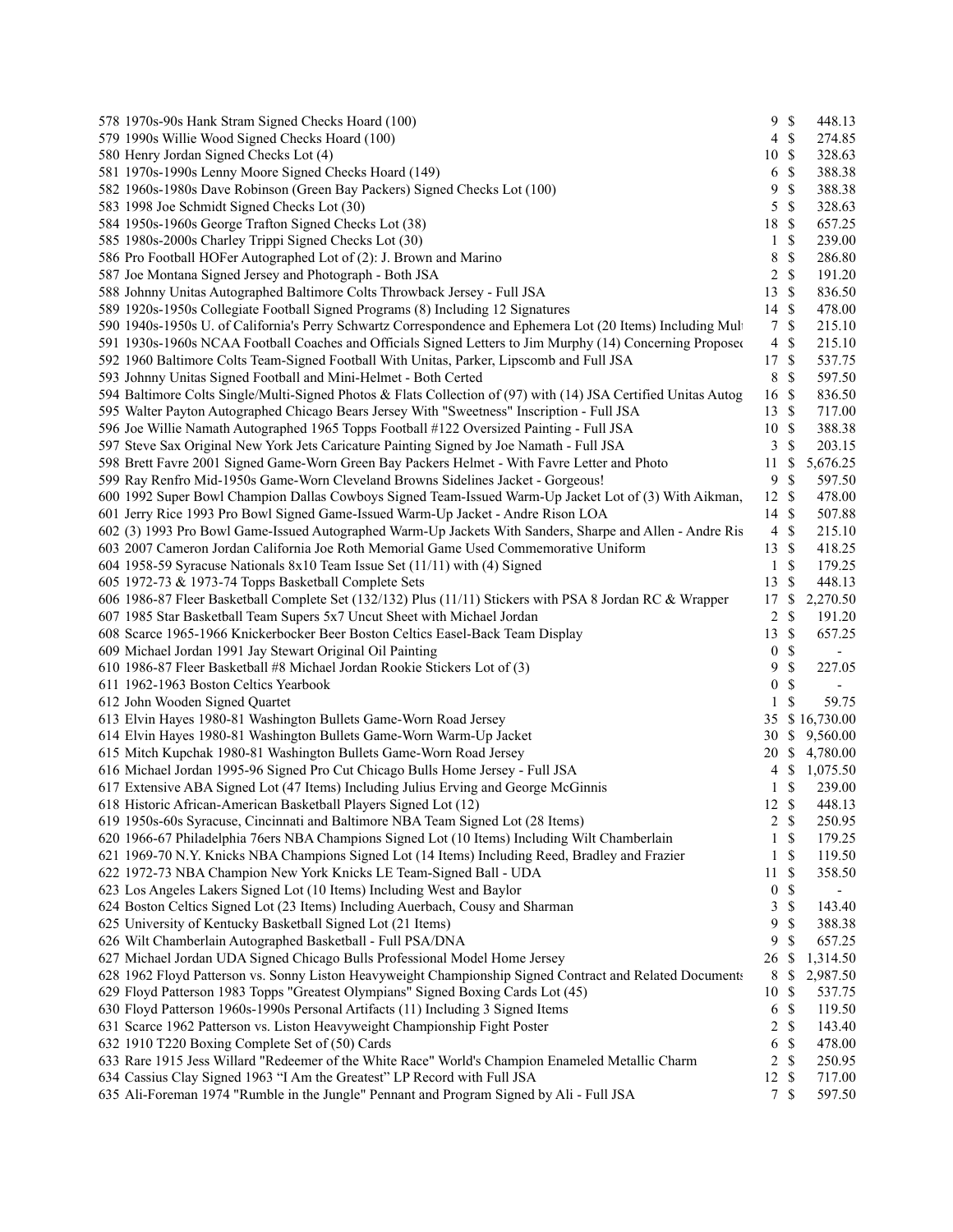| 636 Muhammad Ali Autographed Lot of (2) with (3) Signatures—All Full JSA                                   | $4 \text{ }$    |              | 388.38                   |  |
|------------------------------------------------------------------------------------------------------------|-----------------|--------------|--------------------------|--|
| 637 Multi-Signed Boxing Glove Lot of (5) With Ali, Frazier and LaMotta                                     | 14 \$           |              | 507.88                   |  |
| 638 Muhammad Ali Large 20x20 Signed Photo                                                                  | 20 \$           |              | 896.25                   |  |
| 639 Muhammad Ali Signed "d-CON" Retail Ad Display - Full JSA                                               | 18 \$           |              | 2,031.50                 |  |
| 640 Muhammad Ali Encapsulated Autograph - PSA/DNA 9                                                        | 8               | $\mathbb{S}$ | 328.63                   |  |
| 641 Muhammad Ali, LeRoy Neiman Autographed Pieces - Both JSA                                               | 21 \$           |              | 896.25                   |  |
| 642 Boxing Heavyweight and Light-Heavyweight Champions and Contenders Signed Lot (40)                      | $\overline{4}$  | \$           | 328.63                   |  |
| 643 Boxing Middleweight Champions Signed Lot (31)                                                          | 8               | \$           | 298.75                   |  |
| 644 Boxing Lighter Weight Champions Signed Lot (44)                                                        | 6 <sup>°</sup>  |              | 328.63                   |  |
| 645 1960s-1990s Floyd Patterson Signed Checks Hoard (100)                                                  | 12 \$           |              | 478.00                   |  |
| 646 1962 Floyd Patterson Training Camp Checks Hoard (320)                                                  | $4 \text{ }$ \$ |              | 155.35                   |  |
| 647 1940s-70s Boxing Wire Photos Lot (74) Featuring Many Joe Louis Images                                  | 9               | $\mathbb{S}$ | 298.75                   |  |
| 648 1965 Ali-Liston "Phantom Punch" Full Tickets Trio (3 Different)                                        | 13              | \$           | 328.63                   |  |
| 649 Extremely Scarce 1952 Royal Desserts Hockey #8 Gordie Howe - PSA Authentic                             | 15S             |              | 3,286.25                 |  |
| 650 Colossal 1970s WHA Houston Aeros "HOWE SWEET IT IS" Arena-Flown Banner - 22 Feet x 4 Feet!             | 9               | $\mathbb{S}$ | 274.85                   |  |
| 651 Gordie Howe Early 1960s Red Wings Northland Signed Game-Used Stick                                     | 14S             |              | 1,792.50                 |  |
| 652 Incredible "Red Wing Legends" Figural Bronze Sculpture (12 Faces w/Howe) Created by Former Player Gar  | 7S              |              | 478.00                   |  |
| 653 Gordie Howe/Red Wings Signed Limited Edition Lithos Trio (11 Signatures) by Paluso, Vlasak and Madden  | 6 <sup>°</sup>  |              | 286.80                   |  |
| 654 1949-2007 Gordie Howe "The Hockey News" Collection - 92 of the 94 Howe Cover Issues in THN History!    | $2 \sqrt{s}$    |              | 250.95                   |  |
| 655 (21) 1935-36 Diamond Matchbooks Hockey Tan - All Different                                             | 6 <sup>°</sup>  |              | 215.10                   |  |
| 656 1968-69 to 1976-77 Topps Hockey Complete/Near Set Run                                                  | 24 \$           |              | 2,151.00                 |  |
| 657 1968-69 to 1975-76 Topps Hockey Near/Partial Run & Singles Collection of (930) Cards - Loaded!         |                 |              |                          |  |
|                                                                                                            |                 |              | 25 \$ 1,314.50           |  |
| 658 Massive 1970s-Modern Hockey Collection of (6,000+) with (67) Sets & Many Modern Inserts                |                 |              | 22 \$ 1,434.00           |  |
| 659 Hockey Certified Autograph/Game-Used Jersey BGS Graded Card Lot of (53)-Loaded!                        | 15S             |              | 1,553.50                 |  |
| 660 1977-79 Sportscaster Wayne Gretzky RC #77-10--PSA NM-MT 8                                              | $2 \sqrt{s}$    |              | 328.63                   |  |
| 661 2007-08 UD Hockey Clear Cut Winners Insert Set of (84) Cards--All #/100                                | 14 \$           |              | 537.75                   |  |
| 662 Modern Hockey Certified Autograph & Game-Used Insert Collection of (344) Cards                         | 13S             |              | 1,195.00                 |  |
| 663 Wayne Gretzky UDA Signed Sweater Pair With Kings and Blues                                             | 13 \$           |              | 776.75                   |  |
| 664 Baltimore Hockey Memorabilia Pair: 1944-45 Blades Program and Clippers Bobblehead                      | $\mathbf{1}$    | \$           | 179.25                   |  |
| 665 1928 Famous Golfers Tobacco Card Complete Set of (27)                                                  | $\tau$          | \$           | 418.25                   |  |
| 666 1924-1939 Golf Complete Card Set Lot of (4) with Wills' Cigarettes Album                               | 9               | \$           | 478.00                   |  |
| 667 2000 PGA Tour Multi-Signed Flag With Mickelson and Woods - Full JSA                                    | $2 \sqrt{s}$    |              | 328.63                   |  |
| 668 1927-30 "La Presse, Montreal" Color Newspaper Supplements Collection (23)                              | 11S             |              | 298.75                   |  |
| 669 1960s-70s Hockey Display Pieces (2) Featuring Bobby Orr and Other NHL Stars                            | 3               | $\mathbb{S}$ | 83.65                    |  |
| 670 Rory McIlroy Autographed Flag and Photo - Both JSA                                                     | 5               | \$           | 328.63                   |  |
| 671 Spectacular 1891 Currier & Ives New York Horse Racing Lithograph                                       | $\mathbf{1}$    | \$           | 239.00                   |  |
| 672 1959, 1962 Rockingham Park Horse Racing Figural Trophies Pair                                          | 6               | $\mathbb{S}$ | 191.20                   |  |
| 673 Early-1980s Auto Racing Helmet Signed by (78) Indy 500 Drivers with (15) Winners on Visor              | 0S              |              | $\overline{\phantom{a}}$ |  |
| 674 1961-1978 Baseball & Football Oddball Sets Lot of (12) Plus (237) Singles                              | 15 \$           |              | 1,135.25                 |  |
| 675 1951 to Modern Multi-Sport Treasure Chest of (465) Cards—Loaded with Hall of Famers and Stars          |                 |              | 23 \$ 3,585.00           |  |
| 676 (16) 1976-1986 Topps Baseball & Football Complete Sets—Mostly from Vending                             |                 |              | 19 \$ 1,792.50           |  |
| 677 1910 T218 Champions & T219 Honest Long Cut Boxers Lot of (280) with (12) Tolstoi                       | 8 \$            |              | 657.25                   |  |
| 678 1948-1968 Baseball & Football Collection of (1,488) Cards with Many Stars                              | 18 \$           |              | 1,075.50                 |  |
| 679 1952-1967 Baseball & Football Shoebox Collection of (2,374) Cards with Many Stars                      | 15 \$           |              | 1,553.50                 |  |
| 680 (235) 1947 to 1966 Multi-Sport Grab Bag with 1954 Topps Starter Set (151/250)                          | 13 \$           |              | 1,135.25                 |  |
| 681 1948-1981 Mostly Football, Basketball & Hockey Collection of (389) Cards with Many Oddball Hall of Fan | 11S             |              | 507.88                   |  |
| 682 Massive (1,000+) 1960s to 1990s Multi-Sport Uncut Oddball Collection with Box Bottoms, Photostamps, M. | 17 \$           |              | 1,195.00                 |  |
| 683 1951-1985 Multi-Sport Collection of (1,142) Cards Including Numerous Hall of Famers & Small Sets       | 8 \$            |              | 507.88                   |  |
| 684 (2,600+) 1910s to Modern Multi-Sport Treasure Chest with Cards & Memorabilia                           | 10 \$           |              | 657.25                   |  |
| 685 1972-1985 Multi-Sport Wrappers Hoard (2,709)                                                           | 2S              |              | 191.20                   |  |
| 686 Muhammad Ali & Wilt Chamberlain Dual-Signed Framed Display with Full JSA                               | 11              | - \$         | 358.50                   |  |
| 687 Baseball & Football HOFer Autographed Oversized Flats Lot of (5) with Ted Williams                     | 8               | \$           | 328.63                   |  |
| 688 Multi-Sport Autograph Lot of (7) With Mantle, Mays and Nitschke - All Certed                           | 8               | \$           | 448.13                   |  |
| 689 Signed Gartlan, Salvino Statue Lot of (9) With (2) J. DiMaggio, Abdul-Jabbar and Campanella            | 16 \$           |              | 896.25                   |  |
| 690 Multi-Sports Legends Autographed Flats Lot of (12) with Ali & Gretzky—All Personalized                 | 12 \$           |              | 298.75                   |  |
| 691 Miscellaneous Sports HOFers Signed Grab-Bag Lot (5 Items) Including Mantle and Greenberg               | 11S             |              | 274.85                   |  |
| 692 Scarce 1898 Yale University Photographic Yearbook                                                      | $\tau$          | \$           | 507.88                   |  |
| 693 California Sports Pennant Lot of (9) With 1915 Cal and Rare 1960s S.F. Giants                          | 9S              |              | 328.63                   |  |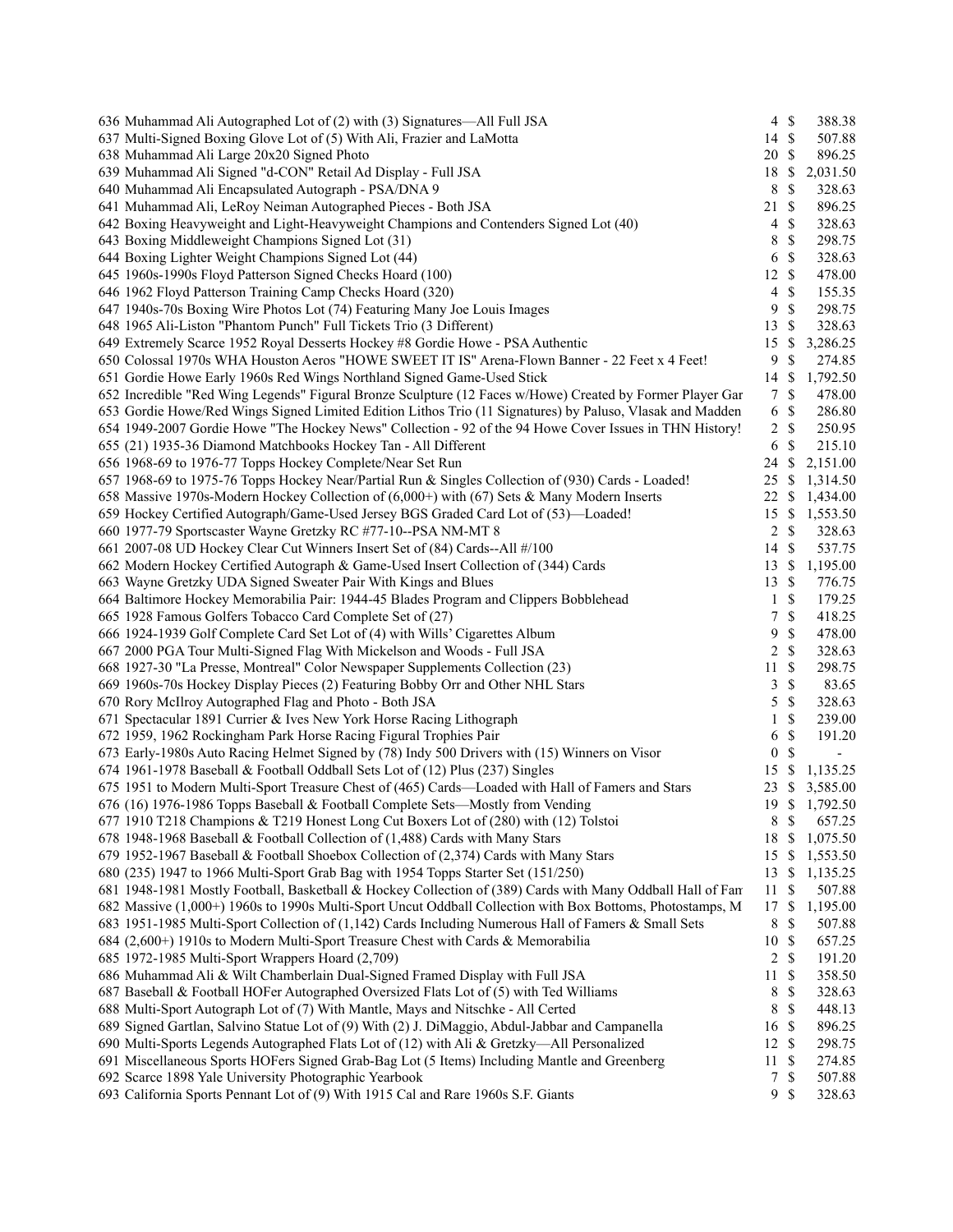| 694 1930s-1970s Multi-Sport Wire Photos Lot (87) Featuring Basketball and Hockey                                                                                    | $\mathbf{1}$     | $\mathbb{S}$ | 59.75                    |
|---------------------------------------------------------------------------------------------------------------------------------------------------------------------|------------------|--------------|--------------------------|
| 695 1940s-1970s "Sport Magazine" Lot (134 Different)                                                                                                                | 9                | $\mathbb S$  | 597.50                   |
| 696 1940s-2000s Multi-Sport Publications Grab-Bag Lot (200)                                                                                                         | 13               | \$           | 298.75                   |
| 697 "Sports Impressions" and Gartlan LE Plate/Statue Lot of (37) With (5) Autographed - Loaded!                                                                     | 13               | \$           | 478.00                   |
| 698 Ultra Rare 1935 R89 Gum Inc. "Mickey Mouse" One Cent Display Box - Only Known Example! [reserve no                                                              | $\mathbf{1}$     | \$           | $\overline{\phantom{a}}$ |
| 699 (76) 1880s-1890s Non-Sport Tobacco Card Collection                                                                                                              | 4                | \$           | 328.63                   |
| 700 Non-Sport Tobacco Card Treasure Chest Lot of (758)                                                                                                              | 8                | \$           | 567.63                   |
| 701 1910 S66 Tokio Indian Chiefs 4x7 Silk Set (6/6) Plus (3) Dupes                                                                                                  | 7                | \$           | 131.45                   |
| 702 1936 G-Men & Heroes #94 "G-Men Strike in the Dark" PSA 3                                                                                                        | 4                | \$           | 119.50                   |
| 703 1930s Goudey "Action Gum" and "Indian Gum" Premium Rings Pair                                                                                                   | $\boldsymbol{0}$ | \$           | $\blacksquare$           |
| 704 1939 War News Pictures #110 "Undersea Horrors" PSA VG-EX 4                                                                                                      | 4                | \$           | 155.35                   |
| 705 1966 Topps Rat Patrol U.S. Army Insignia Rings Complete Set (22)                                                                                                | 11               | \$           | 537.75                   |
| 706 1973-1975 "Tarzan" and "Flash Gordon" Large Buttons (4)                                                                                                         | $\boldsymbol{0}$ | \$           | $\blacksquare$           |
| 707 1920s-1940s Movie Star Non-Sport Card Sets Lot of (8) plus Extras                                                                                               | 3                | $\mathbb{S}$ | 203.15                   |
| 708 1920s-1940s Non-Sports Card Singles Lot of (87) with Horrors of War & Indian Gum                                                                                | 9                | \$           | 328.63                   |
| 709 1909-1956 Non-Sport Shoebox Collection (390)                                                                                                                    | 14               | \$           | 836.50                   |
| 710 1950 Topps Freedom's War Die-Cut "Tanks Series" Set of (7)                                                                                                      | 9                | \$           | 537.75                   |
| 711 (4) 1952-1956 Topps & Bowman Non-Sport Partial/Starter Sets                                                                                                     | 5                | \$           | 250.95                   |
| 712 1952-1956 Non-Sports Card Lot of (214)                                                                                                                          | 15               | $\mathbb{S}$ | 836.50                   |
| 713 1956-1957 Topps Davy Crockett & Robin Hood Complete/Near Sets Group of (3)                                                                                      | 10               | \$           | 567.63                   |
| 714 1930s-1970s Non-Sports Card Treasure Chest of Sets/Near Sets & Singles                                                                                          | 18               | \$           | 1,553.50                 |
| 715 1968 Topps "Superman in the Jungle" Test Issue Near Set (52/66)—All SGC Authentic                                                                               | 2                | \$           | 1,195.00                 |
| 716 1967-1968 Topps Wacky Packages Complete Set of (44) with (2) Number Variations                                                                                  | 21               | \$           | 4,780.00                 |
| 717 1975 Topps Wacky Packs Series 14 Unopened Wax Box--GAI NM-MT 8                                                                                                  | 9                | \$           | 1,075.50                 |
| 718 1977 Topps Star Wars Series 1 Unopened Wax Box of (36/36) Packs                                                                                                 | 19S              |              | 2,270.50                 |
| 719 Topps Garbage Pail Kids Complete Series 1-15 Run Plus Extras                                                                                                    | 13               | $\mathbb S$  | 896.25                   |
| 720 1973-1984 Non-Sport Wrappers Hoard (3,692) with Numerous Star Wars                                                                                              | $\mathbf{1}$     | $\mathbb{S}$ | 179.25                   |
| 721 1811 "Founding Father" Elias Boudinot Signed Check with Full JSA                                                                                                | 7                | \$           | 328.63                   |
| 722 1840 Francis Scott Key Signed Check with Full JSA                                                                                                               | 1                | S            | 1,434.00                 |
| 723 George Armstrong Custer Signature Cut Framed with Brevet Major General Uniform Photo—Full JSA                                                                   | 11               | S            | 5,377.50                 |
| 724 Jefferson Davis Signed ALS to Col. W.M. Owen with CSA Officers Content-Full JSA                                                                                 | 1                | \$           | 896.25                   |
| 725 1873 Jefferson Davis Signed Check with Full JSA                                                                                                                 | 15               | \$           | 3,585.00                 |
| 726 1882 Walt Whitman Signed ANS Framed Display with Full JSA                                                                                                       | $\boldsymbol{0}$ | \$           | $\overline{\phantom{a}}$ |
| 727 Ulysses S. Grant Signature Cut with Full JSA                                                                                                                    | $\,8\,$          | \$           | 717.00                   |
| 728 Charles Lindbergh Signed "Viking Head" Photo with Negative & Photographer's Correspondence/Photo Col                                                            | 13               | \$           | 2,270.50                 |
| 729 "Doolittle Raid" Multi-Signed LE Print with (15) Signatures Including J.H. Doolittle—Full JSA                                                                   | 8                | \$           | 1,015.75                 |
| 730 Neil Armstrong Signed Official NASA Photograph with Full JSA                                                                                                    | 4                | \$           | 1,135.25                 |
| 731 1774 Gentleman's Magazine Supplement with Edmund Burke's "Tea Tax" Speech                                                                                       | $\boldsymbol{0}$ | \$           | $\overline{\phantom{a}}$ |
| 732 Joseph Bonanno "Mafia Boss" Signed Check--PSA/DNA Authentic                                                                                                     | 7                | \$           | 191.20                   |
| 733 Mother Teresa Signed Photo Display and Prayer Card - Both Full JSA                                                                                              | 11               | \$           | 836.50                   |
| 734 2008 Upper Deck "Signs of History" Ulysses S. Grant Autograph Cut Card                                                                                          | 10S              |              | 1,135.25                 |
| 735 1881-CC "GSA Hoard" Morgan Silver Dollar in Original Black Box-NGC MS63                                                                                         | 5                | $\mathbb{S}$ | 507.88                   |
| 736 1885-CC Morgan Silver Dollar from "GSA Hoard"-NGC MS63                                                                                                          | 9                | $\mathbb{S}$ | 657.25                   |
| 737 1899 U.S. Silver Certificate Large Note Lot of (3) with \$5 Chief Onepapa                                                                                       | 2                | \$           | 657.25                   |
| 738 1923 \$1 Silver Certificate Paper Currency Large Note Lot of (6)                                                                                                | 1                | \$           | 239.00                   |
| 739 1816-1963 U.S. Coin Grab Bag Lot of (9)                                                                                                                         | 4                | \$           | 274.85                   |
| 740 1955 Lincoln Cent Double Die Obverse "Full Red" Coin Graded PCGS MS64RD                                                                                         | 0                | \$           |                          |
| 741 1961-1962 Fantastic Four #1-#5 Original Series First (5) Issue Run - All CGC Graded [reserve not met]                                                           | 4                | \$           |                          |
| 742 1963 X-Men #1 "Major Key" Silver Age Comic Book - Graded CGC 2.5                                                                                                | 8                | \$           | 1,434.00                 |
| 743 "Ant-Man" Key Early Issue Comic Book Investment Run of (15) with Tales to Astonish #27 1st Appearance                                                           | 3                | \$           | 1,015.75                 |
| 744 X-Men #94 Key Bronze Age Comic Book Graded CGC 9.0                                                                                                              | 1                | \$           | 597.50                   |
| 745 1975 Giant-Size X-Men #1 Key Issue Comic Book with 1st Appearance of "New X-Men" - CGC Graded 5.0                                                               | 7                | \$           | 507.88                   |
| 746 Silver Age Marvel & DC Superhero Comic Book Lot of (22)                                                                                                         | 5                | \$           | 239.00                   |
| 747 Key 1st Appearance Comic Book Lot of (5) with The Guardians of the Galaxy<br>748 1948 "The Pride of St. Louis" Screen-Worn St. Louis Cardinals Jersey - SCD LOA | 5<br>7           | \$<br>\$     | 167.30<br>717.00         |
| 749 1953 Marilyn Monroe "How to Marry a Millionaire" Belgian Movie Poster                                                                                           | 4                | \$           | 179.25                   |
| 750 2007 "Mark Twain Prize" Award Ceremony Multi-Signed Poster with R. DeNiro, R. Williams & Honoree B.                                                             | 1                | \$           | 298.75                   |
| 751 2010 Kennedy Center Honors Celebrity Signed Event Poster with Julia Roberts & John Travolta-Full JSA                                                            | 1                | S            | 298.75                   |
|                                                                                                                                                                     |                  |              |                          |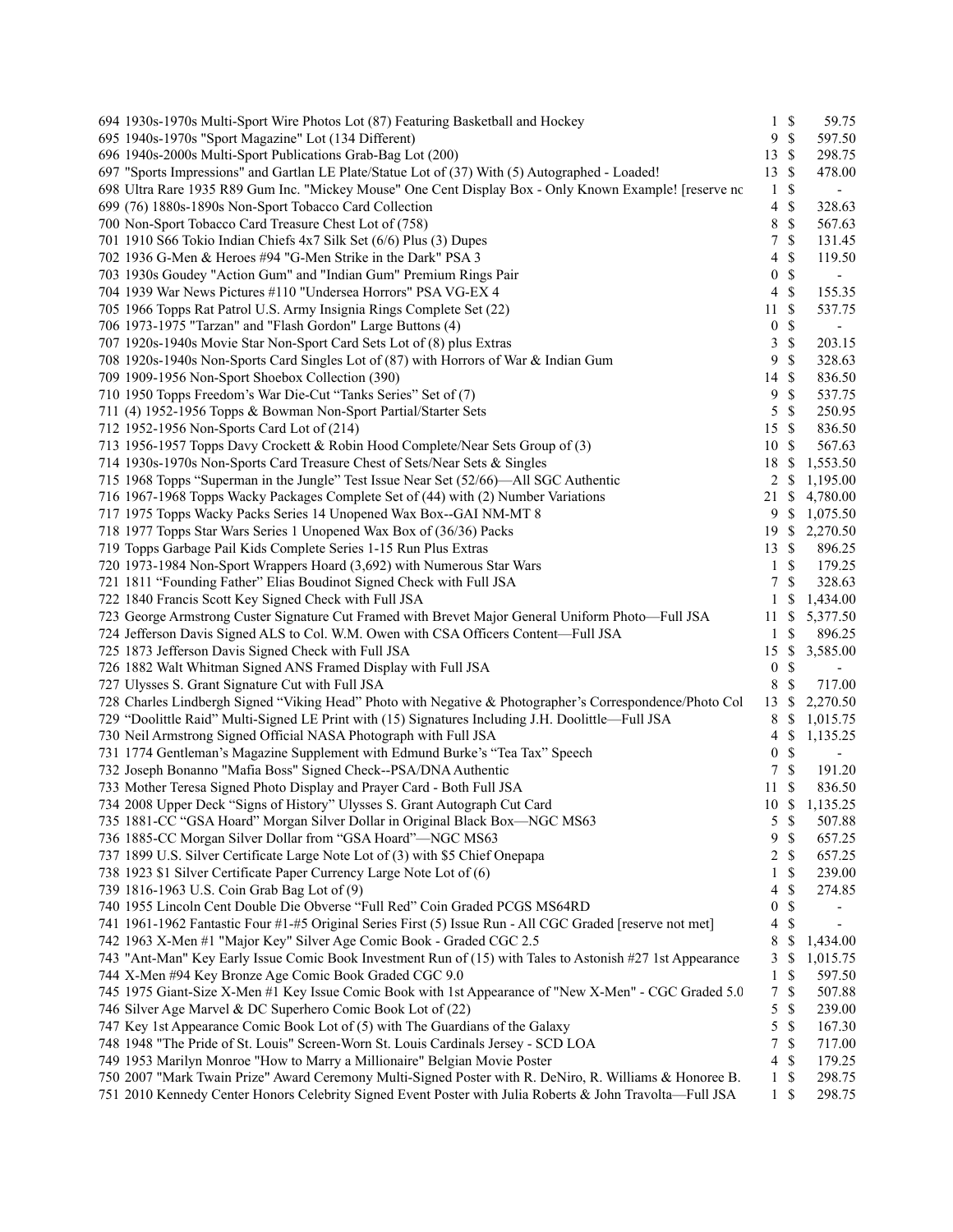| 752 1894 N142 Duke's Honest Tobacco Cabinet - William Nash                                                  |                  |               | 22 \$ 1,912.00           |
|-------------------------------------------------------------------------------------------------------------|------------------|---------------|--------------------------|
| 753 (14) 1911 T205 Gold Border Tough Back SGC Graded Cards with Broad Leaf                                  | 5S               |               | 717.00                   |
| 754 1951-1956 Topps & Bowman Baseball Card Collection (625) with Numerous Hall of Famers & Stars-Load       | 19S              |               | 3,585.00                 |
| 755 1955 & 1956 Topps Baseball Partial Sets                                                                 | 23S              |               | 2,868.00                 |
| 756 1952 Topps Baseball #261 Willie Mays 60 EX 5                                                            | 15S              |               | 1,314.50                 |
| 757 1952 Topps Baseball #268 Bob Lemon & #277 Early Wynn--Both SGC 84 NM 7                                  | 5                | $\mathbb{S}$  | 507.88                   |
| 758 1959 Topps Baseball Complete Set (572/572)                                                              | 9                | $\mathbb{S}$  | 956.00                   |
| 759 1959 Fleer Ted Williams Complete Set (80/80) with SGC 60 #68 Ted Signs Shortprint                       | $12 \text{ }$ \$ |               | 836.50                   |
| 760 1960 Topps Baseball Complete Set (572/572)                                                              | 8                | -S            | 1,075.50                 |
| 761 (5) 1957-1963 Topps Baseball Starter Sets                                                               | 29               | \$            | 2,270.50                 |
| 762 1953-1963 Milwaukee Braves Collection with 1957 Spic and Span Near Set (15/20)                          | 1                | $\mathbb{S}$  | 298.75                   |
| 763 1963 & 1967 Topps Baseball Starter Sets with Many Hall of Famers and Stars                              | 20               | $\mathbb{S}$  | 2,509.50                 |
| 764 (5) 1957-1969 Topps Baseball Pittsburgh Pirate Stars with (4) Clemente                                  | $\tau$           | $\mathbb{S}$  | 286.80                   |
| 765 1969 Topps Baseball Complete Set of (664/664) Cards                                                     | 11               | $\mathbb{S}$  | 776.75                   |
| 766 1971 Topps Baseball Complete Set of (752/752) Cards                                                     | $\overline{4}$   | $\mathcal{S}$ | 597.50                   |
| 767 Massive (350,000+) 1960s-Present Multi-Sport Warehouse Lot- Old Dealer Stock                            | 20 \$            |               | 5,078.75                 |
| 768 1921-30 Major League Die Cuts "Philadelphia A.L." Complete Set (15) Including Ty Cobb                   | 18 \$            |               | 537.75                   |
| 769 1932 U.S. Caramel #23 Jimmy Foxx SGC 50 VG-EX 4                                                         | $11 \text{ }$ \$ |               | 657.25                   |
| 770 1932 U.S. Caramel #11 Rogers Hornsby SGC 30 Good 2                                                      | 7S               |               | 448.13                   |
| 771 1949 Bowman Baseball #50 Jackie Robinson Rookie SGC 35 Good+ 2.5                                        | $14 \text{ }$ \$ |               | 717.00                   |
| 772 (3) 1951 Topps Baseball Teams PSA Graded Cards                                                          | 17 \$            |               | 388.38                   |
| 773 1954, 1955 Red Man Tobacco Lot (48) Including 12 Hall of Famers                                         | 12S              |               | 448.13                   |
| 774 (3) 1966-1978 Topps Baseball Baltimore Orioles Hall of Famer PSA 8 Graded Cards with Murray & Palmer    | 11S              |               | 358.50                   |
| 775 1986-87 Fleer Basketball #57 Michael Jordan Rookie SGC 88 NM-MT 8                                       | 15S              |               | 1,553.50                 |
| 776 1986-87 Fleer Basketball #57 Michael Jordan Rookie SGC Authentic                                        | $23 \text{ }$ \$ |               | 657.25                   |
| 777 1957-58 Topps Basketball PSA Graded Near Set (79/80)--#36 on Registry                                   | 17S              |               | 3,883.75                 |
| 778 1969-70 Topps Basketball Complete PSA Graded Set of (99/99) Cards--#38 on Registry                      | 20               | <sup>\$</sup> | 3,883.75                 |
| 779 1970-71 Topps Basketball Near Set (169/175) PSA Graded Cards--#34 on Registry                           | 21 \$            |               | 3,883.75                 |
| 780 1971-72 Topps Basketball Complete Set of (233) PSA Graded Cards--#17 on Registry                        | 14S              |               | 2,509.50                 |
| 781 1935 National Chicle Football Low Number Set of (24) PSA Graded Cards                                   |                  |               | 17 \$ 2,987.50           |
| 782 1935 National Chicle Football High Number Near Set of (10/12) PSA Graded Cards                          | 16S              |               | 2,390.00                 |
| 783 1935 National Chicle #34 Bronko Nagurski PSA EX 5                                                       |                  |               | 20 \$ 7,170.00           |
| 784 1948 Leaf Football Complete Set of (98) PSA Graded Cards--#19 on Registry                               | 30S              |               | 8,962.50                 |
| 785 1955 Topps All-American Football Complete PSA Graded Set (100/100)--#69 on Registry                     | 15 \$            |               | 4,481.25                 |
| 786 1869 Cincinnati Red Stockings Commemorative Brass Ashtray                                               |                  |               | 14 \$ 2,748.50           |
| 787 "Alert" Base Ball Club "Love Token Style" Engraved Mid-19th Century Silver Coin                         | 8                | $\mathcal{S}$ | 298.75                   |
| 788 1937 New York Yankees World Series H&B Commemorative Brown Bat                                          | 3                | $\mathbb{S}$  | 358.50                   |
| 789 1949 Babe Ruth Original Comic Book Art Framed Set of (4) with Joe Palooka Comic #28                     | $\mathbf{1}$     | $\mathbb{S}$  | 896.25                   |
| 790 Circa 1950-1951 Joe DiMaggio Baseball Shoes in Original Box with Rare Salesman's Sample Catalog         | $2 \sqrt{s}$     |               | 250.95                   |
| 791 Early 1960s Roger Maris Bobbin' Head in Original Box                                                    | $12 \text{ }$ \$ |               | 657.25                   |
| 792 1939-1981 Pacific Coast League Baseball Program/Scorecard Collection of (39) with Seals, Padres & Mount | $\overline{4}$   | -S            | 286.80                   |
| 793 1926-1977 Stanford Indians/Cardinals Program Collection of (132) with 1952 Rose Bowl & "Pop" Warner     | 9S               |               | 836.50                   |
| 794 1956-1969 San Francisco 49ers Program Lot of (69) with (68) Different Home Games                        | 10               | $\mathcal{S}$ | 1,015.75                 |
| 795 1963-1975 San Francisco/Golden State Warriors Program & Yearbook Better Grade Lot of (22)               | 8                | \$            | 274.85                   |
| 796 1937-1985 West Coast Collegiate Basketball Program/Yearbook Collection of (178)                         | 11               | -\$           | 478.00                   |
| 797 (8) 1945-1991 Basketball Flats & Publications with Celtics Emphasis                                     | 1                | \$            | 119.50                   |
| 798 1915 Detroit Tigers Team-Signed Baseball With Cobb, Crawford, Jennings and Full JSA                     | 9                | \$            | 3,883.75                 |
| 799 Honus Wagner Single-Signed Baseball with Dated Inscription--Full JSA                                    | 14               | $\mathbb{S}$  | 1,673.00                 |
| 800 1934 World Champion St. Louis Cardinals Cut Signature Lot of (29) With D. Dean, Grimes, Haines and Mec  | 5                | $\mathbb{S}$  | 657.25                   |
| 801 1934 St. Louis Cardinals Starting Rotation Single-Signed Photos With Dean Brothers, Carleton and Walker | 2                | \$            | 328.63                   |
| 802 St. Louis Cardinal Legends Single-Signed Photo Lot of (3) With Durocher, Frisch and Medwick             | 0                | \$            | $\overline{\phantom{a}}$ |
| 803 1950 "Whiz Kids" Single-Signed Photo Lot of (29) With Ashburn, Roberts and Waitkus                      | 6                | $\mathbb{S}$  | 597.50                   |
| 804 1954 American League Champion Cleveland Indians Complete Roster Single-Signed Photos                    | 1                | \$            | 298.75                   |
| 805 1957-1958 Milwaukee Braves Complete Roster Single-Signed Photos                                         | 6                | $\mathcal{S}$ | 537.75                   |
| 806 1959 American League Champion Chicago White Sox Complete Roster Single-Signed Photos                    | $\overline{4}$   | $\mathbb{S}$  | 388.38                   |
| 807 1965 American League Champion Minnesota Twins Complete Roster Single-Signed Photos                      | 1                | \$            | 298.75                   |
| 808 1968-1969 St. Louis Cardinals Collection with (81) Autographs Including Maris                           |                  | 7S            | 328.63                   |
| 809 Lefty Grove and Carl Hubbell Autographed Magazine Photos                                                | 0S               |               |                          |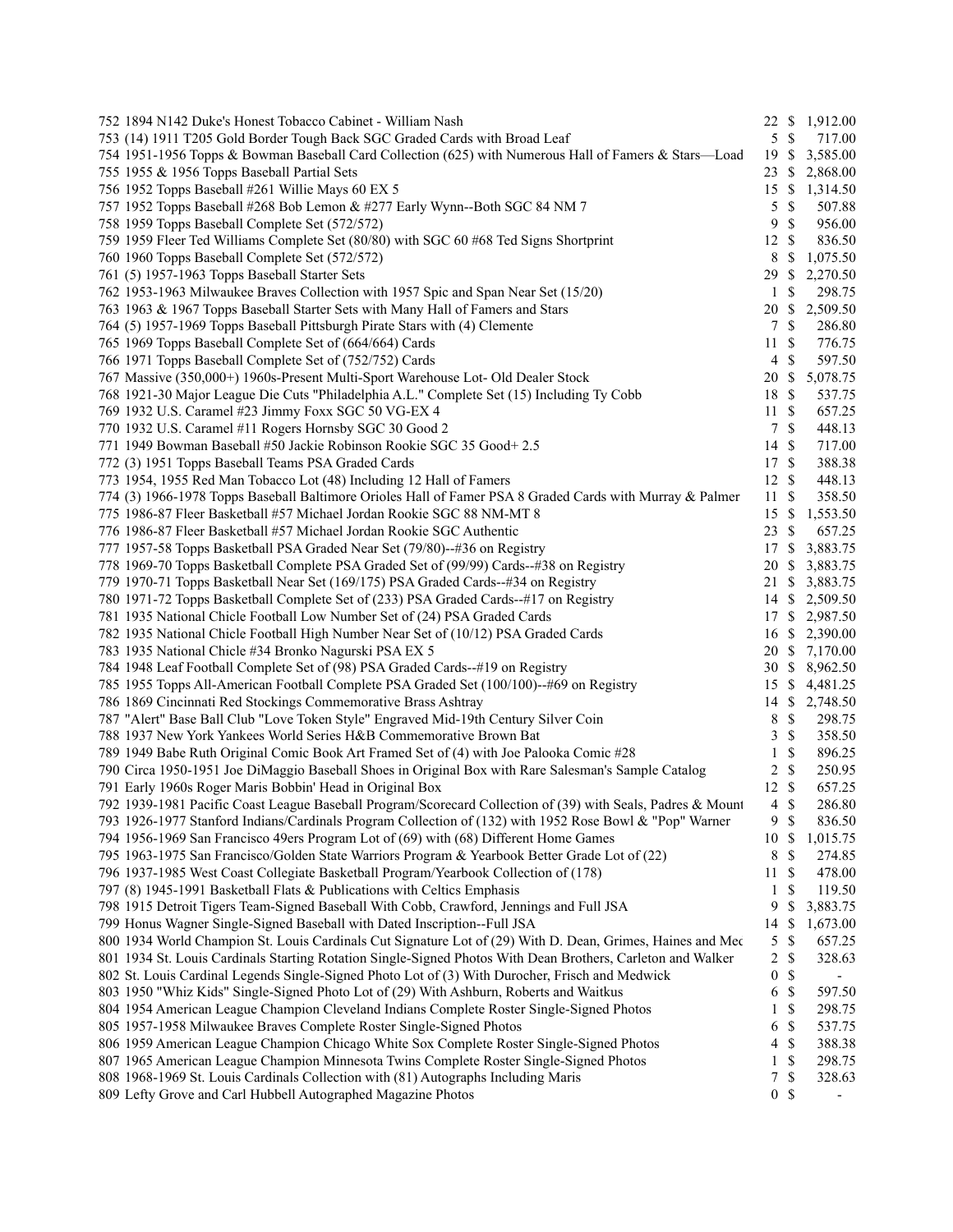| 810 Stan Musial and Whitey Kurowski Signed 1940s George Burke Photographs - Both Certed                     | 12 \$            |                           | 328.63                   |  |
|-------------------------------------------------------------------------------------------------------------|------------------|---------------------------|--------------------------|--|
| 811 1982 Cracker Jack Ad Display With Signed Card Sheets - Includes Aaron, Mantle and Mays - Full JSA       | 10 \$            |                           | 776.75                   |  |
| 812 Mickey Mantle Restaurant Placemat Signed by Mantle and Whitey Ford - Full JSA                           |                  | 9 <sup>°</sup>            | 537.75                   |  |
| 813 1982-1984 Authentic Sports Autographs & Renata Galasso Player Sets with (14) Signed Including Mantle    |                  | 9S                        | 448.13                   |  |
| 814 1991 Mickey Mantle Autographed Comic Book with Store Pre-Order Form & Reserve Sign-Up Sheet - Full.     |                  | 6 \$                      | 328.63                   |  |
| 815 1954 and 1955 St. Louis Cardinals Team-Signed Baseballs                                                 | 13S              |                           | 507.88                   |  |
| 816 1962 National League Champion San Francisco Giants Team-Signed Ball - Full JSA                          | 9                | - \$                      | 507.88                   |  |
| 817 Mickey Mantle Single-Signed Baseball With Hand-Painted Likeness - Full JSA                              | 7                | <sup>\$</sup>             | 418.25                   |  |
| 818 (18) Multi-Signed Baseballs With 1970 Orioles, 1970 Cardinals, 1974 Astros and 1992 U.S. Olympic Team   | 9                | <sup>\$</sup>             | 478.00                   |  |
| 819 Single-Signed Baseball Lot of (30) With J. DiMaggio, Koufax and Bo. Hull - All JSA                      | 13 S             |                           | 1,314.50                 |  |
| 820 "The Mick" Point of Sale Display and Cassette Set Signed by Mickey Mantle - Both Full JSA               | 11S              |                           | 836.50                   |  |
| 821 Pete Rose 1982 Mizuno Signed Game Used Bat - PSA/DNA GU 8.5                                             |                  | 11S                       | 1,912.00                 |  |
| 822 Pete Rose Circa 1980 Philadelphia Phillies Signed Game Used Cleats and Batting Gloves                   |                  | $4 \text{ }$              | 448.13                   |  |
| 823 Ramon Henderson 2006 Signed Game-Worn Jersey Lot of (2) With Phillies and Home Run Derby                |                  | $1 \text{ }$              | 119.50                   |  |
| 824 Philadelphia Phillies Signed Game-Used Bat Lot of (4)                                                   | 11S              |                           | 358.50                   |  |
| 825 1990s-2000s Philadelphia Phillies Signed Game-Worn Cleats Lot of (7) Pair                               |                  | 4S                        | 274.85                   |  |
| 826 Nolan Ryan Autographed MLB Warm-Up Jacket With Original Ad Display - JSA                                |                  | $1 \text{ }$ \$           | 179.25                   |  |
| 827 "Mickey Mantle Day" Framed Display With Autographed Photo, Pennant and Stadium-Issued Souvenirs - Ft    |                  | 8 \$                      | 567.63                   |  |
| 828 Multi-Sport Autograph Collection of (25) With (2) Ali, J. Dempsey and T. Williams                       | 11S              |                           | 896.25                   |  |
|                                                                                                             |                  | 7S                        | 358.50                   |  |
| 829 Multi-Signed 1964 United States Men's Olympic Basketball Team Trials Program with (54) Autographs Inclu |                  |                           |                          |  |
| 830 Pete Maravich "Suggestions on Shooting" Two-Page TLS with Full JSA                                      | 14 \$            |                           | 776.75                   |  |
| 831 Pro/Olympic/College Basketball Autograph Collection with Jordan, Shaq, Wooden & 1984 Olympic Team       |                  | $5 \text{ }$ \$           | 418.25                   |  |
| 832 1986-87 Stanley Cup Champion Edmonton Oilers Team-Signed Stick With Gretzky, Messier and Full JSA       |                  | 4S                        | 388.38                   |  |
| 833 Michael Jordan Autographed LE Peter Max "Last Shot" Lithograph - UDA [reserve met]                      |                  |                           | 8 \$ 1,434.00            |  |
| 834 Michael Jordan Autographed LE Peter Max "Final Shot" Lithograph - UDA [reserve met]                     |                  | 7 \$                      | 1,075.50                 |  |
| 835 Indy 500 Racing Autograph Collection of Publications/Cards/Flats plus (3) Unsigned Ticket Stubs         | $\boldsymbol{0}$ | \$                        | $\blacksquare$           |  |
| 836 Multi-Signed NASCAR Driver Checkered Flag with (22) Autographs-Full JSA                                 |                  | $1 \text{ }$ \$           | 298.75                   |  |
| 837 Multi-Signed 1982 PGA Championship Program with (55+) Autographs Including Palmer & Stewart with Fu     |                  | 8 \$                      | 227.05                   |  |
| 838 1980-2014 Perez-Steele, Goal Line Art & Ron Lewis Postcard Baseball, Football and Basketball Set Runs   |                  |                           | 18 \$ 1,015.75           |  |
| 839 Multi-Sport Autograph Treasure Chest With J. DiMaggio and Montana                                       | 19S              |                           | 956.00                   |  |
| 840 1962 Cleveland Browns Team-Signed Photo and 1965 Team Photo Signed by J. Brown                          |                  | 8 \$                      | 388.38                   |  |
| 841 1977 Notre Dame Football National Champion Multi-Signed Sheet (11) with Montana & Snapshots             |                  | $1 \text{ }$ \$           | 179.25                   |  |
| 842 Multi-Signed Hall of Fame/Star Football with (11) Autographs Including Namath & Unitas with Full JSA    |                  | 9 \$                      | 537.75                   |  |
| 843 1944 Gum Inc. American Beauties Complete PSA Graded Set (24/24) in MJ Roop Album--#11 on Registry       | 17S              |                           | 1,434.00                 |  |
| 844 1948-1966 Superman, Mars Attacks & Green Hornet Group                                                   | 13S              |                           | 717.00                   |  |
| 845 "The Kansas City Athletics" Hardcover Book Signed by Roger Maris - Full JSA                             |                  | 9S                        | 657.25                   |  |
| 846 "Whitey and Mickey" Hardcover Book Signed by Ford and Mantle - Full JSA                                 | 6                | -S                        | 328.63                   |  |
| 847 Sandy Koufax and Don Drysdale Signed Yellow HOF Plaque Postcards - Both JSA                             | $\boldsymbol{0}$ | \$                        | $\overline{\phantom{a}}$ |  |
| 848 Joe Namath Autographs "Blue Max" Sunglasses Ad and Retail Box - Both JSA                                |                  | 1 \$                      | 179.25                   |  |
| 849 1982-2014 Pro Football Hall of Fame Metallic Plaque Series #1-46 Complete Set Run (285/285) with LOA    | 18 \$            |                           | 896.25                   |  |
| 850 1981-1983 Sam Williams Golden State Warriors Team-Issued Warm-Up Jersey                                 | $\overline{4}$   | -\$                       | 155.35                   |  |
| 851 Seminal 1867 "The Base Ball Quadrille" Sheet Music Featuring the Boston Tri-Mountains BBC [reserve not  |                  | $4 \text{ } $$            | $\overline{\phantom{a}}$ |  |
| 852 Cooperstown Bat Co. "The Immortals" Complete Set of (5) With Bat Rack                                   | 14 \$            |                           | 418.25                   |  |
| 853 1962 Topps Reverse Metal Printing-Plate Proofs Collection (5)                                           |                  | $2 \sqrt{s}$              | 71.70                    |  |
| 854 Framed Display With Piece of Babe Ruth 1924-1928 Game-Used Bat                                          | $\overline{2}$   | \$                        | 131.45                   |  |
| 855 1993 SP #279 Derek Jeter Rookie PSA NM-MT 8                                                             | 8                | \$                        | 155.35                   |  |
| 856 (20,000+) 1980s-2010s Baseball Hall of Famers & Stars with Inserts and Rookies                          | 9                | \$                        | 448.13                   |  |
| 857 1958-1959 Dodgers "Early Los Angeles Era" Lot of (12) with 1958 1st L.A. Yearbook                       | 3                | \$                        | 143.40                   |  |
| 858 Official World Series, All-Star Game and Commemorative Baseball Lot of (50)                             | 15               | - \$                      | 657.25                   |  |
| 859 1951-1962 New York Yankees Ephemera Lot of (43)                                                         | $13 \text{ }$ \$ |                           | 388.38                   |  |
| 860 1949-1959 Baseball Press Guide/Ephemera "Better Grade" Lot of (22)                                      | 15S              |                           | 418.25                   |  |
| 861 Mid-Grade 1957 Topps Baseball #328 Brooks Robinson Rookie                                               | $\overline{4}$   | -S                        | 155.35                   |  |
| 862 1957 Topps Baseball #1 Ted Williams PSA NM 7 (oc)                                                       | 6                | - \$                      | 191.20                   |  |
|                                                                                                             |                  |                           |                          |  |
| 863 1960s Wiffle Ball in Display Box Featuring Williams, Ford and Mathews                                   | 1                | \$                        | 59.75                    |  |
| 864 1976 Crane Discs Baseball & 1977 Burger Chef Baseball Trays Sets                                        | 2                | \$                        | 71.70                    |  |
| 865 1910 T201 Mecca Double-Folder Miscut I. Thomas/Coombs Card                                              | $7\overline{ }$  | $\boldsymbol{\mathsf{S}}$ | 143.40                   |  |
| 866 1952 Topps Baseball Singles with High Number - (20) Different                                           | 13               | - \$                      | 298.75                   |  |
| 867 1966 and 1983 Baltimore Orioles World Series Black Bats                                                 | 11S              |                           | 328.63                   |  |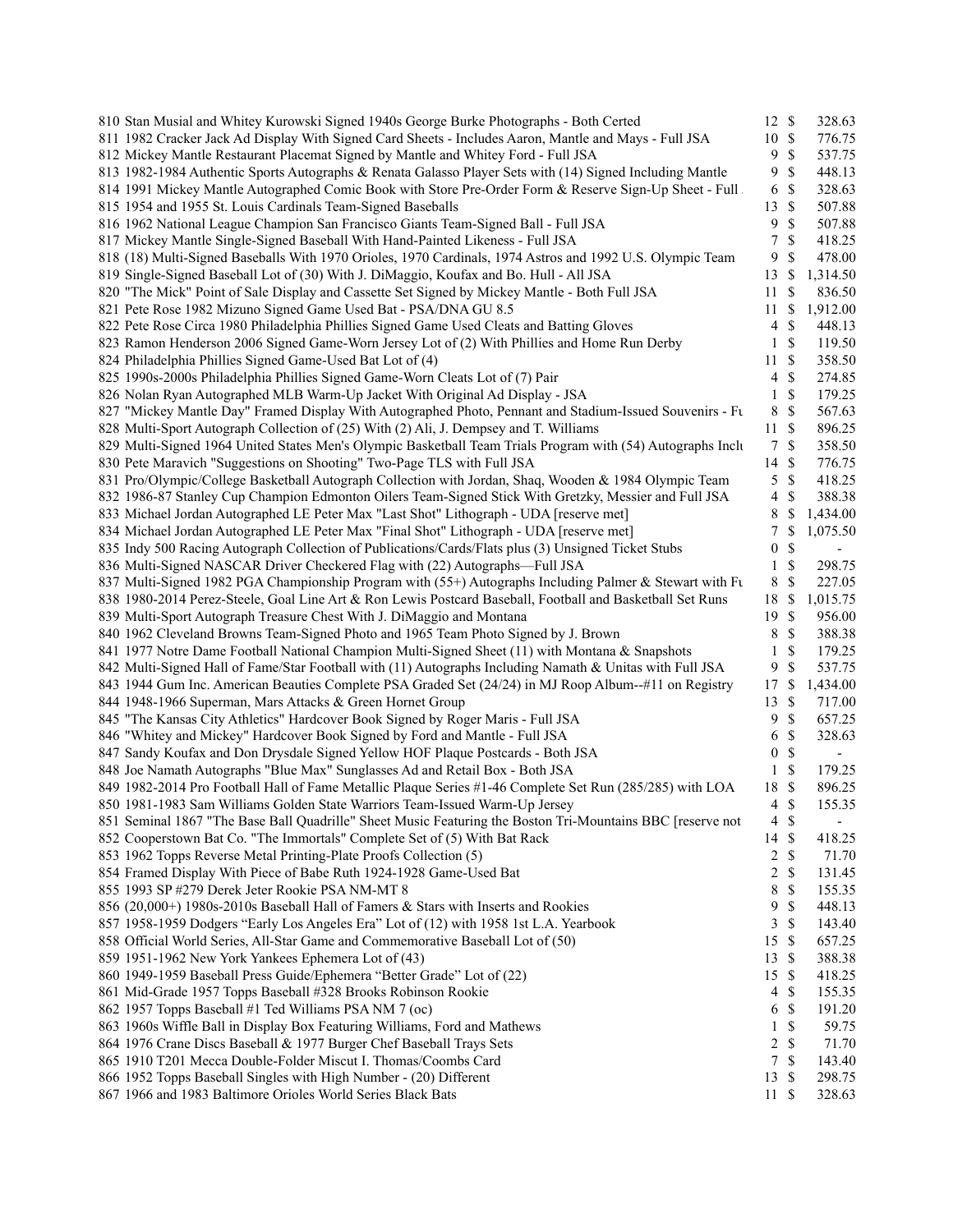| 868 1930s-1950s Baseball Booklets (4) with Babe Ruth Quaker Oats Pair                                       |                | $1 \text{ }$ \$ | 59.75           |
|-------------------------------------------------------------------------------------------------------------|----------------|-----------------|-----------------|
| 869 1955 Coffee-Time Syrup Postcard Jimmy Piersall SGC 55 VG-EX+ 4.5--Only Graded!                          |                | 3S              | 143.40          |
| 870 1941 Play Ball #54 Pee Wee Reese Rookie SGC 20 Fair 1.5                                                 | 1              | $\mathbb{S}$    | 119.50          |
| 871 2012 Panini Prime Signatures #243 Andrew Luck Rookie Certified Autograph #/49--BGS 8.5/Auto 10          | 16             | $\mathbb{S}$    | 298.75          |
| 872 1960-1972 Topps Baseball World Series Card Complete Run of (82) with (2) Mantle                         | 6              | \$              | 179.25          |
| 873 (28) 1940s-1950s Japanese Baseball Cards with Hall of Famers                                            | 3              | $\mathbb{S}$    | 83.65           |
| 874 (4) 1993 Bowman Baseball Sealed Wax Boxes                                                               | 8              | $\mathbb{S}$    | 203.15          |
| 875 1982 & 1983 Topps Baseball Unopened Wax Boxes with Michigan Test                                        | 14             | $\mathcal{S}$   | 448.13          |
| 876 Circa 1952 Baseball Scrapbook with (114) 1952 Bowman & Red Man Tobacco Cards Including Mantle           | 13             | $\mathbb{S}$    | 537.75          |
| 877 1938 PM8 Our National Game Near Set of (28/30) Pins                                                     | 5              | \$              | 191.20          |
| 878 1950s "Dodger Beverages" Advertising Display                                                            | 2              | \$              | 191.20          |
| 879 2000s Keith Hernandez Signed Topps Cards Lot (100)                                                      | $\overline{2}$ | $\mathcal{S}$   | 191.20          |
| 880 Hideki Matsui Signed Hardback Books Lot (6)                                                             | 6              | $\mathcal{S}$   | 179.25          |
| 881 1997 World Champions Florida Marlins Team Signed Ball (32 Signatures)                                   | 13             | $\mathcal{S}$   | 274.85          |
| 882 1930s "Fisher Foods" Amateur Champion Baseball Shadowbox Display                                        | $\overline{2}$ | $\mathcal{S}$   | 131.45          |
| 883 1984 U.S. Olympic Baseball Team Signed Baseball with (21) Autographs Including McGwire—Full JSA         | $\mathbf{1}$   | \$              | 119.50          |
| 884 (2) Boston Red Sox Autographed Displays with Ted Williams & Roger Clemens                               | 2              | $\mathcal{S}$   | 131.45          |
| 885 Boston Red Sox Multi-Signed Display/Flat Lot of (5) with Ted Williams/Carl Yastrzemski                  | 12             | $\mathcal{S}$   | 388.38          |
| 886 PSA/DNA Graded Single-Signed Baseball Lot of (4) with Aaron & Griffey, Jr.                              | 9              | $\mathbb{S}$    | 250.95          |
| 887 Roy Campanella Autographed Litho Framed Display with Full JSA                                           | 7              | $\mathcal{S}$   | 215.10          |
| 888 1990s-2000s EPSCC Signed Show Cards Lot (50 Diff. Cards, 103 Signatures)                                | 3              | $\mathbb{S}$    |                 |
| 889 1980, 1981 Topps Supers Signed Cards Lot (30) Including 9 Hall of Famers                                | $\overline{4}$ |                 | 83.65<br>119.50 |
| 890 Mickey Mantle Single Signed Ball                                                                        |                | \$              |                 |
|                                                                                                             | 14S            |                 | 537.75          |
| 891 Joe DiMaggio Autographed "The DiMaggio Albums"                                                          | 3              | $\mathbb{S}$    | 155.35          |
| 892 Mark McGwire 70th HR Full Ticket and Single Signed Ball (2 Items)                                       | 6              | $\mathcal{S}$   | 131.45          |
| 893 1972 Baltimore Orioles "20-Game Winners" Signed Print                                                   | 14 \$          |                 | 418.25          |
| 894 (3) 1980-2001 Baseball Hall of Fame Signed Cards with Ripken--All Certified or PSA/DNA                  | 1              | $\mathcal{S}$   | 119.50          |
| 895 New York Centerfielders Quartet Signed Photo of Mantle, Mays. DiMaggio and Snider - Full JSA            | 3              | $\mathbb{S}$    | 274.85          |
| 896 New York Managers Autograph Trio With Hodges, Martin and Stengel - Full JSA                             | 6              | $\mathcal{S}$   | 274.85          |
| 897 Baseball HOFers and Superstars Single-Signed Ball Lot of (23) With T. Williams, Steinbrenner and Dickey | 15             | $\mathbb{S}$    | 896.25          |
| 898 (3) Roger Clemens Single-Signed OAS/OWS Baseballs--All JSA                                              | 8              | $\mathcal{S}$   | 203.15          |
| 899 1971 Baltimore Orioles 20 Game Winners Signed OAL Baseball with Full JSA                                | 6              | $\mathcal{S}$   | 179.25          |
| 900 Baseball HOFer Single-Signed Jersey/Bat Lot of (7) - All Certed                                         | 21             | \$              | 776.75          |
| 901 J. DiMaggio, Mantle and T. Williams Autographed Oversized Flats - All Full JSA                          | 19             | <sup>\$</sup>   | 1,015.75        |
| 902 (20,000+) 1980s-2010s Football Hall of Famer and Star Cards                                             | 6              | \$              | 179.25          |
| 903 1940s University of Maryland Letterman's Sweater                                                        | $\mathbf{1}$   | $\mathbb S$     | 179.25          |
| 904 Colts Quarterbacks LE Single-Signed Display Lot of (2) With Unitas and P. Manning - Both Certed         | 4              | $\mathcal{S}$   | 155.35          |
| 905 1988-1993 Detroit Drive ArenaBowl Championship Programs/Ephemera (16) Plus 1987 AFL Inaugural Prog      | $\mathbf{1}$   | $\mathbb{S}$    | 59.75           |
| 906 Turk Schonert 1979 Game-Worn East-West Shrine Game Jersey                                               | 1              | $\mathbb{S}$    | 119.50          |
| 907 1960s Stancraft Playing Cards Two-Deck Set With Jokers Signed by J. Brown and Hornung                   | 4              | \$              | 179.25          |
| 908 Joe Montana Autograph Lot of (4)                                                                        | 14             | \$              | 537.75          |
| 909 1968 Super Bowl Champion New York Jets Team-Signed LE Poster - Full JSA                                 |                | $2 \sqrt{s}$    | 191.20          |
| 910 Joe Namath Autograph Pair With Baseball Bat and Photo - Both JSA                                        | $\overline{2}$ | $\mathbb S$     | 191.20          |
| 911 Autographed Full-Size/Mini-Football Helmet Lot of (8) With "Steel Curtain" Defense                      | 18             | \$              | 597.50          |
| 912 Dan Marino Signed Helmet and Lithograph - JSA                                                           | 8              | \$              | 328.63          |
| 913 1950s George Mikan Minneapolis Lakers Souvenir Drinking Glass                                           | 1              | \$              | 59.75           |
| 914 Late 1950s/Early 1960s National Bohemian Beer Wilt Chamberlain Harlem Globetrotters Premium             | 1              | \$              | 119.50          |
| 915 1960s-1970s New York Mets Scorecards (14) and Ticket (1) Including 1962 Inaugural Season                | 4              | \$              | 107.55          |
| 916 8/16/54 Sports Illustrated First Issue in 1994 Leather Binder with SI COA                               | 5              | \$              | 167.30          |
| 917 1971-81 Boston Red Sox Regular Season Full Tickets Lot (32)                                             | 4              | \$              | 95.60           |
| 918 1999 All-Star Game at Boston Ticket Stubs Lot (19)                                                      | 13             | \$              | 358.50          |
| 919 Roger Clemens 1996 "20 Strikeouts Game" Full Season Tickets Pair                                        | 3              | \$              | 83.65           |
| 920 Randy Johnson 2004 "Perfect Game" Full Season Ticket                                                    | 3              | $\mathbb{S}$    | 83.65           |
| 921 1927 New York Yankees Game Scorecard (Partially Scored) - Babe Ruth 17th HR of Season                   | 12             | \$              | 298.75          |
| 922 1981 Hearns vs. Leonard Welterweight Championship Full Tickets Hoard (100)                              | 8              | \$              | 250.95          |
| 923 1949 Topps "World Coins Play Money" Unopened Packs Lot (50)                                             | 5              | \$              | 191.20          |
| 924 Buzz Aldrin "Mission to Mars" Signed Hardcover Books Lot (10)                                           | 14             | $\mathbb{S}$    | 388.38          |
| 925 Caroline Kennedy "She Walks in Beauty" Signed Hardcover Books Lot (10)                                  |                | $2 \sqrt{s}$    | 71.70           |
|                                                                                                             |                |                 |                 |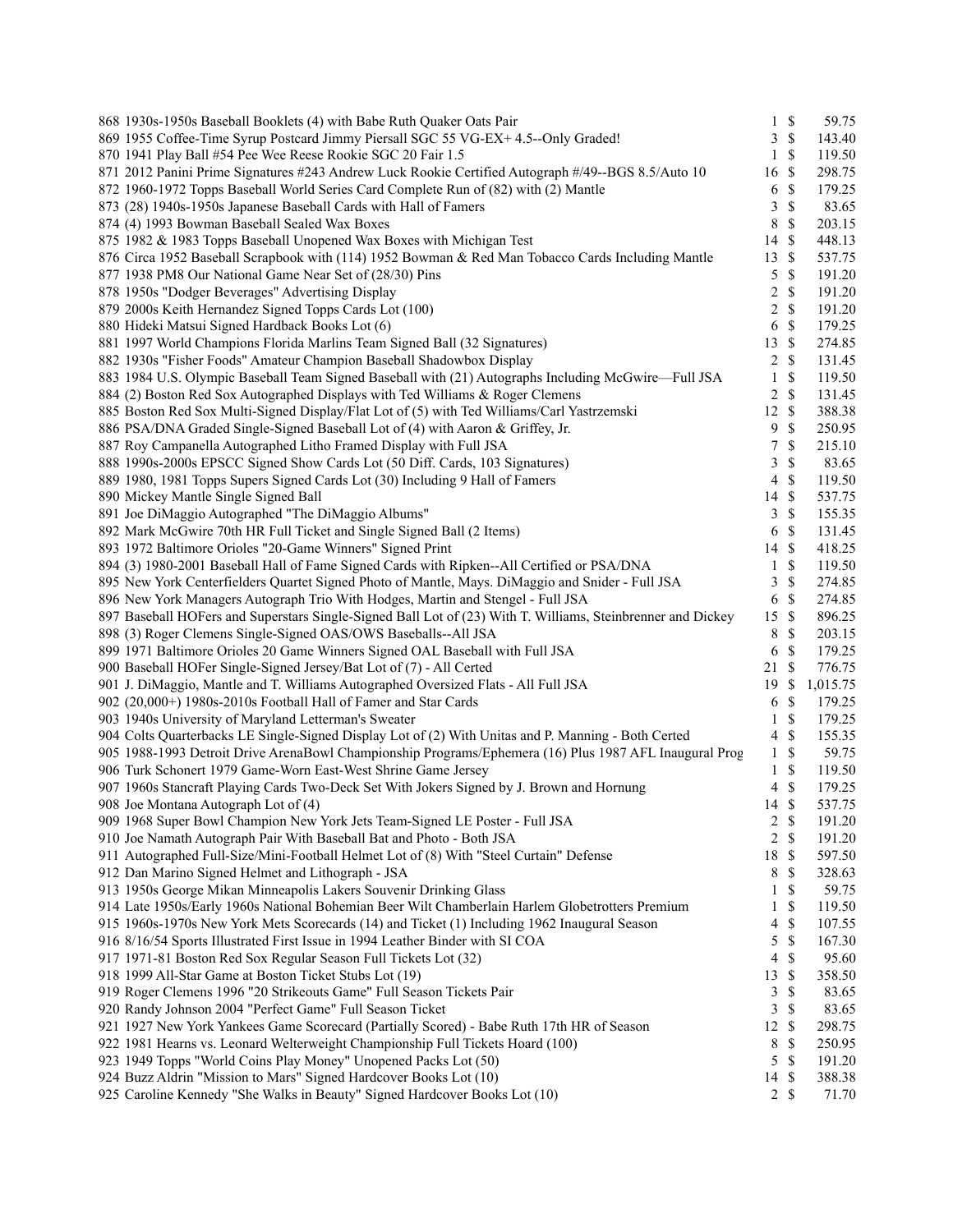| 926 1960s-2000s Miscellaneous Sports Signed Cards Lot (153)                                                 |                  | $4 \text{ }$ \$ | 95.60                    |
|-------------------------------------------------------------------------------------------------------------|------------------|-----------------|--------------------------|
| 927 1970s O-Pee-Chee Hockey Wrappers--(5) Different                                                         | $\boldsymbol{0}$ | $\mathbb S$     | $\overline{\phantom{a}}$ |
| 928 Hockey Superstar Graded Cards (31) with Many Crosby & Ovechkin Rookies                                  | 13               | \$              | 328.63                   |
| 929 (20,000+) 1980s-2010s Hockey Hall of Famers & Stars                                                     | 3                | \$              | 155.35                   |
| 930 (25) 1978 Donruss Elvis Presley Sets Plus (3) Near Sets                                                 | 14               | \$              | 262.90                   |
| 931 Multi-Sport Autographed Flats/Memorabilia Collection of (31) with Mays, Namath & T. Williams            | 15               | $\mathbb{S}$    | 507.88                   |
| 932 Late-1950s McCarthy "Detroit Teams" Postcard Lot of (78) with Gordie Howe                               | 10               | S               | 250.95                   |
| 933 1950s-2010s Pubs Hoard (275+) Including "S.I." Hockey Covers (73) and All "Hockey News" Gretzky/Lemi    | $\overline{4}$   | \$              | 95.60                    |
| 934 Floyd Patterson 1956 National Boxing Association Heavyweight Championship Certificate from the Patterso | 9                | \$              | 227.05                   |
| 935 Tales of Suspense Silver Age Comic Book Lot of (2) with Key Early Iron Man Appearances                  | 5                | \$              | 328.63                   |
| 936 Silver Age Super-Hero Key 2nd Appearance Comic Book Lot of (2) with Daredevil & Dr. Strange             | 1                | \$              | 119.50                   |
| 937 Important Silver Age Comic Book Pair of #7 Issues with Fantastic Four & The X-Men                       | 1                | \$              | 119.50                   |
| 938 1932 Sanella Margarine (German) Complete Set of (112) Cards with Ruth                                   | 10               | \$              | 203.15                   |
| 939 1955 to Modern Multi-Sport Grab Bag (56) with Mantle, Koufax & Certified Autographs                     | 15               | \$              | 448.13                   |
| 940 Muhammad Ali Signed Boxing Trunks in Original Retail Box - Full JSA                                     | 18               | \$              | 776.75                   |
| 941 (6) 2005 Topps Star Wars First Edition #1/1 Promo Cards--Topps Vault COAs                               | 7                | \$              | 1,075.50                 |
| 942 (6) 2004-2005 Topps Vault Garbage Pail Kids Original Artwork from Topps Vault                           | 3                | \$              | 215.10                   |
| 943 Signed Hockey Sweater Lot of (3) With Bo. Hull, Jagr and Lemieux - All JSA                              | 13               | \$              | 507.88                   |
|                                                                                                             |                  | \$              |                          |
| 944 (10) 1970-1985 Multi/Non-Sport Wrapper & Display Box Proofs from Topps Vault                            | 6                | \$              | 286.80                   |
| 945 1960 & 1964 Multi-Signed Ice Skating Programs with Laurence Owen                                        | 1                |                 | 119.50                   |
| 946 Wayne Gretzky Signed Edmonton Oilers Sweater (Full JSA) and Signed Lithograph (UDA)                     | 9                | \$              | 448.13                   |
| 947 Multi-Sport Signed Flats Lot of (12) With J. DiMaggio, Dickey and Grange - All JSA                      | 10               | \$              | 388.38                   |
| 948 Bruce Jenner Autographed Baseball Bat - JSA                                                             | 2                | \$              | 131.45                   |
| 949 1964 Topps Stand-Ups Tony Gonzalez Shortprint SGC 96 Mint 9--None Better                                | 3                | \$              | 262.90                   |
| 950 1964 Topps Carl Yastrzemski Shortprint SGC 92 NM-MT+ 8.5--Highest Graded with None Better               | 16               | \$              | 1,434.00                 |
| 951 (3) 1926 Wells Motor Company Babe Ruth Steering Wheels                                                  | 18               | \$              | 956.00                   |
| 952 1979 Topps Baseball Unopened Wax Tray (3 Packs)                                                         | 8                | \$              | 167.30                   |
| 953 Bob Sheppard Yankee Stadium Public Address Microphone                                                   | 21               | \$              | 4,481.25                 |
| 954 Ron Hansen 1965-1968 Signed Game-Used Bat                                                               | $\boldsymbol{0}$ | \$              | $\sim$                   |
| 955 Very Large Rogers Hornsby Signed Album Page--PSA/DNA Authentic                                          | 9                | $\mathbb{S}$    | 448.13                   |
| 956 Ed Walsh Cut Signature--PSA/DNA Authentic                                                               | 7                | \$              | 286.80                   |
| 957 Hank Thompson Cut Signature--PSA/DNA Authentic                                                          | 2                | \$              | 131.45                   |
| 958 Huge Cy Young Cut Signature--PSA/DNA Authentic                                                          | 17               | \$              | 956.00                   |
| 959 Multi-Signed Cut with Cy Young & (4) Others--PSA/DNA Authentic                                          | 12               | \$              | 717.00                   |
| 960 Bob Sheppard Handwritten Poems - Great Baseball Content!                                                | 9                | \$              | 537.75                   |
| 961 Charles Feeney & Russ Hodges Dual-Signed Index Card--PSA/DNA Authentic                                  | 6                | $\mathbb{S}$    | 179.25                   |
| 962 Vintage Mickey Mantle Cut Signature--PSA/DNA Authentic                                                  | 8                | $\mathbb{S}$    | 448.13                   |
| 963 HOFer/Star Multi-Signed Baseball with (13) Signatures Including Mantle & Williams--Full JSA             | 9                | $\mathbb{S}$    | 537.75                   |
| 964 1969 World Series Champion New York Mets Team-Signed Baseball with (23) Autographs                      | 5                | \$              | 262.90                   |
| 965 (2) 1980-81 Topps Basketball Uncut Sheets--Complete Set                                                 | 21               | \$              | 1,135.25                 |
| 966 Dan Marino Single-Signed Miami Dolphins Helmet - Full JSA                                               | 9                | \$              | 298.75                   |
| 967 1896 Baltimore Orioles Scorcard/Program vs. Philadelphia With Delehanty - Beautiful!                    | 7                | $\mathbb{S}$    | 956.00                   |
| 968 8/16/54 1st Issue of Sports Illustrated Magazine                                                        | 4                | \$              | 155.35                   |
| 969 THIS LOT HAS BEEN WITHDRAWN                                                                             | $\boldsymbol{0}$ | \$              |                          |
| 970 THIS LOT HAS BEEN WITHDRAWN                                                                             | $\boldsymbol{0}$ | \$              |                          |
| 971 (79) 1939-1985 Baseball Card Grab Bag with Many Hall of Famers & Stars                                  | 13               | \$              | 448.13                   |
| 972 (2) 1965 Topps Baseball Mickey Mantle SGC 84 NM 7 Cards                                                 | 1                | \$              | 119.50                   |
| 973 (7) Baseball Hall of Fame/Star Single-Signed Balls with DiMaggio & Mantle--All JSA Certed               | 9                | \$              | 836.50                   |
| 974 Mickey Mantle & Ted Williams Signed 16x20 Photographs                                                   | 14               | \$              | 388.38                   |
| 975 Mickey Mantle and Pete Rose Dual-Signed Bat - Full JSA                                                  | 2                | \$              | 956.00                   |
| 976 Derek Jeter Single-Signed Ball With "R.O.Y. '96" Inscription - Full JSA                                 | 1                | \$              | 478.00                   |
| 977 Mickey Mantle Signed 1990s Health Brochure                                                              | $\boldsymbol{0}$ | $\mathbb{S}$    |                          |
|                                                                                                             |                  |                 |                          |
| 978 Mickey Mantle Signed 5x3 Index Card - Full JSA                                                          | $\mathbf{1}$     | \$              | 239.00                   |
| 979 (14) Baseball HOFers Single-Signed Baseballs                                                            | 14               | \$              | 328.63                   |
| 980 (10) Dwight Gooden/Darryl Strawberry Dual-Signed 20x16 Photos                                           | $\mathbf{1}$     | \$              | 239.00                   |
| 981 Pete Rose Signed Doug West LE Lithograph with JSA Cert Card                                             | $\boldsymbol{0}$ | \$              | $\overline{\phantom{a}}$ |
| 982 1966 Baltimore Orioles Team-Signed Reunion Poster with (15) Autographs                                  | 2                | $\mathbb{S}$    | 143.40                   |
| 983 Connie Mack Single-Signed OAL Harridge Baseball with Full JSA                                           | $\overline{4}$   | \$              | 167.30                   |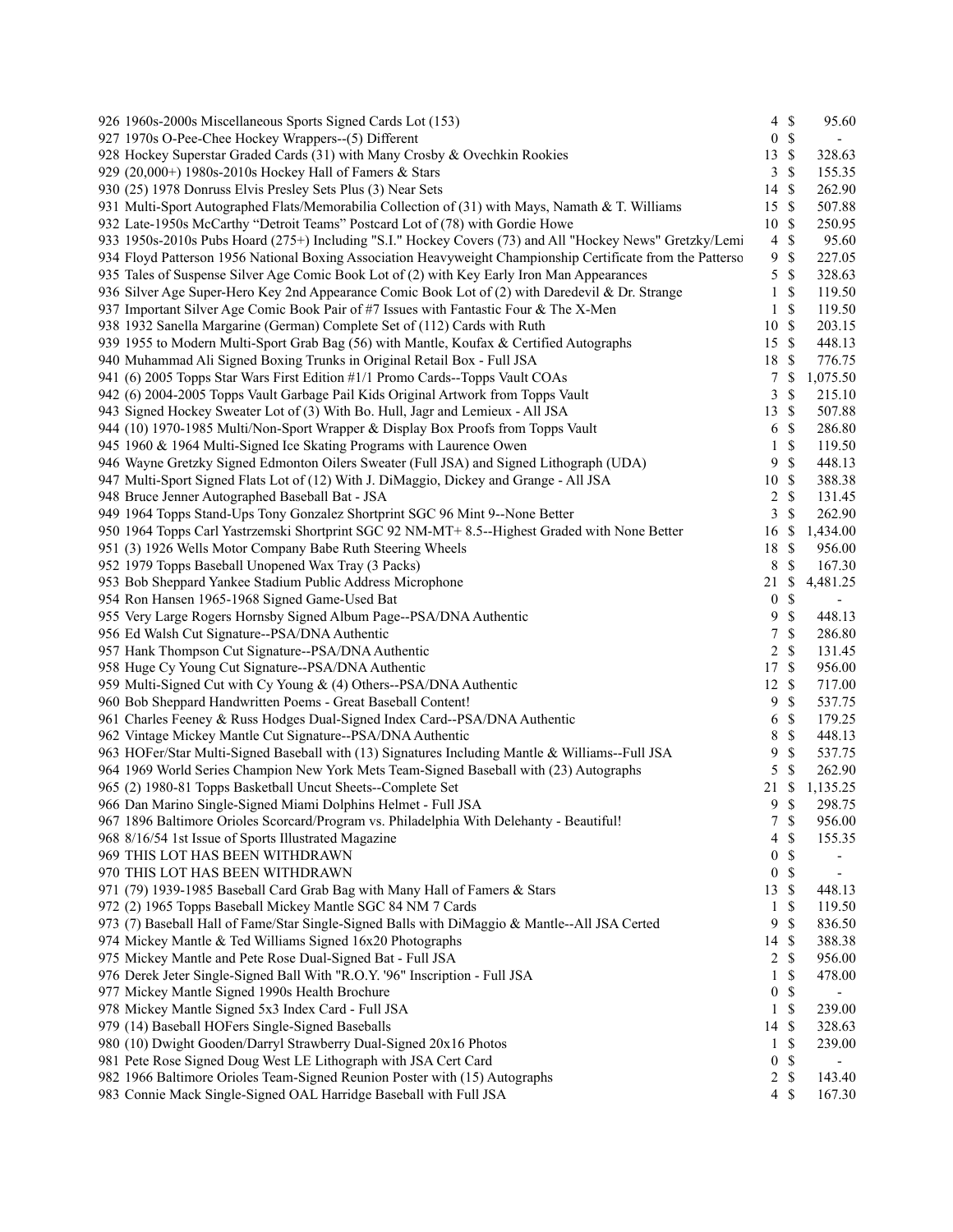| 984 (2) New York Area Baseball Hall of Fame Dual-Signed Photos with Hubbell & Mays                             |                  | 3S              | 155.35                      |  |
|----------------------------------------------------------------------------------------------------------------|------------------|-----------------|-----------------------------|--|
| 985 (9) Baltimore Orioles Hall of Famer/Star Dual & Single-Signed Baseballs--All JSA Certs                     | $10 \text{ }$ \$ |                 | 250.95                      |  |
| 986 1971 New York Yankees Team-Signed Baseball with (15) Signatures Including Munson                           |                  | 9S              | 388.38                      |  |
| 987 Alex Rodriguez & Frank Thomas Single-Signed Black Bats                                                     |                  | $4 \text{ }$ \$ | 155.35                      |  |
| 988 1903 & 1909 Spalding Football Bound Guides with Provenance                                                 |                  | 0 S             | $\overline{\phantom{a}}$    |  |
| 989 (10) Bobby Bowden Single-Signed 16x20 Photos                                                               | $\overline{0}$   | $\mathcal{S}$   | $\blacksquare$              |  |
| 990 1998 Miami Dolphins Team-Signed Football Full-Size Helmet with (31) Autographs-Full JSA                    |                  | 7S              | 286.80                      |  |
| 991 Troy Aikman Autograph Lot of (4)                                                                           | $\mathbf{1}$     | $\mathbb{S}$    | 143.40                      |  |
| 992 Dallas Cowboys Super Bowl XXX Multi-Signed Photo Pair With Aikman, Irvin and Sanders                       |                  | 0 S             | $\overline{\phantom{a}}$    |  |
| 993 Daryl "Moose" Johnston Single-Signed 20x16 Photo Lot of (8)                                                |                  | 0 S             | $\overline{\phantom{a}}$    |  |
| 994 Matt Stafford Single-Signed 20x16 Photo Lot of (10) - From January 7, 2012 NFC Wild Card Game              |                  | 0 S             | $\Box$                      |  |
| 995 Spud Webb Single-Signed 1986 Slam-Dunk Contest 16x20 Photo Lot of (9)                                      |                  | $1 \text{ }$ \$ | 119.50                      |  |
| 996 John Starks Single-Signed 16x20 Photo Lot of (10)                                                          |                  | $1 \text{ }$ \$ | 143.40                      |  |
| 997 Larry Bird & Magic Johnson Signed College Jerseys--Both JSA Certs                                          |                  | 6 \$            | 239.00                      |  |
| 998 1905 Philadelphia Athletics American League Champions Sketch Book - Rare!                                  | 20 \$            |                 | 1,195.00                    |  |
| 999 1930 Shibe Park Athletics vs. Cardinals World Series Program - Great Condition!                            | 15 \$            |                 | 896.25                      |  |
|                                                                                                                |                  | 0 S             |                             |  |
| 1000 May 11, 1928 Yankee Stadium Ticket Stub From Gehrig's Fourth Career Grand Slam - SGC "Authentic"          |                  |                 | $\blacksquare$              |  |
| 1001 (43) Multi-Sport Signed Flats with DiMaggio, Mantle & Unitas                                              | 18 \$            |                 | 418.25                      |  |
| 1002 Jack Dempsey 1943 World War II Physical Training Camp Signed Photo - Full PSA/DNA                         |                  | 0 S             | $\mathcal{L}_{\mathcal{A}}$ |  |
| 1003 (10) Aly Raisman Single-Signed 20x16 Photos                                                               | $\mathbf{1}$     | $\mathcal{S}$   | 239.00                      |  |
| 1004 Multi-Sport Autograph Collection of (34) Items with (229) Total Signatures Including Jordan, Koufax & Mai | 18 \$            |                 | 717.00                      |  |
| 1005 Mother Teresa Framed Autograph Display with Full JSA                                                      |                  | 6 \$            | 896.25                      |  |
| 1006 1963 Topps Baseball #537 Pete Rose Rookie                                                                 |                  | 8 \$            | 478.00                      |  |
| 1007 Tom Underwood 1976 Philadelphia Phillies Game-Worn Home Jersey                                            | 20 S             |                 | 567.63                      |  |
| 1008 1961-1963 Mickey Mantle Original Wire Photo Lot of (3)                                                    | $\bf{0}$         | $\mathcal{S}$   | $\mathcal{L}_{\mathcal{A}}$ |  |
| 1009 1950s Mickey Mantle "Baseball Action Game" by Kohner                                                      |                  | 3S              | 215.10                      |  |
| 1010 1950s "Paint-A-Player" Baseball Oil Painting Set with Mantle on Box Lid plus Extra Paintings              |                  | 6 \$            | 215.10                      |  |
| 1011 1960s Mickey Mantle "Photo Version" Bobbing Head Box                                                      | $10 \text{ }$ \$ |                 | 179.25                      |  |
| 1012 June 19, 1955 New York Yankees Lineup Card Filled Out and Signed by Casey Stengel - Full JSA              | 17 \$            |                 | 657.25                      |  |
| 1013 Rafael Palmeiro 3000th Hit Single-Signed 16x20 Photo Lot of (10)                                          | $\overline{0}$   | $\mathcal{S}$   | $\overline{\phantom{a}}$    |  |
| 1014 (10) Don Sutton Autographed Uniform Numerals with HOF 98 Inscriptions                                     | $\overline{0}$   | $\mathbb{S}$    | $\overline{\phantom{a}}$    |  |
| 1015 (10) Frank Thomas Signed Jersey Numbers                                                                   | $\mathbf{1}$     | $\mathbb{S}$    | 239.00                      |  |
| 1016 (10) Denny McLain Signed 16x20 Photographs with Inscriptions                                              |                  | 2 S             | 131.45                      |  |
| 1017 Charlie Sheen Signed Photo - PSA/DNA                                                                      |                  | $1 \sqrt{s}$    | 179.25                      |  |
| 1018 1996 Darryl Strawberry Signed Playoffs Game-Used Cleats                                                   | $\mathbf{1}$     | \$              | 203.15                      |  |
| 1019 (3) New York Yankee Hall of Famer/Star Single-Signed Bats with Cano & Rizzuto                             |                  | 0 <sup>5</sup>  | $\sim 10$                   |  |
| 1020 July 10, 1971 New York Yankees Old Timers Day Ball Signed by (13) With J. DiMaggio, Mantle, Gomez and     |                  | $5 \text{ }$ \$ | 567.63                      |  |
| 1021 1976 Baltimore Orioles Team Signed Baseball with (4) HOFers Including R. Jackson--Full JSA                | 6                | $\mathcal{S}$   | 179.25                      |  |
| 1022 Fritz Brickell Signed Album Page - PSA/DNA "Authentic"                                                    |                  | $5 \text{ }$ \$ | 191.20                      |  |
| 1023 Kid Nichols Cut Signature - PSA/DNA "Authentic"                                                           | 13 \$            |                 | 358.50                      |  |
| 1024 Peyton Manning Signed 16x20 Photograph with Steiner COA                                                   |                  | 7S              | 191.20                      |  |
| 1025 (16) Roger Wehrli Signed Jersey Numbers with HOF 07 Inscriptions                                          |                  | 0 S             |                             |  |
| 1026 (10) Duane Starks Signed Jersey Numbers                                                                   | 0                | \$              |                             |  |
| 1027 (10) Len Dawson Signed Uniform Numbers with HOF 87 Inscriptions                                           | 0                | \$              |                             |  |
|                                                                                                                |                  | \$              |                             |  |
| 1028 (10) Quinton Aaron (The Blind Side Actor) Signed Jersey Numbers                                           | $\boldsymbol{0}$ |                 |                             |  |
| 1029 (5) Quinton Aaron (The Blind Side) Signed Footballs                                                       | $\boldsymbol{0}$ | $\mathbb{S}$    |                             |  |
| 1030 Odell Beckham, Jr. Signed LSU Street Sign Pair - JSA                                                      | 0                | \$              |                             |  |
| 1031 (8) Football Hall of Fame/Star Signed Mini-Helmets with Dez Bryant                                        | 6                | $\mathbb{S}$    | 328.63                      |  |
| 1032 Impressive Heisman Trophy Winners Signed Full-Size Commemorative Helmet with (23) Autographs Includ       | 6                | \$              | 1,314.50                    |  |
| 1033 Les Horvath Signed 1959 First Day of Issue - PSA/DNA "Authentic"                                          | 5                | \$              | 191.20                      |  |
| 1034 Dallas Cowboys Franchise Greats Signed Helmet With Aikman, Landry and Staubach                            | $\boldsymbol{0}$ | \$              |                             |  |
| 1035 LeBron James Signed 36x18 Championship Collage - UDA                                                      | $\boldsymbol{0}$ | $\mathbb{S}$    | $\blacksquare$              |  |
| 1036 4/17/64 First Game at Shea Stadium Ticket Stub                                                            | 1                | \$              | 179.25                      |  |
| 1037 1975 Topps Baseball & 1976 Topps Football Complete Sets                                                   | 20               | $\mathcal{S}$   | 1,553.50                    |  |
| 1038 Ric Flair Single-Signed 20x16 Photo Lot of (10) With "Nature Boy" Inscription                             | 4                | \$              | 227.05                      |  |
| 1039 2002 Itzchak Tarkay "Indigo Chapeau" Original LE Seriolithograph Signed in Plate                          | $\boldsymbol{0}$ | \$              | $\overline{\phantom{a}}$    |  |
| 1040 Usain Bolt Autographed Photograph - JSA                                                                   | 6                | \$              | 215.10                      |  |
| 1041 (10) Sugar Shane Mosley Signed 16x20 Photographs                                                          |                  | 0 <sup>5</sup>  |                             |  |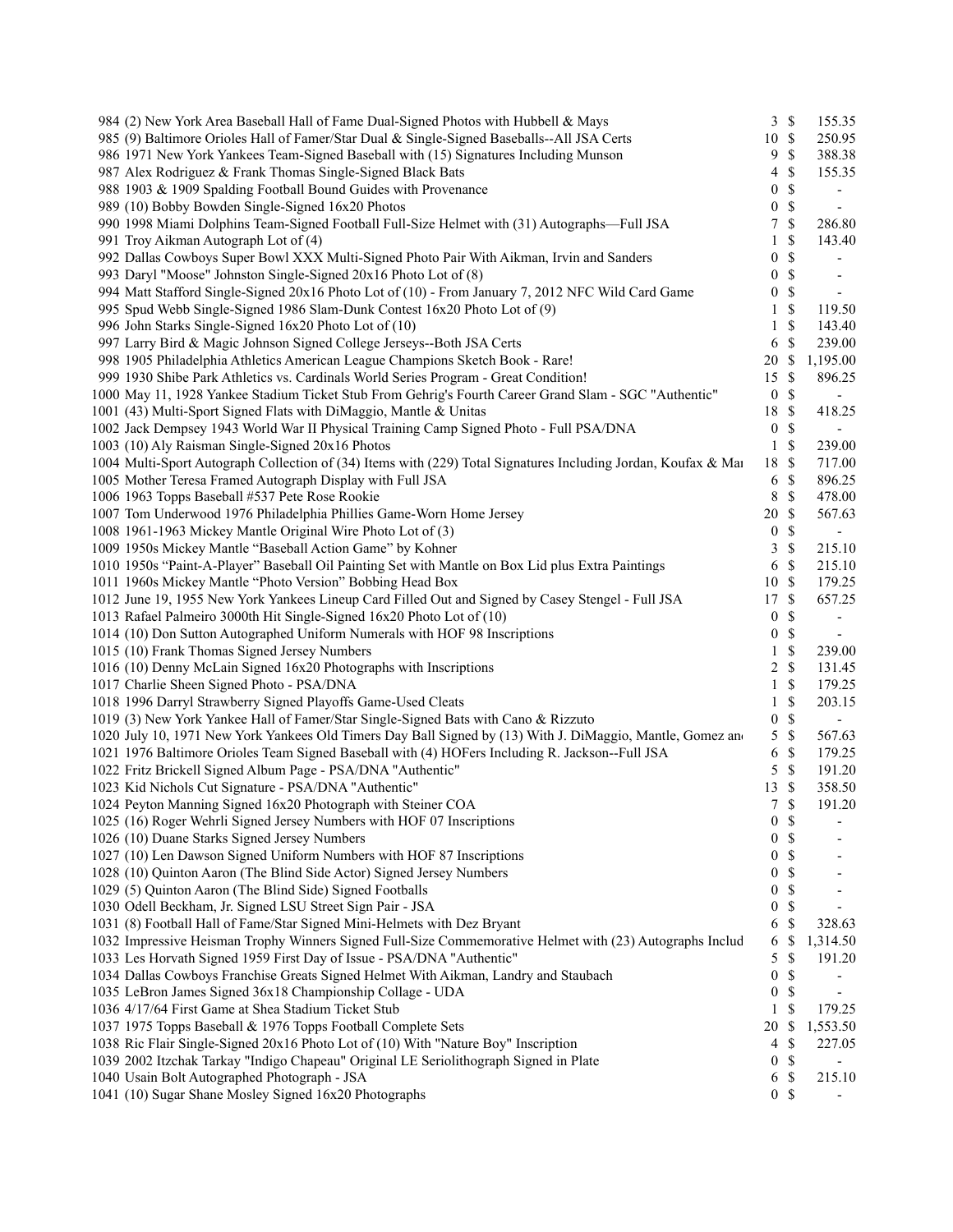| 1042 1973-1975 Sam Snead Signed Personal Check Lot of (10)                                               | $\,8\,$                  | $\mathbb{S}$  | 227.05                   |
|----------------------------------------------------------------------------------------------------------|--------------------------|---------------|--------------------------|
| 1043 (10) Aaron Pryor Single-Signed Boxing Gloves with The Hawk Inscriptions                             |                          | $2 \sqrt{s}$  | 167.30                   |
| 1044 (12) Multi/Single-Signed Baseball & Football Panoramic Photographs with "The U"                     | 1                        | $\mathbb{S}$  | 179.25                   |
| 1045 U.S. Presidential Single-Signed Baseball Lot of (3) With B. Clinton, H. Clinton and Gore - All JSA  | 10                       | $\mathbb{S}$  | 478.00                   |
| 1046 Leading Actors Single-Signed Ball Lot of (12) With T. Cruise, M. Douglas and R. Williams - All JSA  | 18                       | $\mathbb S$   | 776.75                   |
| 1047 Jesse Owens Signed Index Card - PSA/DNA "Authentic"                                                 | $\overline{4}$           | $\mathbb S$   | 155.35                   |
| 1048 Walter Hagen Signed Index Card - PSA/DNA "Authentic"                                                | 6                        | $\mathbb S$   | 328.63                   |
| 1049 (12) Multi-Sport Single-Signed Photos                                                               | $\boldsymbol{0}$         | \$            | $\overline{\phantom{a}}$ |
| 1050 1962 "Safe at Home" Original 1-Sheet Movie Poster & Lobby Card                                      | 10                       | $\mathcal{S}$ | 328.63                   |
| 1051 New York Yankees Memorabilia Treasure Chest                                                         | 15                       | $\mathbb{S}$  | 478.00                   |
| 1052 (2) Mickey Mantle Game-Used Bat Cards with 2010 Topps Sterling Booklet #/10                         | 5                        | $\mathcal{S}$ | 215.10                   |
| 1053 1955 Topps Baseball #164 Roberto Clemente Rookie PSA NM 7 (oc)                                      | 19                       | <sup>\$</sup> | 1,553.50                 |
| 1054 1956 Topps Baseball #135 Mickey Mantle (Gray Back) PSA NM 7                                         | 11                       | \$            | 1,434.00                 |
| 1055 1956 Topps Baseball #226 Giants Team & #240 Whitey Ford--Both PSA NM-MT 8                           | 9                        | \$            | 478.00                   |
| 1056 (3) 1957 Topps Baseball PSA NM 7 Graded Hall of Famers with Berra, Clemente & Mays                  | $\overline{\mathcal{A}}$ | $\mathbb{S}$  | 597.50                   |
| 1057 (5) 1956 Topps Baseball Hall of Famers & Stars with Mantle--All PSA NM 7-8 (oc)                     | 13                       | $\mathbb{S}$  | 896.25                   |
| 1058 (8) 1956 Topps Baseball PSA NM 7 Hall of Famers & Stars with Mays, Robinson & Williams              | 8                        | \$            | 1,673.00                 |
| 1059 1933 Goudey Baseball Near Set (235/240) with #92 Lou Gehrig & #181 Babe Ruth                        | 19                       | <sup>\$</sup> | 4,780.00                 |
| 1060 (9) 1984-1988 Topps Tiffany Baseball Sets                                                           | 22 \$                    |               | 1,314.50                 |
| 1061 New York Yankees Treasure Chest Lot of (14) with (2) Vintage Pennants                               | $\mathbf{1}$             | $\mathbb{S}$  | 179.25                   |
| 1062 1980s-1990s Team-Signed Baseball Lot of (20) With HOFers and Stars!                                 | 15 \$                    |               | 657.25                   |
| 1063 1979 Pirates & Orioles World Series Opponents Team-Signed Baseball Pair                             | 6                        | $\mathbb{S}$  | 250.95                   |
| 1064 1983 Orioles & Phillies World Series Opponents Team-Signed Baseball Pair                            | 15                       | $\mathcal{S}$ | 597.50                   |
| 1065 American League All-Stars Team-Signed Baseball Lot of (3) with 1980, 1982 & 1983                    | 8                        | $\mathbb{S}$  | 388.38                   |
| 1066 Multi-Sport Signed 3x5 Index Card Lot of (88) Loaded with HOFers & Stars                            | 13                       | $\mathbb{S}$  | 717.00                   |
| 1067 1978-1984 Baltimore Orioles Team-Signed Baseball Lot of (5)                                         | $\,8\,$                  | $\mathbb S$   | 262.90                   |
| 1068 1979 American League Team-Signed Baseball Lot of (10) with Yankees                                  | 11                       | $\mathbb{S}$  | 448.13                   |
| 1069 Mickey Mantle Single-Signed Bat with Full JSA                                                       | 13                       | \$            | 1,314.50                 |
| 1070 Baltimore Orioles Autographed Oversized Flats Lot of (6)                                            | 13                       | $\mathcal{S}$ | 328.63                   |
| 1071 (3) Hardcover "The Science of Hitting" Books Signed by Ted Williams - All Full JSA                  | 12                       | -\$           | 537.75                   |
| 1072 Ted Williams Single-Signed "Peanuts" Baseball - Full JSA                                            | 6                        | \$            | 227.05                   |
| 1073 Deion Sanders Signed 20x16 Photo Lot of (4)                                                         | $\boldsymbol{0}$         | $\mathbb{S}$  | $\blacksquare$           |
| 1074 Adrian Peterson Autographed Minnesota Vikings Framed Jersey - JSA                                   | 3                        | $\mathbb S$   | 358.50                   |
| 1075 Baltimore Colts Autographed Oversized Flats Collection of (18)                                      | 3                        | $\mathbb{S}$  | 155.35                   |
| 1076 1956 Topps Football Checklist PSA NM 7                                                              | 4                        | $\mathbb S$   | 215.10                   |
| 1077 1955 Topps All-American Football Jim Thorpe PSA NM 7                                                | 8                        | $\mathbb{S}$  | 448.13                   |
| 1078 1972 & 1976 Topps Football Roger Staubach & Walter Payton Rookies--Both PSA 7-8                     | 12                       | $\mathbb{S}$  | 657.25                   |
| 1079 1986-87 Fleer Basketball #57 Michael Jordan PSA Mint 9                                              | 16                       | \$            | 4,182.50                 |
| 1080 1950s-1980s Baltimore Colts Treasure Chest of (36) Items with "Very Rare" 1969 Super Bowl Pennant   | 19                       | \$            | 1,015.75                 |
| 1081 (5) David Robinson Autographed San Antonio Spurs "Stat" Jerseys                                     | $\boldsymbol{0}$         | \$            | $\overline{\phantom{a}}$ |
| 1082 Dave Bing Signed Detroit Pistons "Stat" Jersey Lot of (5)                                           | $\boldsymbol{0}$         | \$            |                          |
| 1083 1950s-1990s Collection of (74) Magazines/Publications with Mickey Mantle Covers/Contents            | 6                        | $\mathcal{S}$ | 448.13                   |
| 1084 (10) Multi-Sport Star College Yearbooks with Alston & Robertson                                     | 5                        | $\mathcal{S}$ | 131.45                   |
| 1085 1970s-1990s Multi-Sport Ticket Lot of (118) With Multiple Super Bowl and Heavyweight Boxing         | 21                       | \$            | 1,015.75                 |
| 1086 1920s World Series Ticket Stub Lot of (2) with 1921 Polo Grounds & 1929 Shibe Park                  | 12                       | $\mathbb{S}$  | 478.00                   |
| 1087 Hockey Hall of Famers Single-Signed Puck Lot of (6)                                                 | 1                        | \$            | 119.50                   |
| 1088 Multi-Sport Signed Flats Collection of (106) with Baltimore Orioles Emphasis                        | 15                       | \$            | 537.75                   |
| 1089 Daredevil Early Issue Silver/Bronze Age Comic Book Lot of (35)                                      | 13                       | \$            | 388.38                   |
| 1090 U.S. Currency Lot of (4) with PCGS Graded \$1 Obstructed Overprint Error                            | 3                        | \$            | 143.40                   |
| 1091 1966 Batman French Release "Grande" Movie Poster                                                    | 1                        | \$            | 298.75                   |
| 1092 Mid-1960s Peter, Paul and Mary Unused Concert Poster                                                | 1                        | \$            | 119.50                   |
| 1093 1960s Multi-Sport Pennant lot of (2) with Baltimore Colts and Seattle Pilots                        | $\boldsymbol{0}$         | \$            |                          |
| 1094 1880-1978 U.S. Coin 1¢ & 5¢ Collection of (335)                                                     | $\overline{4}$           | $\mathbb{S}$  | 215.10                   |
| 1095 Baltimore Orioles/Colts/Ravens Multi-Signed Stadium Litho/Print Lot of (6)                          | 16                       | $\mathcal{S}$ | 537.75                   |
| 1096 New York Teams Multi-Sport Autograph & Card Treasure Chest with DiMaggio, Mantle and Namath Signati | 15                       | $\mathbb{S}$  | 717.00                   |
| 1097 Multi-Sport Autograph Lot of (4) With 1962 Yankees Team-Signed Photo Plaque                         | $\boldsymbol{0}$         | \$            | $\overline{\phantom{a}}$ |
| 1098 (4) 1985-86 Topps Hockey #9 Mario Lemieux Rookies--Each PSA 8-9                                     | $\,8\,$                  | \$            | 388.38                   |
| 1099 (2,000+) Pokemon Game Card Collection with Many Holographic                                         | $13 \text{ }$ \$         |               | 448.13                   |
|                                                                                                          |                          |               |                          |